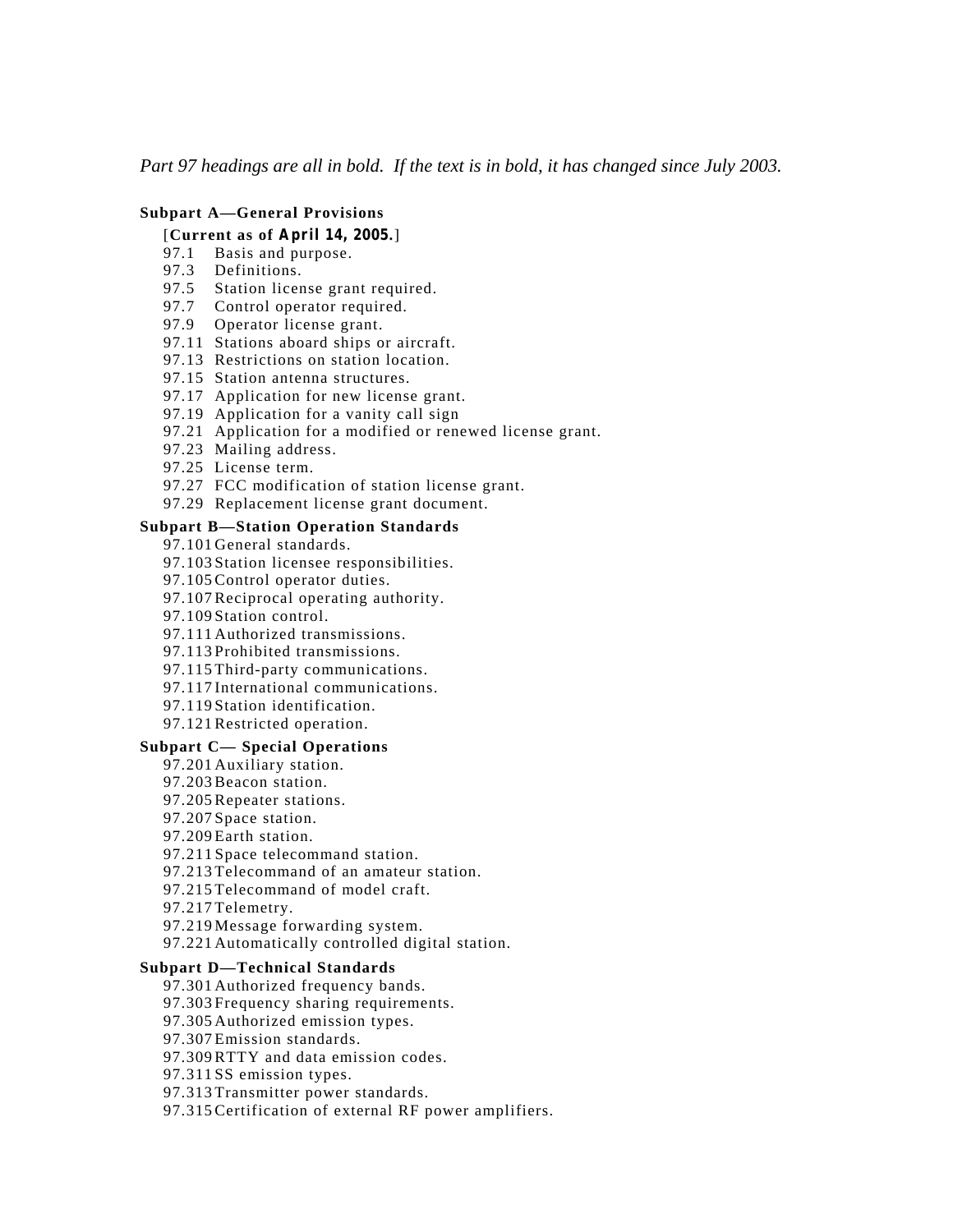97.317 Standards for certification of external RF power amplifiers.

#### **Subpart E—Providing Emergency Communications**

97.401 Operation during a disaster.

97.403 Safety of life and protection of property.

97.405 Station in distress. 97.407 Radio Amateur Civil Emergency Service (RACES).

# **Subpart F—Qualifying Examination Systems**

97.501 Qualifying for an amateur operator license.

97.503 Element standards.

97.505 Element credit.

97.507 Preparing an examination.

97.509 Administering VE requirements.

97.511 Examinee conduct.

97.513 VE session manager requirements.

97.515 [Reserved]

97.517 [Reserved]

97.519 Coordinating examination sessions.

97.521 VEC qualifications.

97.523 Question pools.

97.525 Accrediting VEs.

97.527 Reimbursement for expenses.

**Appendix 1** Places Where the Amateur Service is regulated by the FCC

**Appendix 2** VEC Regions

#### **SUBPART A—GENERAL PROVISIONS**

#### **§97.1 Basis and purpose.**

The rules and regulations in this Part are designed to provide an amateur radio service having a fundamental purpose as expressed in the following principles:

- (a) Recognition and enhancement of the value of the amateur service to the public as a voluntary noncommercial communication service, particularly with respect to providing emergency communications.
- (b) Continuation and extension of the amateur's proven ability to contribute to the advancement of the radio art.
- (c) Encouragement and improvement of the amateur service through rules which provide for advancing skills in both the communications and technical phases of the art.
- (d) Expansion of the existing reservoir within the amateur radio service of trained operators, technicians, and electronics experts.
- (e) Continuation and extension of the amateur's unique ability to enhance international goodwill.

# **§97.3 Definitions.**

(a) The definitions of terms used in Part 97 are:

- *(1) Amateur operator***. A person named in an amateur operator/primary /primary license station grant on the ULS consolidated licensee database to be the control operator of an amateur station.**
- *(2) Amateur radio services*. The amateur service, the amateur-satellite service and the radio amateur civil emergency service.
- *(3) Amateur-satellite service*. A radiocommunication service using stations on Earth satellites for the same purpose as those of the amateur service.
- *(4) Amateur service*. A radiocommunication service for the purpose of self-training, intercommunication and technical investigations carried out by amateurs, that is,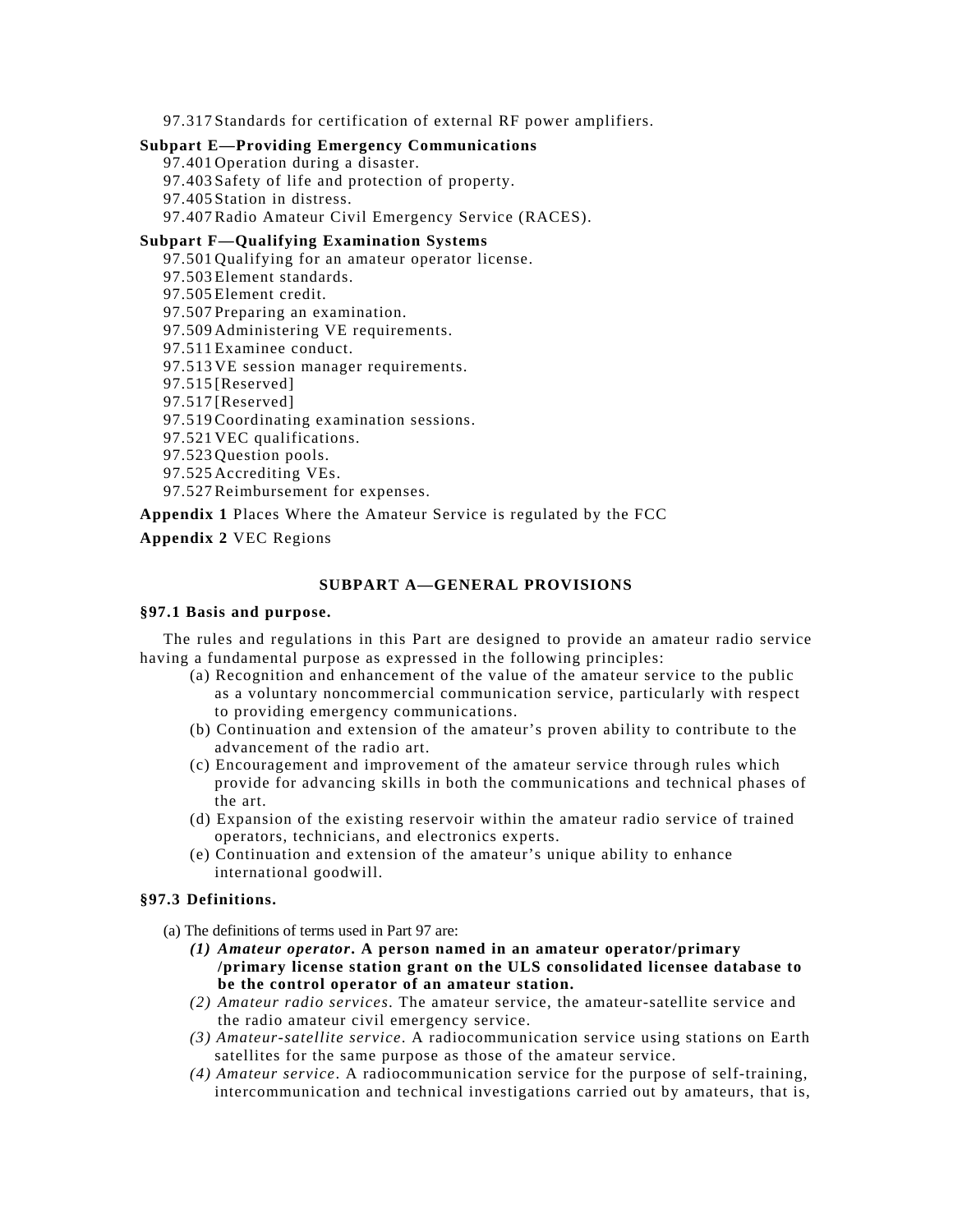duly authorized persons interested in radio technique solely with a personal aim and without pecuniary interest.

- *(5) Amateur station*. A station in an amateur radio service consisting of the apparatus necessary for carrying on radiocommunications.
- *(6) Automatic control*. The use of devices and procedures for control of a station when it is transmitting so that compliance with the FCC Rules is achieved without the control operator being present at a control point.
- *(7) Auxiliary station*. An amateur station, other than in a message forwarding system, that is transmitting communications point-to-point within a system of cooperating amateur stations.
- *(8) Bandwidth*. The width of a frequency band outside of which the mean power of the transmitted signal is attenuated at least 26 dB below the mean power of the transmitted signal within the band.
- *(9) Beacon*. An amateur station transmitting communications for the purposes of observation of propagation and reception or other related experimental activities.
- *(10) Broadcasting*. Transmissions intended for reception by the general public, either direct or relayed.
- *(11) Call sign system*. The method used to select a call sign for amateur station over-the-air identification purposes. The call sign systems are:
	- (i) *Sequential call sign system*. The call sign is selected by the FCC from an alphabetized list corresponding to the geographic region of the licensee's mailing address and operator class. The call sign is shown on the license. The FCC will issue public announcements detailing the procedures of the sequential call sign system.
	- (ii) *Vanity call sign system*. The call sign is selected by the FCC from a list of call signs requested by the licensee. The call sign is shown on the license. The FCC will issue public announcements detailing the procedures of the vanity call sign system.
	- (iii) *Special event call sign system*. The call sign is selected by the station licensee from a list of call signs shown on a common data base coordinated, maintained and disseminated by the amateur station special event call sign data base coordinators. The call sign must have the single letter prefix K, N or W, followed by a single numeral through 9, followed by a single letter A through W or Y or Z (for example  $K1A$ ). The special event call sign is substituted for the call sign shown on the station license grant while the station is transmitting. The FCC will issue public announcements detailing the procedures of the special event call sign system.
- *(12) Control operator*. An amateur operator designated by the licensee of a station to be responsible for the transmissions from that station to assure compliance with the FCC Rules.
- *(13) Control point*. The location at which the control operator function is performed.
- *(14) CSCE*. Certificate of successful completion of an examination.
- *(15) CEPT* radio-amateur license. A license issued by a country belonging to the European Conference of Postal and Telecommunications Administrations (CEPT) that has adopted Recommendation T/R 61-01 (Nice 1985, revised in Paris 1992 and by correspondence August 1992)
- *(16) Earth station*. An amateur station located on, or within 50 km of the Earth's surface intended for communications with space stations or with other Earth stations by means of one or more other objects in space.
- *(17) [Reserved]***.**
- *(18) External RF Power Amplifier*. A device capable of increasing power output when used in conjunction with, but not an integral part of, a transmitter.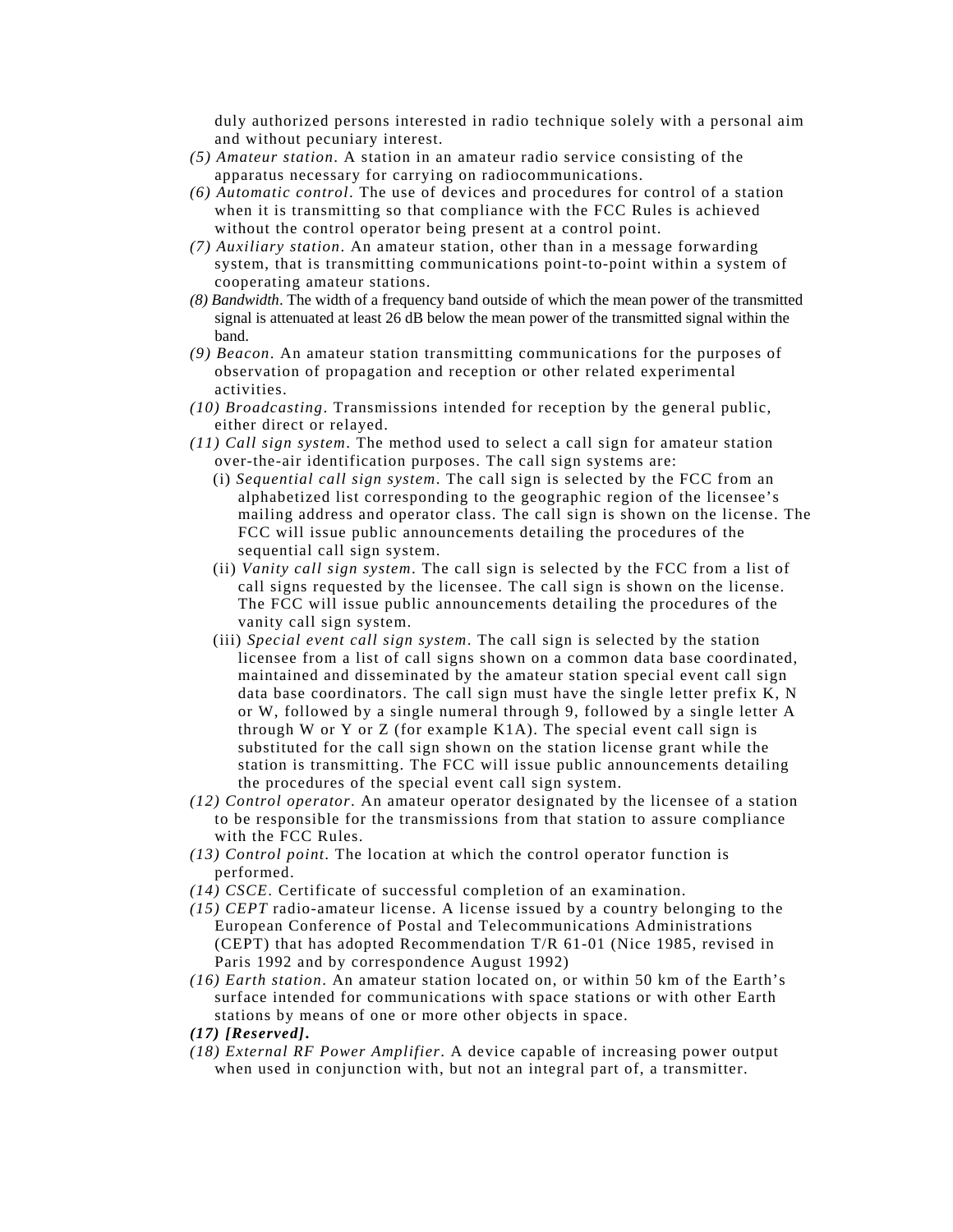- *(19) External RF power amplifier kit.* A number of electronic parts, which, when assembled, is an external RF power amplifier, even if additional parts are required to complete assembly.
- *(20) FAA*. Federal Aviation Administration.
- *(21) FCC*. Federal Communications Commission.
- *(22) Frequency coordinator*. An entity, recognized in a local or regional area by amateur operators whose stations are eligible to be auxiliary or repeater stations, that recommends transmit/receive channels and associated operating and technical parameters for such stations in order to avoid or minimize potential interference.
- *(23) Harmful interference*. Interference which endangers the functioning of a radionavigation service or of other safety services or seriously degrades, obstructs or repeatedly interrupts a radiocommunication service operating in accordance with the Radio Regulations.
- *(24) Indicator*. Words, letters or numerals appended to and separated from the call sign during the station identification.
- *(25) Information bulletin*. A message directed only to amateur operators consisting solely of subject matter of direct interest to the amateur service.
- *(26) International Morse code*. A dot-dash code as defined in International Telegraph and Telephone Consultative Committee (CCITT) Recommendation F.1 (1984), Division B, I. Morse Code.
- *(27) IARP*. International Amateur Radio Permit. A document issued pursuant to the terms of the Inter-American Convention on an International Amateur Radio Permit by a country signatory to that Convention, other than the United States. Montrouis, Haiti.
- *(28) ITU*. International Telecommunication Union.
- *(29) Line A*. Begins at Aberdeen, WA, running by great circle arc to the intersection of 48° N, 120° W, thence along parallel 48° N, to the intersection of 95° W, thence by great circle arc through the southernmost point of Duluth, MN, thence by great circle arc to 45° N, 85° W, thence southward along meridian 85° W, to its intersection with parallel 41° N, thence along parallel 41° N, to its intersection with meridian 82° W, thence by great circle arc through the southernmost point of Bangor, ME, thence by great circle arc through the southernmost point of Searsport, ME, at which point it terminates.
- *(30) Local control*. The use of a control operator who directly manipulates the operating adjustments in the station to achieve compliance with the FCC Rules.
- *(31) Message forwarding system*. A group of amateur stations participating in a voluntary, cooperative, interactive arrangement where communications are sent from the control operator of an originating station to the control operator of one or more destination stations by one or more forwarding stations.
- *(32) National Radio Quiet Zone*. The area in Maryland, Virginia and West Virginia bounded by 39° 15' N on the north, 78° 30' W on the east, 37° 30' N on the south and 80° 30' W on the west.
- *(33) Physician*. For the purposes of this Part, a person who is licensed to practice in a place where the amateur service is regulated by the FCC, as either a Doctor of Medicine (MD) or a Doctor of Osteopathy (DO).
- *(34) Question pool*. All current examination questions for a designated written examination element.
- *(35) Question set*. A series of examination questions on a given examination selected from the question pool.
- *(36) Radio Regulations*. The latest ITU *Radio Regulations* to which the United States is a party.
- *(37) RACES (*radio amateur civil emergency service*)*. A radio service using amateur stations for civil defense communications during periods of local, regional or national civil emergencies.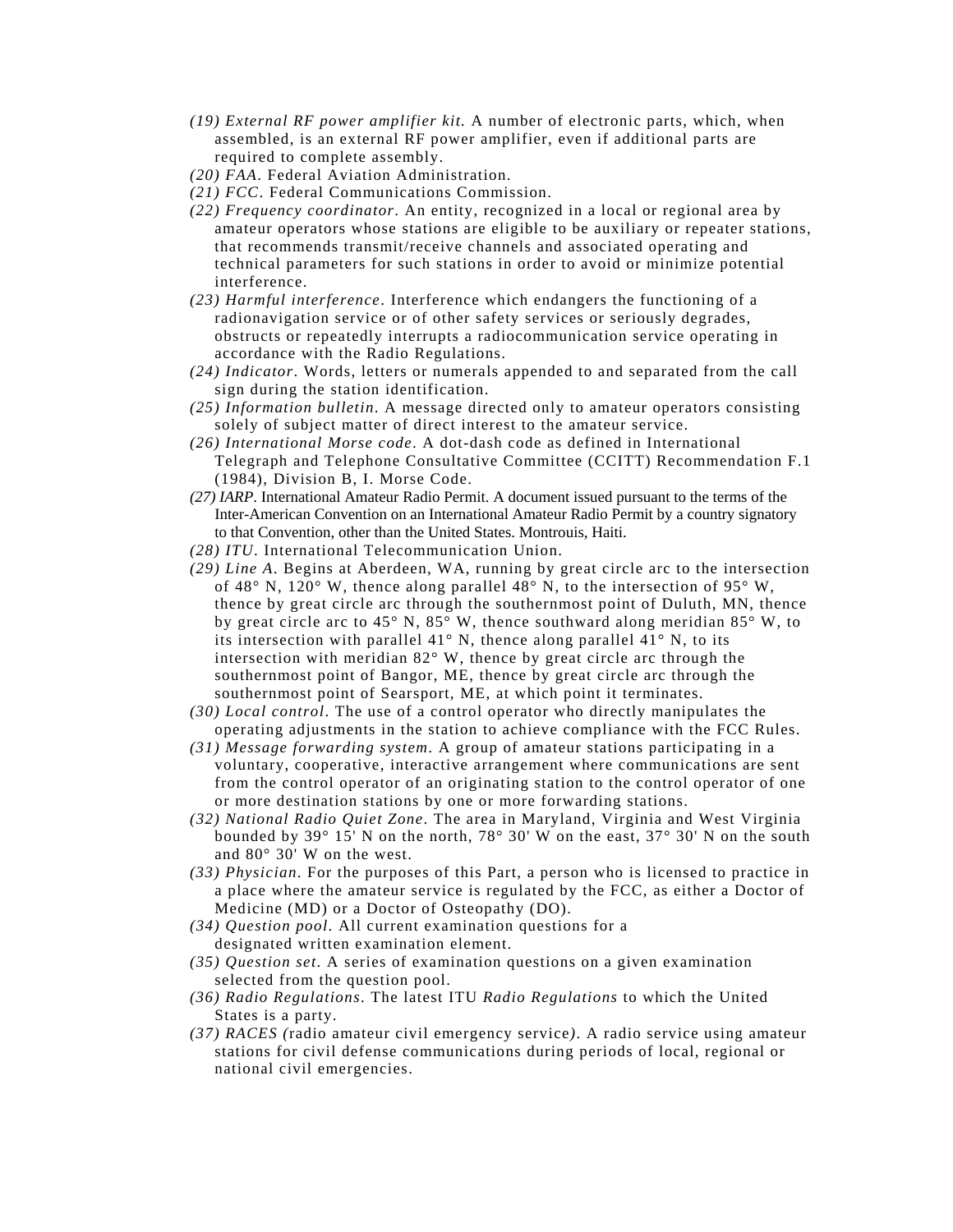- *(38) Remote control*. The use of a control operator who indirectly manipulates the operating adjustments in the station through a control link to achieve compliance with the FCC Rules.
- *(39) Repeater*. An amateur station that simultaneously retransmits the transmission of another amateur station on a different channel or channels.
- *(40) Space station*. An amateur station located more than 50 km above the Earth's surface.
- *(41) Space telemetry*. A one-way transmission from a space station of measurements made from the measuring instruments in a spacecraft, including those relating to the functioning of the spacecraft.
- *(42) Spurious emission*. An emission, on frequencies outside the necessary bandwidth of a transmission, the level of which may be reduced without affecting the information being transmitted.
- *(43) Telecommand*. A one-way transmission to initiate, modify, or terminate functions of a device at a distance.
- *(44) Telecommand station*. An amateur station that transmits communications to initiate, modify, or terminate functions of a space station.
- *(45) Telemetry*. A one-way transmission of measurements at a distance from the measuring instrument.
- *(46) Third-party communications*. A message from the control operator (first party) of an amateur station to another amateur station control operator (second party) on behalf of another person (third party).
- *(47) ULS* (Universal Licensing System). The consolidated database, application filing system and processing system for all Wireless Telecommunications Services.
- *(48) VE*. Volunteer examiner.
- *(49) VEC*. Volunteer-examiner coordinator.
- (b) The definitions of technical symbols used in this Part are:
	- *(1) EHF* (extremely high frequency). The frequency range 30-300 GHz.
	- *(2) HF* (high frequency). The frequency range 3-30 MHz.
	- *(3) Hz*. Hertz.
	- *(4) m*. Meters.
	- *(5) MF* (medium frequency). The frequency range 300-3000 kHz.
	- *(6) PEP* (peak envelope power). The average power supplied to the antenna transmission line by a transmitter during one RF cycle at the crest of the modulation envelope taken under normal operating conditions.
	- *(7) RF*. Radio frequency.
	- *(8) SHF* (super-high frequency). The frequency range 3-30 GHz.
	- *(9) UHF* (ultra-high frequency). The frequency range 300-3000 MHz.
	- *(10) VHF* (very-high frequency). The frequency range 30-300 MHz.
	- *(11) W*. Watts.
	- (c) The following terms are used in this Part to indicate emission types. Refer to §2.201 of the FCC Rules, *Emission, modulation and transmission characteristics*, for information on emission type designators.
	- *(1) CW*. International Morse code telegraphy emissions having designators with A, C, H, J or R as the first symbol; 1 as the second symbol; A or B as the third symbol; and emissions J2A and J2B.
	- *(2) Data*. Telemetry, telecommand and computer communications emissions having designators with A, C, D, F, G, H, J or R as the first symbol; 1 as the second symbol; D as the third symbol; and emission J2D. Only a digital code of a type specifically
		- authorized in this Part may be transmitted.
	- *(3) Image*. Facsimile and television emissions having designators with A, C, D, F, G, H, J or R as the first symbol; 1, 2 or 3 as the second symbol; C or F as the third symbol; and emissions having B as the first symbol; 7, 8 or 9 as the second symbol; W as the third symbol.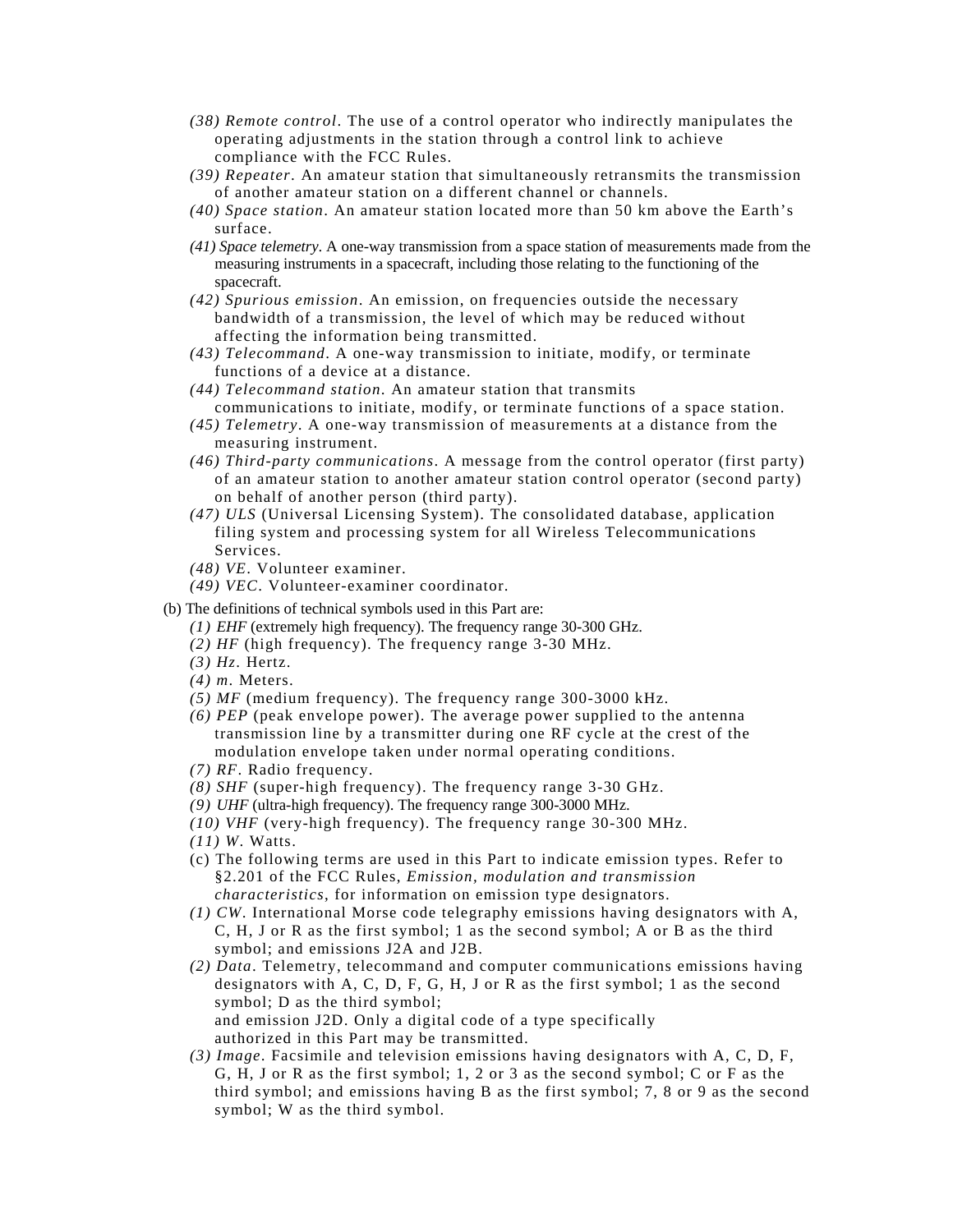- *(4) MCW*. Tone-modulated international Morse code telegraphy emissions having designators with A, C, D, F, G, H or R as the first symbol; 2 as the second symbol; A or B as the third symbol.
- *(5) Phone*. Speech and other sound emissions having designators with A, C, D, F, G, H, J or R as the first symbol; 1, 2 or 3 as the second symbol; E as the third symbol. Also speech emissions having B as the first symbol; 7, 8 or 9 as the second symbol; E as the third symbol. MCW for the purpose of performing the station identification procedure, or for providing telegraphy practice interspersed with speech. Incidental tones for the purpose of selective calling or alerting or to control the level of a demodulated signal may also be considered phone.
- *(6) Pulse*. Emissions having designators with K, L, M, P, Q, V or W as the first symbol; 0, 1, 2, 3, 7, 8, 9 or X as the second symbol; A, B, C, D, E, F, N, W or X as the third symbol.
- *(7) RTTY*. Narrow-band direct-printing telegraphy emissions having designators with  $A, C, D, F, G, H, J$  or  $R$  as the first symbol; 1 as the second symbol; B as the third symbol; and emission J2B. Only a digital code of a type specifically authorized in this Part may be transmitted.
- *(8) SS*. Spread-spectrum emissions using bandwidth-expansion modulation emissions having designators with A, C, D, F, G, H, J or R as the first symbol; X as the second symbol; X as the third symbol.
- *(9) Test*. Emissions containing no information having the designators with N as the third symbol. Test does not include pulse emissions with no information or modulation unless pulse emissions are also authorized in the frequency band.

### **§97.5 Station license grant required.**

- (a) The station apparatus must be under the physical control of a person named in an amateur station license grant on the ULS consolidated license database or a person authorized for alien reciprocal operation by §97.107 of this part, before the station may transmit on any amateur service frequency from any place that is:
	- (1) Within 50 km of the Earth's surface and at a place where the amateur service is regulated by the FCC;
	- (2) Within 50 km of the Earth's surface and aboard any vessel or craft that is documented or registered in the United States; or
	- (3) More than 50 km above the Earth's surface aboard any craft that is documented or registered in the United States.
- (b) The types of station license grants are:
	- (1) An operator/primary station license grant. One, but only one, operator/primary station license grant may be held by any one person. The primary station license is granted together with the amateur operator license. Except for a representative of a foreign government, any person who qualifies by examination is eligible to apply for an operator/primary station license grant.
	- (2) A club station license grant. A club station license grant may be held only by the person who is the license trustee designated by an officer of the club. The trustee must be a person who holds an Amateur Extra, Advanced, General, Technician Plus, or Technician operator license grant. The club must be composed of at least four persons and must have a name, a document of organization, management, and a primary purpose devoted to amateur service activities consistent with this part.
	- (3) A military recreation station license grant. A military recreation station license grant may be held only by the person who is the license custodian designated by the official in charge of the United States military recreational premises where the station is situated. The person must not be a representative of a foreign government. The person need not hold an amateur operator license grant.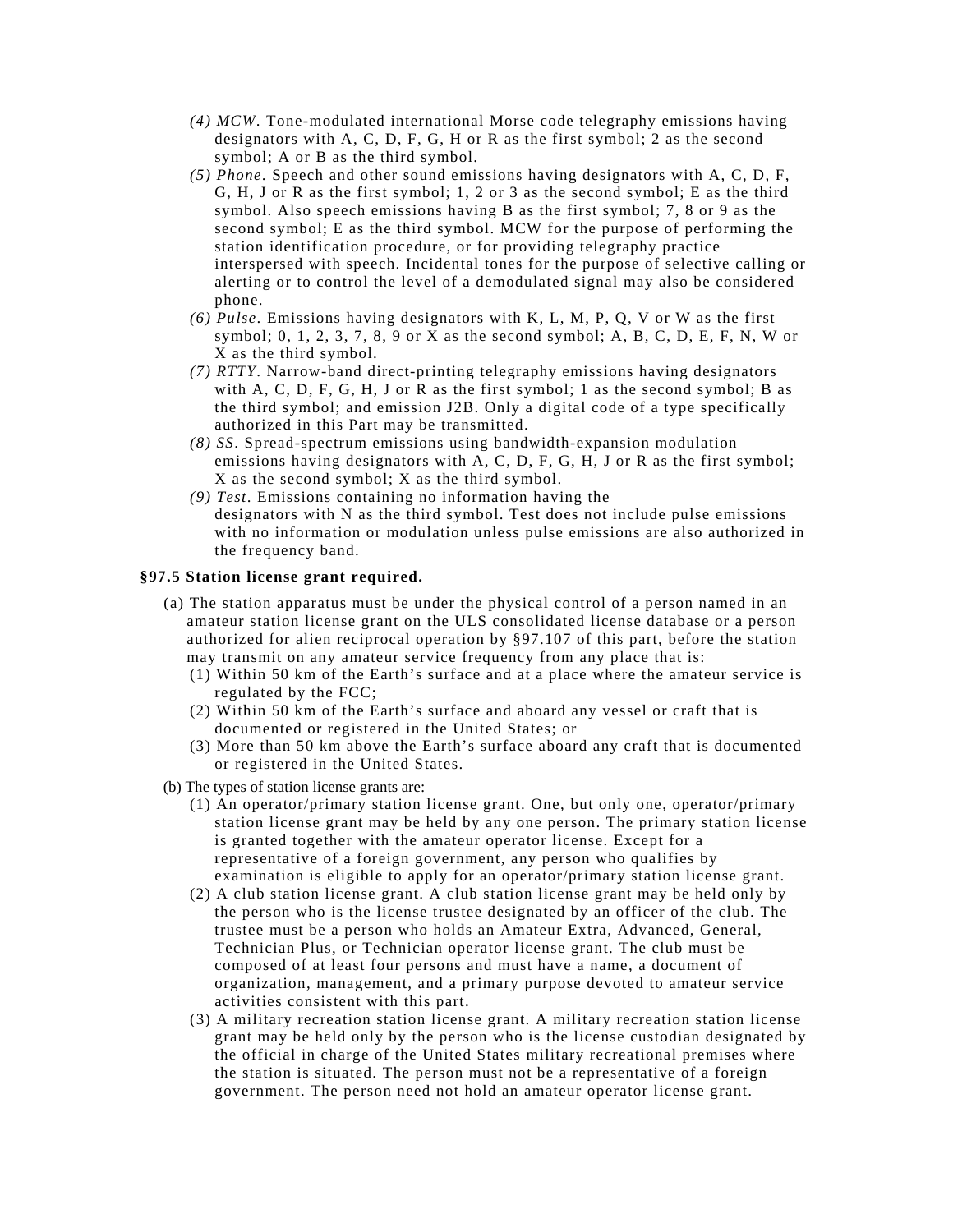- (4) A RACES station license grant. A RACES station license grant may be held only by the person who is the license custodian designated by the official responsible for the governmental agency served by that civil defense organization. The custodian must be the civil defense official responsible for coordination of all civil defense activities in the area concerned. The custodian must not be a representative of a foreign government. The custodian need not hold an amateur operator license grant.
- (c) The person named in the station license grant or who is authorized for alien reciprocal operation by §97.107 of this Part may use, in accordance with the applicable rules of this Part, the transmitting apparatus under the physical control of the person at places where the amateur service is regulated by the FCC.
- (d) A CEPT radio-amateur license is issued to the person by the country of which the person is a citizen. The person must not:
	- (1) Be a resident alien or citizen of the United States, regardless of any other citizenship also held;
	- (2) Hold an FCC-issued amateur operator license nor reciprocal permit for alien amateur licensee;
	- (3) Be a prior amateur service licensee whose FCC-issued license was revoked, suspended for less than the balance of the license term and the suspension is still in effect, suspended for the balance of the license term and relicensing has not taken place, or surrendered for cancellation following notice of revocation, suspension or monetary forfeiture proceedings; or
	- (4) Be the subject of a cease and desist order that relates to amateur service operation and which is still in effect.
- (e) An IARP is issued to the person by the country of which the person is a citizen. The person must not:
	- (1) Be a resident alien or citizen of the United States, regardless of any other citizenship also held;
	- (2) Hold an FCC-issued amateur operator license nor reciprocal permit for alien amateur licensee;
	- (3) Be a prior amateur service licensee whose FCC-issued license was revoked, suspended for less than the balance of the license term and the suspension is still in effect, suspended for the balance of the license term and relicensing has not taken place, or surrendered for cancellation following notice of revocation, suspension or monetary forfeiture proceedings; or
	- (4) Be the subject of a cease and desist order that relates to amateur service operation and which is still in effect.

#### **§97.7 Control operation required.**

When transmitting, each amateur station must have a control operator. The control operator must be a person:

- (a) For whom an amateur operator/primary station license grant appears on the ULS consolidated licensee database, or
- (b) Who is authorized for alien reciprocal operation by §97.107 of this part

#### **§97.9 Operator license.**

- (a) The classes of amateur operator license grants are: Novice, Technician, Technician Plus (until such licenses expire, a Technician Class license granted before February 14, 1991, is considered a Technician Plus Class license), General, Advanced, and Amateur Extra. The person named in the operator license grant is authorized to be the control operator of an amateur station with the privileges authorized to the operator class specified on the license grant.
- (b) The person named in an operator license grant of Novice, Technician, Technician Plus, General or Advanced Class, who has properly submitted to the administering VEs a FCC Form 605 document requesting examination for an operator license grant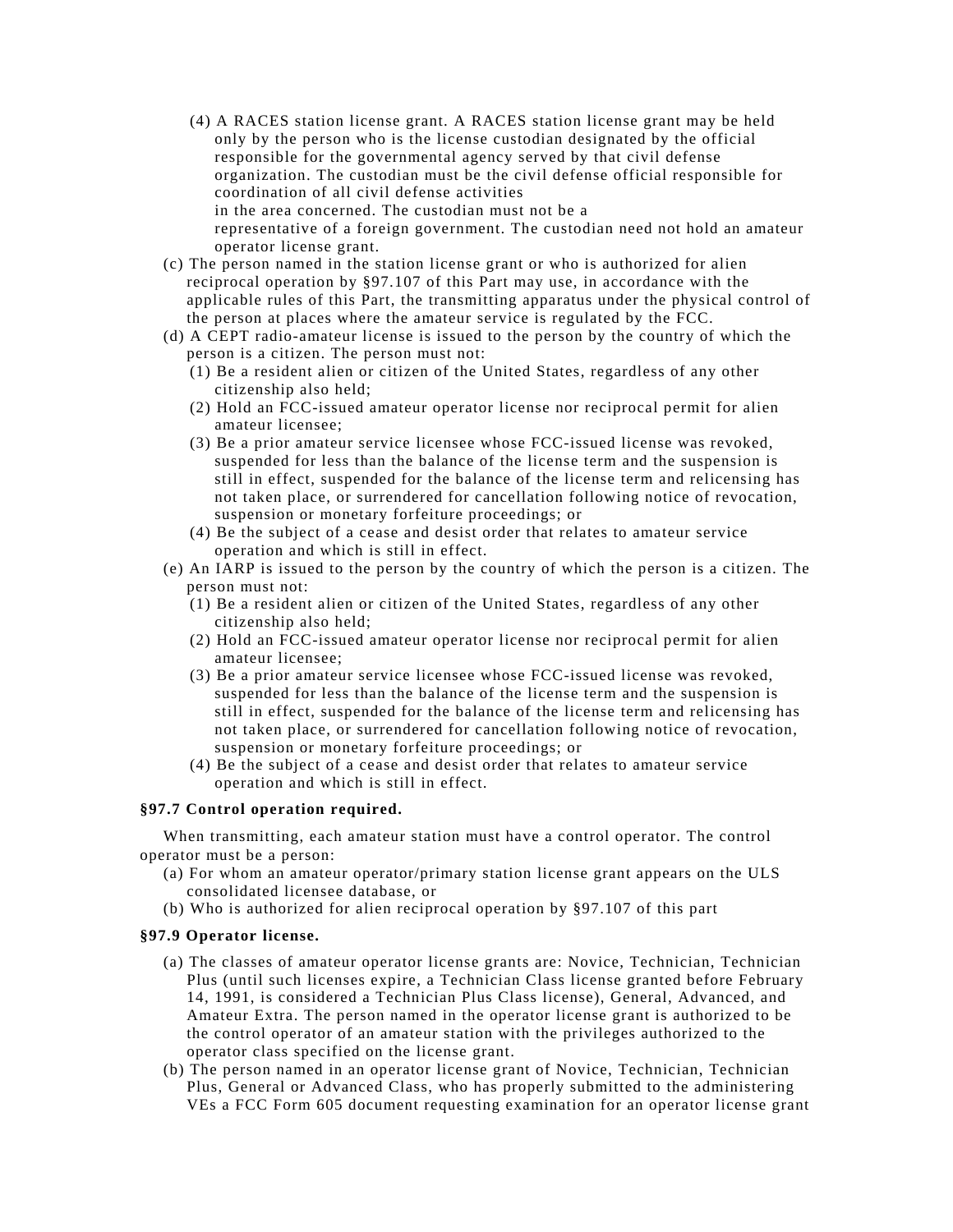of a higher class, and who holds a CSCE indicating that the person has completed the necessary examinations within the previous 365 days, is authorized to exercise the rights and privileges of the higher operator class until final disposition of the application or until 365 days following the passing of the examination, whichever comes first.

# **§97.11 Stations aboard ships or aircraft.**

- (a) The installation and operation of an amateur station on a ship or aircraft must be approved by the master of the ship or pilot in command of the aircraft.
- (b) The station must be separate from and independent of all other radio apparatus installed on the ship or aircraft, except a common antenna may be shared with a voluntary ship radio installation. The station's transmissions must not cause interference to any other apparatus installed on the ship or aircraft.
- (c) The station must not constitute a hazard to the safety of life or property. For a station aboard an aircraft, the apparatus shall not be operated while the aircraft is operating under Instrument Flight Rules, as defined by the FAA, unless the station has been found to comply with all applicable FAA Rules.

# **§97.13 Restrictions on station location.**

- (a) Before placing an amateur station on land of environmental importance or that is significant in American history, architecture or culture, the licensee may be required to take certain actions prescribed by §§ 1.1305-1.1319 of this chapter.
- (b) A station within 1600 m (1 mile) of an FCC monitoring facility must protect that facility from harmful interference. Failure to do so could result in imposition of operating restrictions upon the amateur station by a District Director pursuant to § 97.121 of this Part. Geographical coordinates of the facilities that require protection are listed in  $\S$  0.121(c) of this chapter.
- (c) Before causing or allowing an amateur station to transmit from any place where the operation of the station could cause human exposure to RF electromagnetic field levels in excess of those allowed under
	- § 1.1310 of this chapter, the licensee is required to take certain actions.
	- (1) The licensee must perform the routine RF environmental evaluation prescribed by § 1.1307(b) of this chapter, if the power of the licensee's station exceeds the limits given in the following table:

| <b>Power*</b> (watts) Exceeds:<br>500<br>МF<br>160 <sub>m</sub><br>HF<br>500<br>80m<br>500<br>75m<br>500<br>40 <sub>m</sub><br>30 <sub>m</sub><br>425 |
|-------------------------------------------------------------------------------------------------------------------------------------------------------|
|                                                                                                                                                       |
|                                                                                                                                                       |
|                                                                                                                                                       |
|                                                                                                                                                       |
|                                                                                                                                                       |
|                                                                                                                                                       |
| 20 <sub>m</sub><br>225                                                                                                                                |
| 17 <sub>m</sub><br>125                                                                                                                                |
| 100<br>15m                                                                                                                                            |
| 12m<br>75                                                                                                                                             |
| 10 <sub>m</sub><br>50                                                                                                                                 |
| 50<br>VHF (all bands)                                                                                                                                 |
| 70cm<br>70<br>UHF                                                                                                                                     |
| 150<br>33cm                                                                                                                                           |
| 23cm<br>200                                                                                                                                           |
| 13cm<br>250                                                                                                                                           |
| SHF (all bands)<br>250                                                                                                                                |
| EHF (all bands)<br>250                                                                                                                                |
|                                                                                                                                                       |
| non-building-mounted antennas: height<br>Repeater stations                                                                                            |
| (all bands)<br>above ground level to lowest point of                                                                                                  |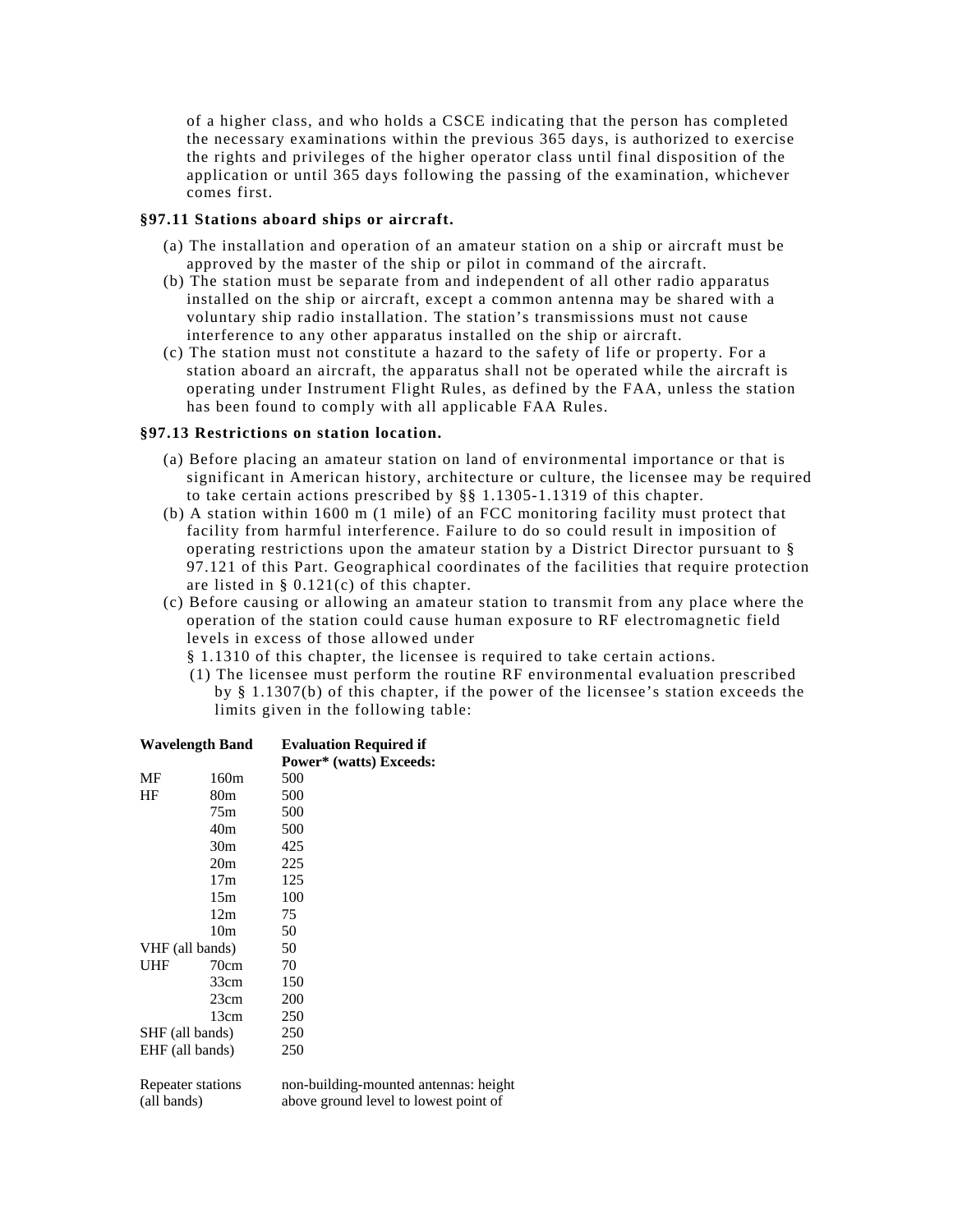antenna < 10 m and power > 500 W ERP

building-mounted antennas: power > 500 W ERP

- \* Power = PEP input to antenna except, for repeater stations only, power exclusion is based on ERP (effective radiated power).
	- (2) If the routine environmental evaluation indicates that the RF electromagnetic fields could exceed the limits contained in § 1.1310 of this chapter in accessible areas, the licensee must take action to prevent human exposure to such RF electromagnetic fields. Further information on evaluating compliance with these limits can be found in the FCC's OET Bulletin Number 65, "Evaluating Compliance with FCC Guidelines for Human Exposure to Radiofrequency Electromagnetic Fields."

#### **§97.15 Station antenna structures.**

- (a) Owners of certain antenna structures more than 60.96 meters (200 feet) above ground level at the site or located near or at a public use airport
- must notify the Federal Aviation Administration and register with the Commission as required by Part 17 of this chapter.
- (b) Except as otherwise provided herein, a station antenna structure may be erected at heights and dimensions sufficient to accommodate amateur service communications. [State and local regulation of a station antenna structure must not preclude amateur service communications. Rather, it must reasonably accommodate such communications and must constitute the minimum practicable regulation to accomplish the state or local authority's legitimate purpose. See PRB-1, 101 FCC 2d 952 (1985) for details.]

# **§97.17 Application for new license grant.**

- (a) Any qualified person is eligible to apply for a new operator/primary station, club station or military recreation station license grant. No new license grant will be issued for a Novice, Technician Plus, or Advanced Class operator/primary station or RACES station.
- (b) Each application for a new amateur service license grant must be filed with the FCC as follows:
	- (1) Each candidate for an amateur radio operator license which requires the applicant to pass one or more examination elements must present the administering VEs with all information required by the rules prior to the examination. The VEs may collect all necessary information in any manner of their choosing, including creating their own forms.
	- (2) For a new club or military recreation station license grant, each applicant must present all information required by the rules to an amateur radio organization having tax-exempt status under section  $501(c)(3)$  of the Internal Revenue Code of 1986 that provides voluntary, uncompensated and unreimbursed services in providing club and military recreation station call signs ("Club Station Call Sign Administrator'') who must submit the information to the FCC in an electronic batch file. The Club Station Call Sign Administrator may collect the information required by these rules in any manner of their choosing, including creating their own forms. The Club Station Call Sign Administrator must retain the applicants information for at least 15 months and make it available to the FCC upon request. The FCC will issue public announcements listing the qualified organizations that have completed a pilot autogrant batch filing project and are authorized to serve as a Club Station Call Sign Administrator.
- (c) No person shall obtain or attempt to obtain, or assist another person to obtain or attempt to obtain, an amateur service license grant by fraudulent means.
- (d) One unique call sign will be shown on the license grant of each new primary, club and military recreation station. The call sign will be selected by the sequential call sign system.
- **§97.19 Application for a vanity call sign.**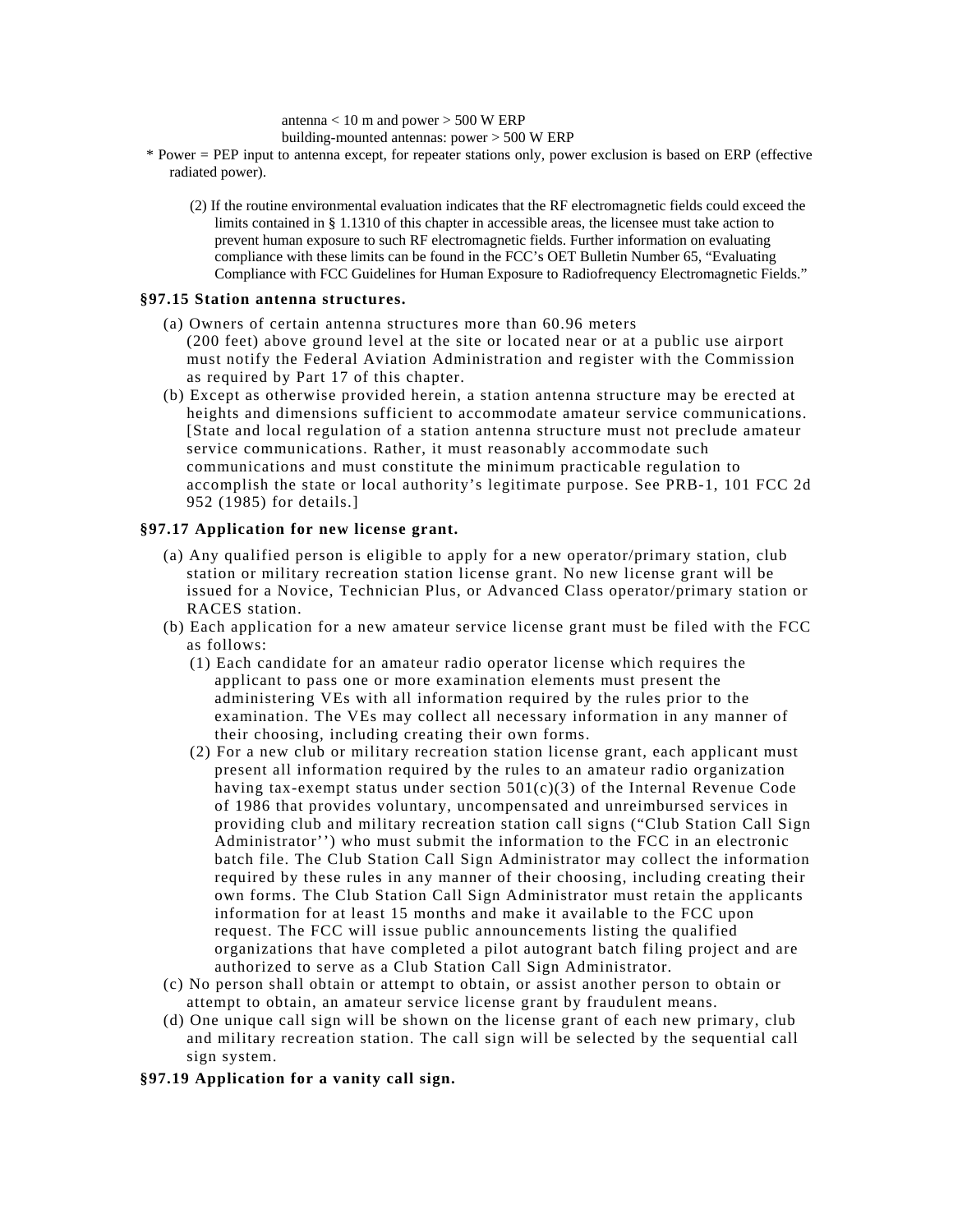- (a) The person named in an operator/primary station license grant or in a club station license grant is eligible to make application for modification of the license grant, or the renewal thereof, to show a call sign selected by the vanity call sign system. RACES and military recreation stations are not eligible for a vanity call sign.
- (b) Each application for a modification of an operator/primary or club station license grant, or the renewal thereof, to show a call sign selected by the vanity call sign system must be filed in accordance with §1.913 of this chapter.
- (c) Unassigned call signs are available to the vanity call sign system with the following exceptions:
	- (1) A call sign shown on an expired license grant is not available to the vanity call sign system for 2 years following the expiration of the license.
	- (2) A call sign shown on a surrendered, revoked, set aside, canceled, or voided license grant is not available to the vanity call sign system for 2 years following the date such action is taken.
	- (3) Except for an applicant who is the spouse, child, grandchild, stepchild, parent, grandparent, stepparent, brother, sister, stepbrother, stepsister, aunt, uncle, niece, nephew, or in-law, and except for an applicant who is a club station license trustee acting with the written consent of at least one relative, as listed above, of a person now deceased, the call sign shown on the license of person now deceased is not available to the vanity call sign system for 2 years following the person's death, or for 2 years following the expiration of the license grant, whichever is sooner.
- (d) The vanity call sign requested by an applicant must be selected from the group of call signs corresponding to the same or lower class of operator license held by the applicant as designated in the sequential call sign system.
	- (1) The applicant must request that the call sign shown on the license grant be vacated and provide a list of up to 25 call signs in order of preference.
	- (2) The first assignable call sign from the applicant's list will be shown on the license grant. When none of those call signs are assignable, the call sign vacated by the applicant will be shown on the license grant.
	- (3) Vanity call signs will be selected from those call signs assignable at the time the application is processed by the FCC.
	- (4) A call sign designated under the sequential call sign system for Alaska, Hawaii, Caribbean Insular Areas, and Pacific Insular areas will be assigned only to a primary or club station whose licensee's mailing address is in the corresponding state, common-wealth, or island. This limitation does not apply to an applicant for the call sign as the spouse, child, grandchild, stepchild, parent, grandparent, stepparent, brother, sister, stepbrother, stepsister, aunt, uncle, niece, nephew, or in-law, of the former holder now deceased.

#### **§97.21 Application for a modified or renewed license.**

- (a) A person holding a valid amateur station license grant:
	- (1) Must apply to the FCC for a modification of the license grant as necessary to show the correct mailing address, licensee name, club name, license trustee name or license custodian name in accordance with §1.913 of this chapter. For a club, military recreation or RACES station license grant, it must be presented in document form to a Club Station Call Sign Administrator who must submit the information thereon to the FCC in an electronic batch file. The Club Station Call Sign Administrator must retain the collected information for at least 15 months and make it available to the FCC upon request.
	- (2) May apply to the FCC for a modification of the operator/primary station license grant to show a higher operator class. Applicants must present the administering VEs with all information required by the rules prior to the examination. The VEs may collect all necessary information in any manner of their choosing, including creating their own forms.
	- (3) May apply to the FCC for renewal of the license grant for another term in accordance with §1.913 of this chapter. Application for renewal of a Technician Plus Class operator/primary station license will be processed as an application for renewal of a Technician Class operator/primary station license.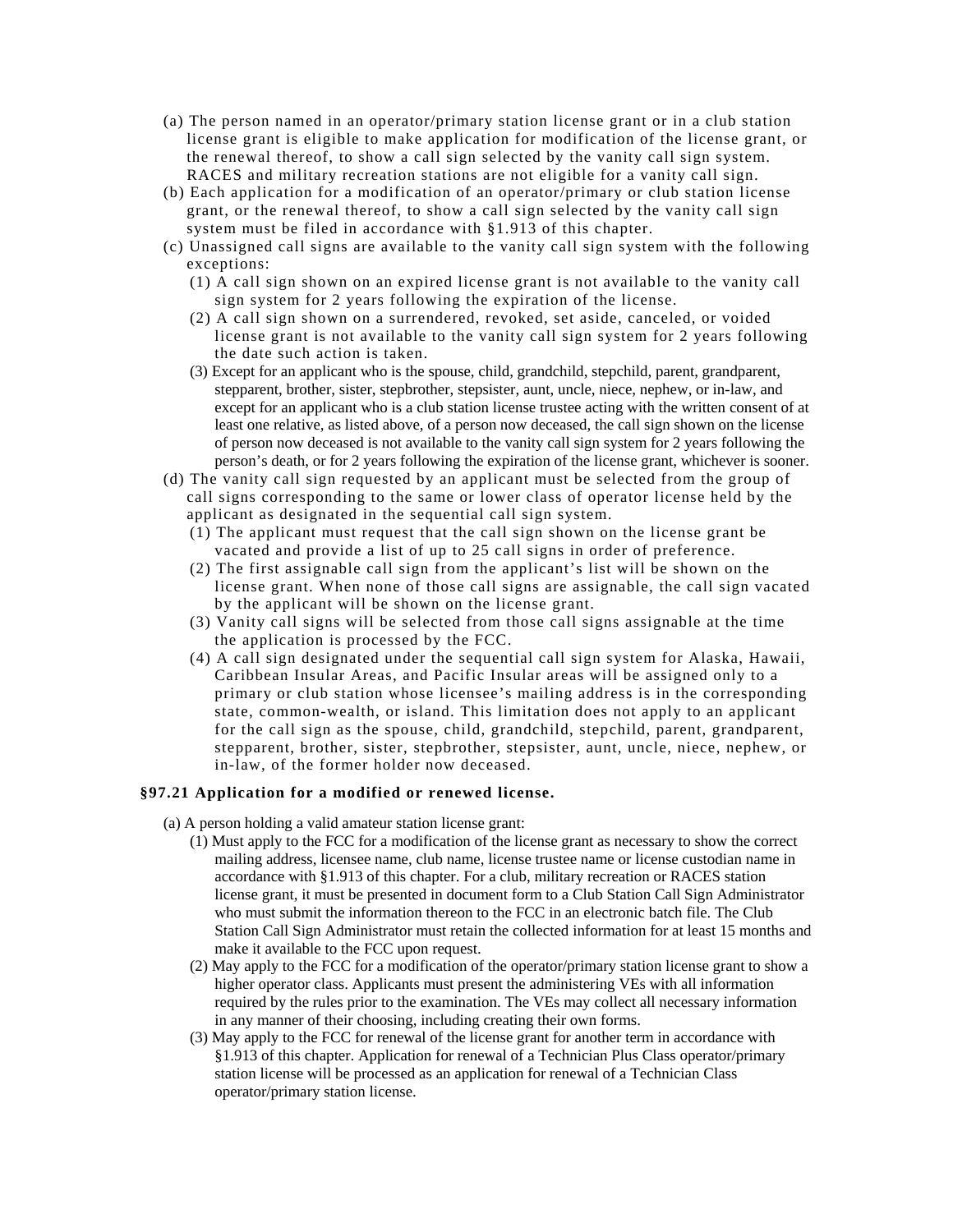- (i) For a station license grant showing a call sign obtained through the vanity call sign system, the application must be filed in accordance with §97.19 of this Part in order to have the vanity call sign reassigned to the station.
- (ii) For a primary station license grant showing a call sign obtained through the sequential call sign system, and for a primary station license grant showing a call sign obtained through the vanity call sign system but whose grantee does not want to have the vanity call sign reassigned to the station, the application must be filed with the FCC in accordance with §1.913 of this chapter. When the application has been received by the FCC on or before the license expiration date, the license operating authority is continued until the final disposition of the application.
- (iii) For a club station or military recreation station license grant showing a call sign obtained through the sequential call sign system, and for a club or military recreation station license grant showing a call sign obtained through the vanity call sign system but whose grantee does not want to have the vanity call sign reassigned to the station, the application must be presented in document form to a Club Station Call Sign Administrator who must submit the information thereon to the FCC in an electronic batch file. The Club Station Call Sign Administrator must retain the collected information for at least 15 months and make it available to the FCC upon request. RACES station license grants will not be renewed.
- (b) A person whose amateur station license grant has expired may apply to the FCC for renewal of the license grant for another term during a 2 year filing grace period. The application must be received at the address specified above prior to the end of the grace period. Unless and until the license grant is renewed, no privileges in this Part are conferred.
- (c) A call sign obtained under the sequential or vanity call sign system will be reassigned to the station upon renewal or modification of a station license.

#### **§97.23 Mailing address.**

Each license grant must show the grantee's correct name and mailing address. The mailing address must be in an area where the amateur service is regulated by the FCC and where the grantee can receive mail delivery by the United States Postal Service. Revocation of the station license or suspension of the operator license may result when correspondence from the FCC is returned as undeliverable because the grantee failed to provide the correct mailing address.

# **§97.25 License term.**

An amateur service license is normally granted for a 10-year term.

#### **§97.27 FCC modification of station license grant.**

- (a) The FCC may modify a station license grant, either for a limited time or for the duration of the term thereof, if it determines:
	- (1) That such action will promote the public interest, convenience, and necessity; or
	- (2) That such action will promote fuller compliance with the provisions of the Communications Act of 1934, as amended, or of any treaty ratified by the United States.
- (b) When the FCC makes such a determination, it will issue an order of modification. The order will not become final until the licensee is notified in writing of the proposed action and the grounds and reasons therefor. The licensee will be given reasonable opportunity of no less than 30 days to protest the modification; except that, where safety of life or property is involved, a shorter period of notice may be provided. Any protest by a licensee of an FCC order of modification will be handled in accordance with the provisions of 47 U.S.C. §316.

#### **§97.29 Replacement license grant document.**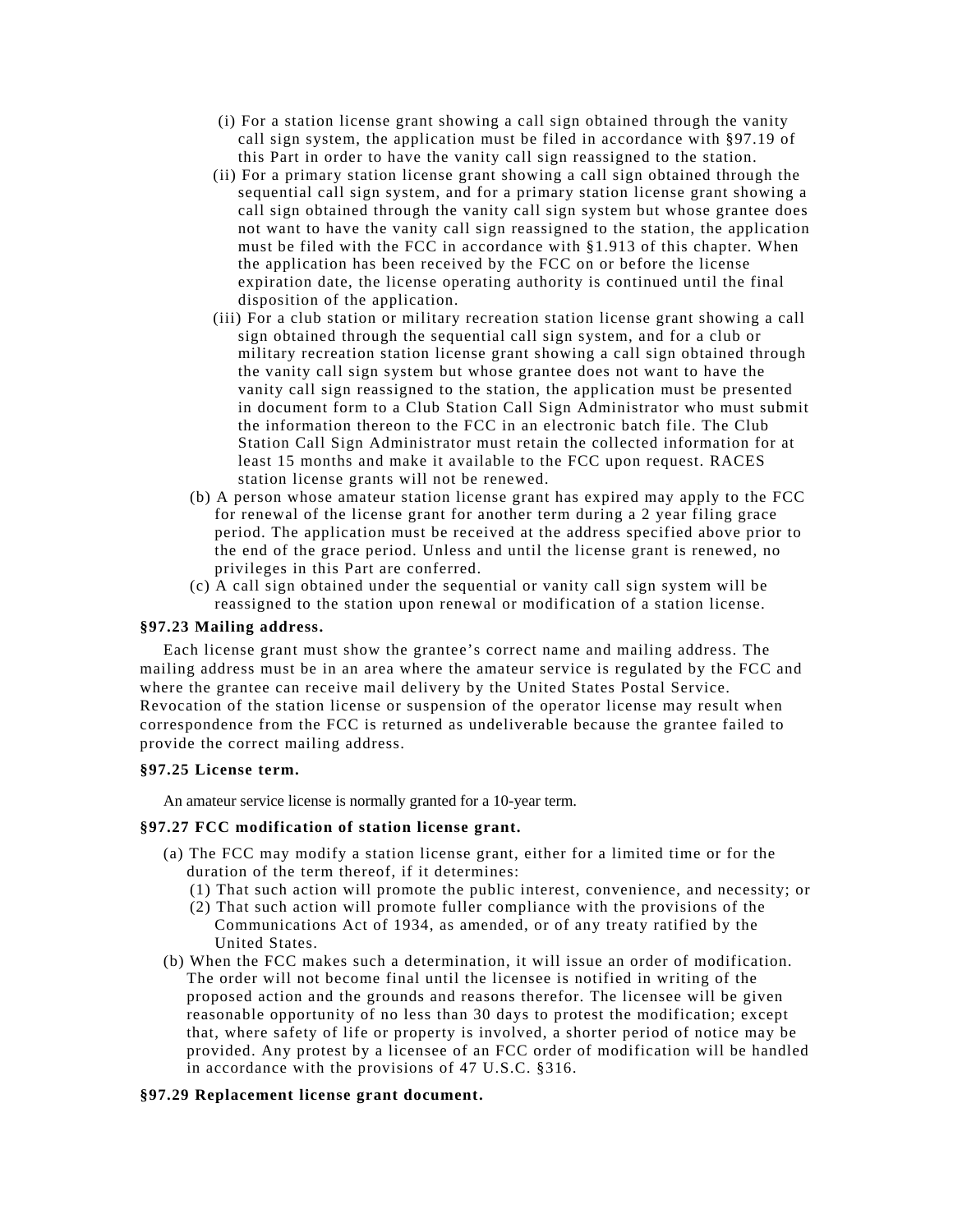Each grantee whose amateur station license grant document is lost, mutilated or destroyed may apply to the FCC for a replacement in accordance with §1.913 of this chapter.

# **SUBPART B— STATION OPERATION STANDARDS**

## **§97.101 General standards.**

- (a) In all respects not specifically covered by FCC Rules each amateur station must be operated in accordance with good engineering and good amateur practice.
- (b) Each station licensee and each control operator must cooperate in selecting transmitting channels and in making the most effective use of the amateur service frequencies. No frequency will be assigned for the exclusive use of any station.
- (c) At all times and on all frequencies, each control operator must give priority to stations providing emergency communications, except to stations transmitting communications for training drills and tests in RACES.
- (d) No amateur operator shall willfully or maliciously interfere with or cause interference to any radio communication or signal.

#### **§97.103 Station licensee responsibilities.**

- (a) The station licensee is responsible for the proper operation of the station in accordance with the FCC Rules. When the control operator is a different amateur operator than the station licensee, both persons are equally responsible for proper operation of the station.
- (b) The station licensee must designate the station control operator. The FCC will presume that the station licensee is also the control operator, unless documentation to the contrary is in the station records.
- (c) The station licensee must make the station and the station records available for inspection upon request by an FCC representative. When deemed necessary by an EIC to assure compliance with FCC Rules, the station licensee must maintain a record of station operations containing such items of information as the EIC may require in accord with  $\S 0.314(x)$  of the FCC Rules.

#### **§97.105 Control operator duties.**

- (a) The control operator must ensure the immediate proper operation of the station, regardless of the type of control.
- (b) A station may only be operated in the manner and to the extent permitted by the privileges authorized for the class of operator license held by the control operator.

#### **§97.107 Reciprocal operating authority.**

A non-citizen of the United States ("alien") holding an

amateur service authorization granted by the alien's government is authorized to be the control operator of an amateur station located at places where the amateur service is regulated by the FCC,

provided there is in effect a multilateral or bilateral reciprocal operating arrangement, to which the United States and the alien's government are parties, for amateur service operation on a reciprocal basis. The FCC will issue public announcements listing the countries with which the United States has such an arrangement. No citizen of the United States or person holding an FCC amateur operator/primary station license grant is eligible for the reciprocal operating authority granted by this section. The privileges granted to a control operator under this authorization are:

(a) For an amateur service license granted by the Government of Canada:

(1) The terms of the *Convention Between the United States and Canada (TIAS No. 2508) Relating to the Operation by Citizens of Either Country of Certain Radio Equipment or Stations in the Other Country*;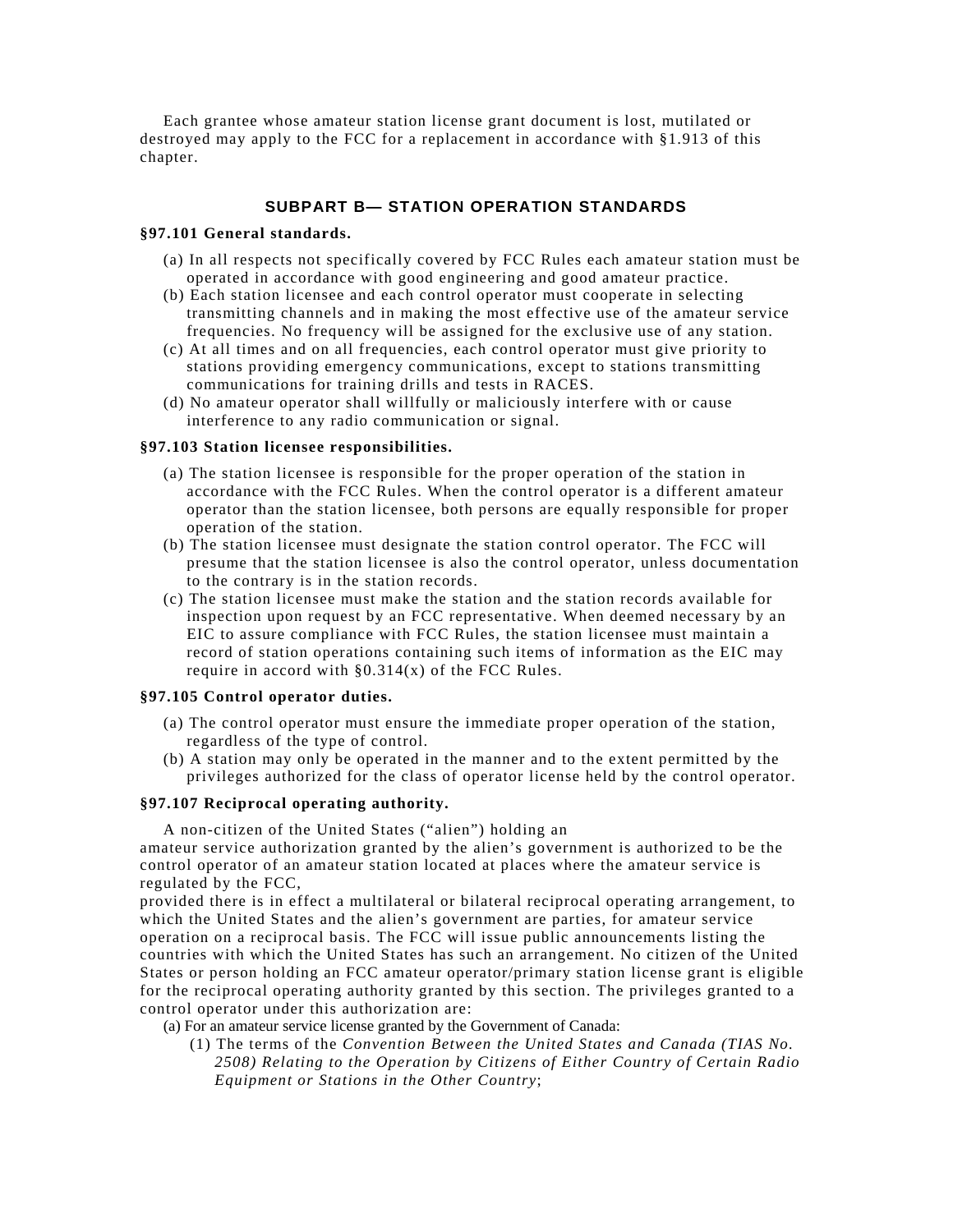- (2) The operating terms and conditions of the amateur service license issued by the Government of Canada; and
- (3) The applicable rules of this part, but not to exceed the control operator privileges of an FCC-granted Amateur Extra Class operator license.
- (b) For an amateur service license granted by any country, other than Canada, with which the United States has a multilateral or bilateral agreement:
	- (1) The terms of the agreement between the alien's government and the United States;
	- (2) The operating terms and conditions of the amateur service license granted by the alien's government;
	- (3) The applicable rules of this part, but not to exceed the control operator privileges of an FCC-granted Amateur Extra Class operator license; and
- (c) At any time the FCC may, in its discretion, modify, suspend or cancel the reciprocal operating authority granted to any person by this section.

#### **§97.109 Station control.**

- (a) Each amateur station must have at least one control point.
- (b) When a station is being locally controlled, the control operator must be at the control point. Any station may be locally controlled.
- (c) When a station is being remotely controlled, the control operator must be at the control point. Any station may be remotely controlled.
- (d) When a station is being automatically controlled, the control operator need not be at the control point. Only stations specifically designated elsewhere in this Part may be automatically controlled. Automatic control must cease upon notification by **a District Director** that the station is transmitting improperly or causing harmful interference to other stations. Automatic control must not be resumed without prior approval of the **District Director**.

# **§97.111 Authorized transmissions.**

- (a) An amateur station may transmit the following types of two-way communications:
	- (1) Transmissions necessary to exchange messages with other stations in the amateur service, except those in any country whose administration has given notice that it objects to such communications. The FCC will issue public notices of current arrangements for international communications;
	- (2) Transmissions necessary to exchange messages with a station in another FCCregulated service while providing emergency communications;
	- (3) Transmissions necessary to exchange messages with a United States government station, necessary to providing communications in RACES; and
	- (4) Transmissions necessary to exchange messages with a station in a service not regulated by the FCC, but authorized by the FCC to communicate with amateur stations. An amateur station may exchange messages with a participating United States military station during an Armed Forces Day Communications Test.
- (b) In addition to one-way transmissions specifically authorized elsewhere in this Part, an amateur station may transmit the following types of one-way communications:
	- (1) Brief transmissions necessary to make adjustments to the station;
	- (2) Brief transmissions necessary to establishing two-way communications with other stations;
	- (3) Telecommand;
	- (4) Transmissions necessary to providing emergency communications;
	- (5) Transmissions necessary to assisting persons learning, or improving proficiency in, the international Morse code;
	- (6) Transmissions necessary to disseminate information bulletins;
	- (7) Transmissions of telemetry.

# **§97.113 Prohibited transmissions.**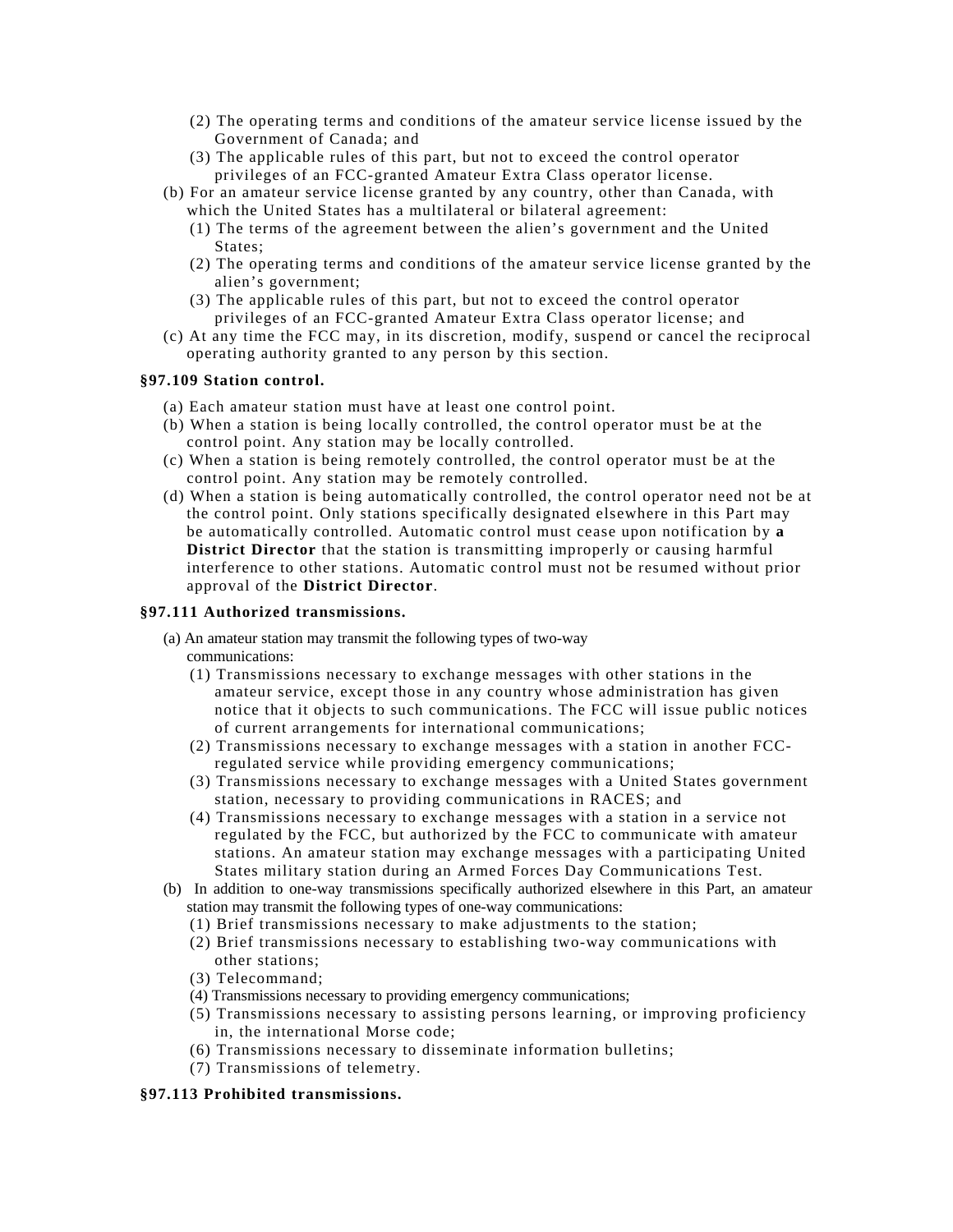- (a) No amateur station shall transmit:
	- (1) Communications specifically prohibited elsewhere in this Part;
	- (2) Communications for hire or for material compensation, direct or indirect, paid or promised, except as otherwise provided in these rules;
	- (3) Communications in which the station licensee or control operator has a pecuniary interest, including communications on behalf of an employer. Amateur operators may, however, notify other amateur operators of the availability for sale or trade of apparatus normally used in an amateur station, provided that such activity is not conducted on a regular basis;
	- (4) Music using a phone emission except as specifically provided elsewhere in this Section; communications intended to facilitate a criminal act; messages in codes or ciphers intended to obscure the meaning thereof, except as otherwise provided herein; obscene or indecent words or language; or false or deceptive messages, signals or identification;
	- (5) Communications, on a regular basis, which could reasonably be furnished alternatively through other radio services.
- (b) An amateur station shall not engage in any form of broadcasting, nor may an amateur station transmit one-way communications except as specifically provided in these rules; nor shall an amateur station engage in any activity related to program production or news gathering for broadcasting purposes, except that communications directly related to the immediate safety of human life or the protection of property may be provided by amateur stations to broadcasters for dissemination to the public where no other means of communication is reasonably available before or at the time of the event.
- (c) A control operator may accept compensation as an incident of a teaching position during periods of time when an amateur station is used by that teacher as a part of classroom instruction at an educational institution.
- (d) The control operator of a club station may accept compensation for the periods of time when the station is transmitting telegraphy practice or information bulletins, provided that the station transmits such telegraphy practice and bulletins for at least 40 hours per week; schedules operations on at least six amateur service MF and HF bands using reasonable measures to maximize coverage; where the schedule of normal operating times and frequencies is published at least 30 days in advance of the actual transmissions; and where the control operator does not accept any direct or indirect compensation for any other service as a control operator.
- (e) No station shall retransmit programs or signals emanating from any type of radio station other than an amateur station, except propagation and weather forecast information intended for use by the general public and originated from United States Government stations and communications, including incidental music, originating on United States Government frequencies between a space shuttle and its associated Earth stations. Prior approval for shuttle retransmissions must be obtained from the National Aeronautics and Space Administration. Such retransmissions must be for the exclusive use of amateur operators. Propagation, weather forecasts, and shuttle retransmissions may not be conducted on a regular basis, but only occasionally, as an incident of normal amateur radio communications.
- (f) No amateur station, except an auxiliary, repeater or space station, may automatically retransmit the radio signals of other amateur stations.

#### **§97.115 Third party communications.**

- (a) An amateur station may transmit messages for a third party to:
	- (1) Any station within the jurisdiction of the United States.
	- (2) Any station within the jurisdiction of any foreign government whose administration has made arrangements with the United States to allow amateur stations to be used for transmitting international communications on behalf of third parties. No station shall transmit messages for a third party to any station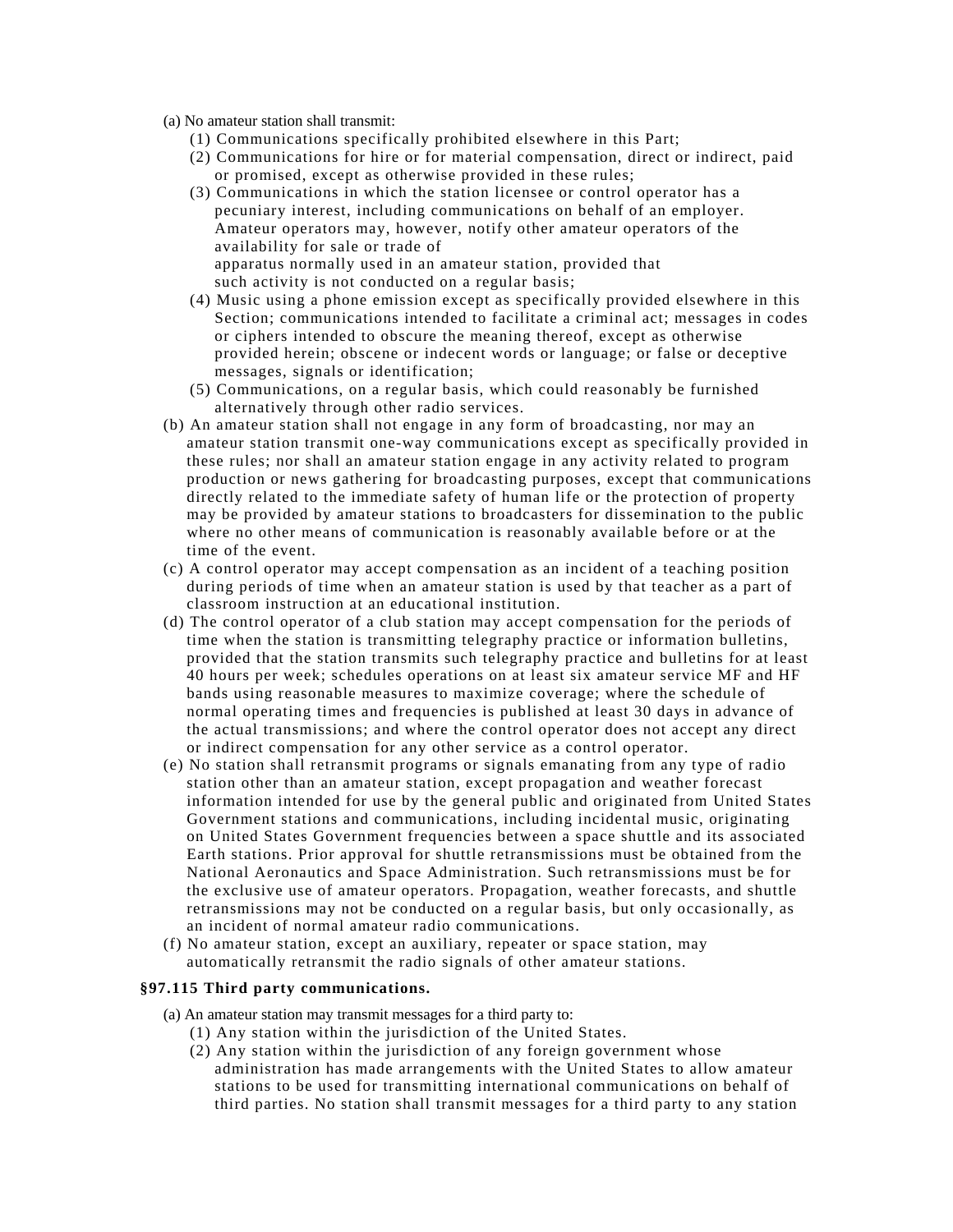within the jurisdiction of any foreign government whose administration has not made such an arrangement. This prohibition does not apply to a message for any third party who is eligible to be a control operator of the station.

- (b) The third party may participate in stating the message where:
	- (1) The control operator is present at the control point and is continuously monitoring and supervising the third party's participation; and
	- (2) The third party is not a prior amateur service licensee whose license was revoked; suspended for less than the balance of the license term and the suspension is still in effect; suspended for the balance of the license term and relicensing has not taken place; or surrendered for cancellation following notice of revocation, suspension or monetary forfeiture proceedings. The third party may not be the subject of a cease and desist order which relates to amateur service operation and which is still in effect.
- (c) At the end of an exchange of international third party communications, the station must also transmit in the station identification procedure the call sign of the station with which a third party message was exchanged.

#### **§97.117 International communications.**

Transmissions to a different country, where permitted, shall be made in plain language and shall be limited to messages of a technical nature relating to tests, and, to remarks of a personal character for which, by reason of their unimportance, recourse to the public telecommunications service is not justified.

# **§97.119 Station identification.**

- (a) Each amateur station, except a space station or telecommand station, must transmit its assigned call sign on its transmitting channel at the end of each communication, and at least every ten minutes during a communication, for the purpose of clearly making the source of the transmissions from the station known to those receiving the transmissions. No station may transmit unidentified communications or signals, or transmit as the station call sign, any call sign not authorized to the station.
- (b) The call sign must be transmitted with an emission authorized for the transmitting channel in one of the following ways:
	- (1) By a CW emission. When keyed by an automatic device used only for identification, the speed must not exceed 20 words per minute;
	- (2) By a phone emission in the English language. Use of a standard phonetic alphabet as an aid for correct station identification is encouraged;
	- (3) By a RTTY emission using a specified digital code when all or part of the communications are transmitted by a RTTY or data emission;
	- (4) By an image emission conforming to the applicable transmission standards, either color or monochrome, of §73.682(a) of the FCC Rules when all or part of the communications are transmitted in the same image emission.
- (c) One or more indicators may be included with the call sign. Each indicator must be separated from the call sign by the slant mark (/) or by any suitable word that denotes the slant mark. If an indicator is self-assigned, it must be included before, after, or both before and after, the call sign. No self-assigned indicator may conflict with any other indicator specified by the FCC Rules or with any prefix assigned to another country.
- (d) When transmitting in conjunction with an event of special significance, a station may substitute for its assigned call sign a special event call sign as shown for that station for that period of time on the common data base coordinated, maintained and disseminated by the special event call sign data base coordinators. Additionally, the station must transmit its assigned call sign at least once per hour during such transmissions.
- (e) When the operator license class held by the control operator exceeds that of the station licensee, an indicator consisting of the call sign assigned to the control operator's station must be included after the call sign.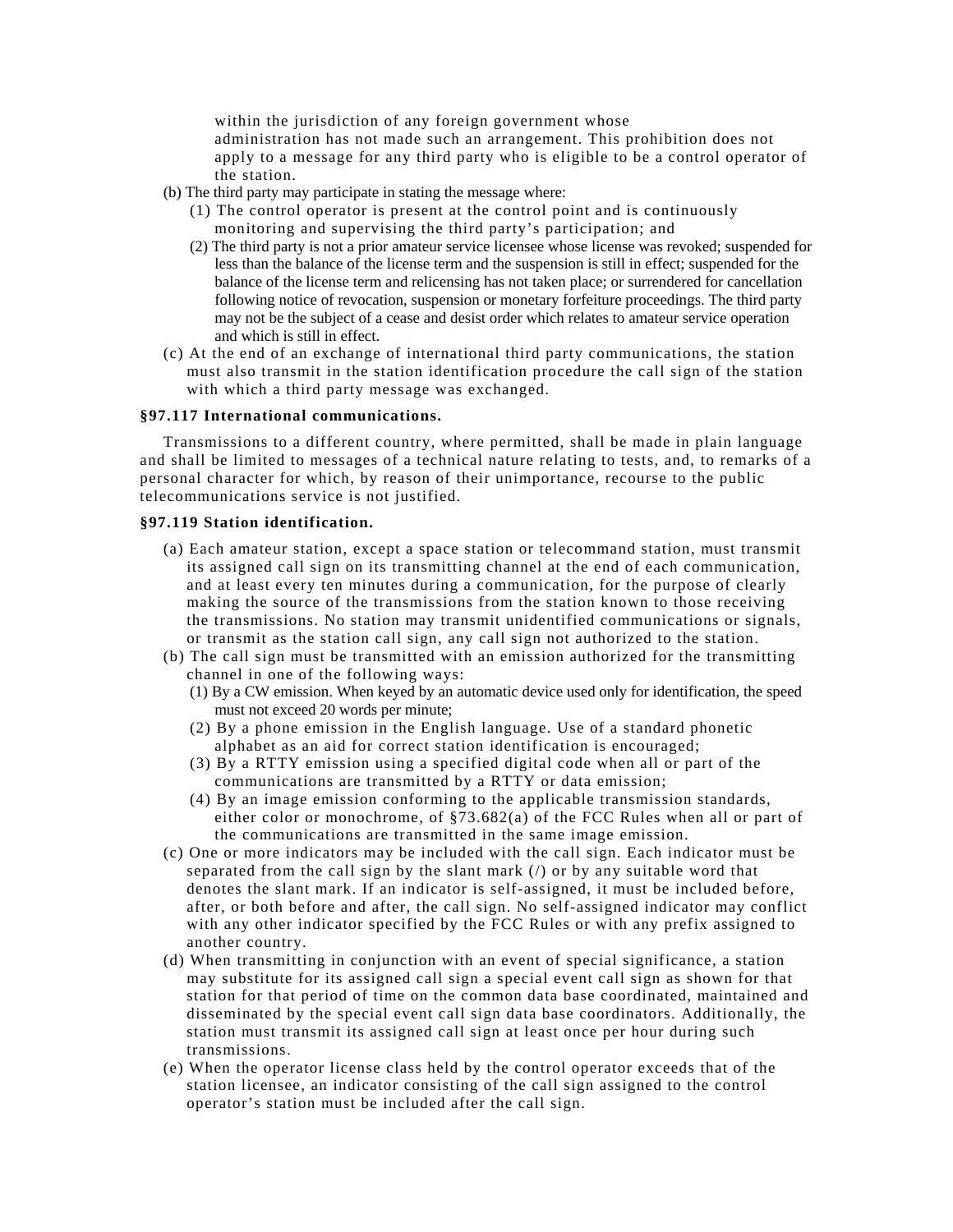- (f) When the control operator who is exercising the rights and privileges authorized by §97.9(b) of this Part, an indicator must be included after the call sign as follows:
	- (1) For a control operator who has requested a license modification from Novice to Technician Class: KT;
	- (2) For a control operator who has requested a license modification from Novice, Technician or Technician Plus Class to General Class: AG;
	- (3) For a control operator who has requested a license modification from Novice, Technician**,** Technician Plus**,** General, or
		- Advanced Class operator to Amateur Extra Class: AE.
- (g) When the station is transmitting under the authority of §97.107 of this part, an indicator consisting of the appropriate letter-numeral designating the station location must be included before the call sign that was issued to the station by the country granting the license. For an amateur service license granted by the Government of Canada, however, the indicator must be included after the call sign. At least once during each intercommunication, the identification announcement must include the geographical location as nearly as possible by city and state, commonwealth or possession.

#### **§97.121 Restricted operation.**

- (a) If the operation of an amateur station causes general interference to the reception of transmissions from stations operating in the domestic broadcast service when receivers of good engineering design, including adequate selectivity characteristics, are used to receive such transmissions, and this fact is made known to the amateur station licensee, the amateur station shall not be operated during the hours from 8 p.m. to 10:30 p.m., local time, and on Sunday for the additional period from 10:30 a.m. until 1 p.m., local time, upon the frequency or frequencies used when the interference is created.
- (b) In general, such steps as may be necessary to minimize interference to stations operating in other services may be required after investigation by the FCC.

# **SUBPART C—SPECIAL OPERATIONS**

#### **§97.201 Auxiliary station.**

- (a) Any amateur station licensed to a holder of a Technician, Technician Plus, General, Advanced or Amateur Extra Class operator license may be an auxiliary station. A holder of a Technician, Technician Plus, General, Advanced or Amateur Extra Class operator license may be the control operator of an auxiliary station, subject to the privileges of the class of operator license held.
- (b) An auxiliary station may transmit only on the 1.25 m and shorter wavelength bands, except the 219-220 MHz, 222.000-222.150 MHz, 431-433 MHz and 435-438 MHz segments.
- (c) Where an auxiliary station causes harmful interference to another auxiliary station, the licensees are equally and fully responsible for resolving the interference unless one station's operation is recommended by a frequency coordinator and the other station's is not. In that case, the licensee of the non-coordinated auxiliary station has primary responsibility to resolve the interference.
- (d) An auxiliary station may be automatically controlled.
- (e) An auxiliary station may transmit one-way communications.

#### **§97.203 Beacon station.**

(a) Any amateur station licensed to a holder of a Technician, Technician Plus, General, Advanced or Amateur Extra Class operator license may be a beacon. A holder of a Technician, Technician Plus, General, Advanced or Amateur Extra Class operator license may be the control operator of a beacon, subject to the privileges of the class of operator license held.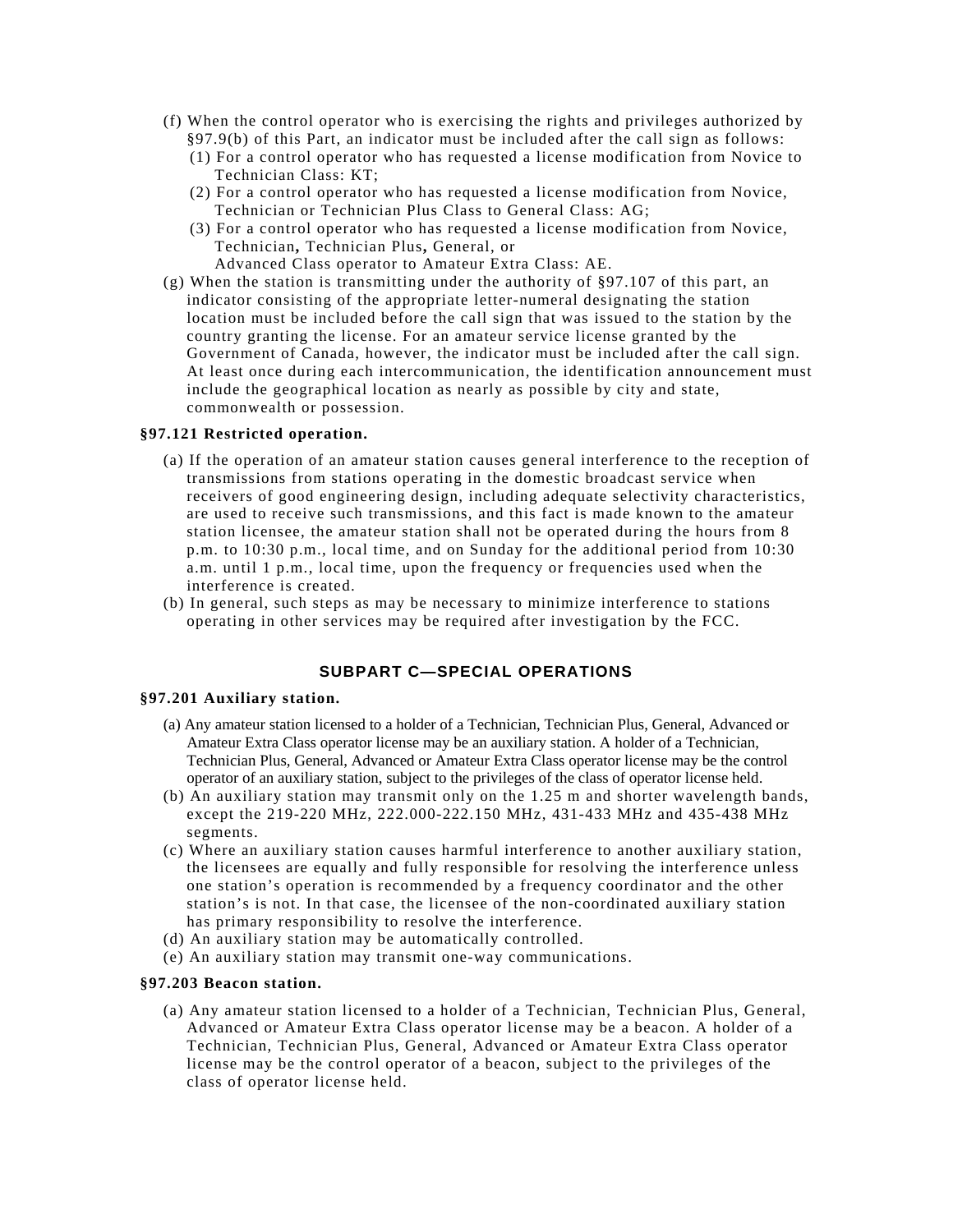- (b) A beacon must not concurrently transmit on more than 1 channel in the same amateur service frequency band, from the same station location.
- (c) The transmitter power of a beacon must not exceed 100 W.
- (d) A beacon may be automatically controlled while it is transmitting on the 28.20- 28.30 MHz, 50.06-50.08 MHz, 144.275-144.300 MHz, 222.05-222.06 MHz, or 432.300-432.400 MHz segments, or on the 33 cm and shorter wavelength bands.
- (e) Before establishing an automatically controlled beacon in the National Radio Quiet Zone or before changing the transmitting frequency, transmitter power, antenna height or directivity, the station licensee must give written notification thereof to the Interference Office, National Radio Astronomy Observatory, P.O. Box 2, Green Bank, WV 24944.
	- (1) The notification must include the geographical coordinates of the antenna, antenna ground elevation above mean sea level (AMSL), antenna center of radiation above ground level (AGL), antenna directivity, proposed frequency, type of emission, and transmitter power.
	- (2) If an objection to the proposed operation is received by the FCC from the National Radio Astronomy Observatory at Green Bank, Pocahontas County, WV, for itself or on behalf of the Naval Research Laboratory at Sugar Grove, Pendleton County, WV, within 20 days from the date of notification, the FCC will consider all aspects of the problem and take whatever action is deemed appropriate.
- (f) A beacon must cease transmissions upon notification by an EIC that the station is operating improperly or causing undue interference to other operations. The beacon may not resume transmitting without prior approval of the EIC.
- (g) A beacon may transmit one-way communications.

### **§97.205 Repeater stations.**

- (a) Any amateur station licensed to a holder of a Technician, General, Advanced or Amateur Extra Class operator license may be a repeater. A holder of a Technician, General, Advanced or Amateur Extra Class operator license may be the control operator of a repeater, subject to the privileges of the class of operator license held.
- (b) A repeater may receive and retransmit only on the 10 m and shorter wavelength frequency bands except the 28.0-29.5 MHz, 50.0-51.0 MHz, 144.0-144.5 MHz, 145.5-146.0 MHz, 222.00-222.15 MHz, 431.0-433.0 MHz and 435.0-438.0 MHz segments.
- (c) Where the transmissions of a repeater cause harmful interference to another repeater, the two station licensees are equally and fully responsible for resolving the interference unless the operation of one station is recommended by a frequency coordinator and the operation of the other station is not. In that case, the licensee of the non-coordinated repeater has primary responsibility to resolve the interference.
- (d) A repeater may be automatically controlled.
- (e) Ancillary functions of a repeater that are available to users on the input channel are not considered remotely controlled functions of the station. Limiting the use of a repeater to only certain user stations is permissible.
- (f) [Reserved]
- (g) The control operator of a repeater that retransmits inadvertently communications that violate the rules in this Part is not accountable for the violative communications.
- (h) The provisions of this paragraph do not apply to repeaters that transmit on the 1.2 cm or shorter wavelength bands. Before establishing a repeater within 16 km (10 miles) of the Arecibo Observatory or before changing the transmitting frequency, transmitter power, antenna height or directivity of an existing repeater, the station licensee must give written notification thereof at least 20 days in advance of the planned operation to the Interference Office, Arecibo Observatory, HC3, Box 53995, Arecibo, Puerto Rico 00613, in writing or electronically, of the technical parameters of the proposal.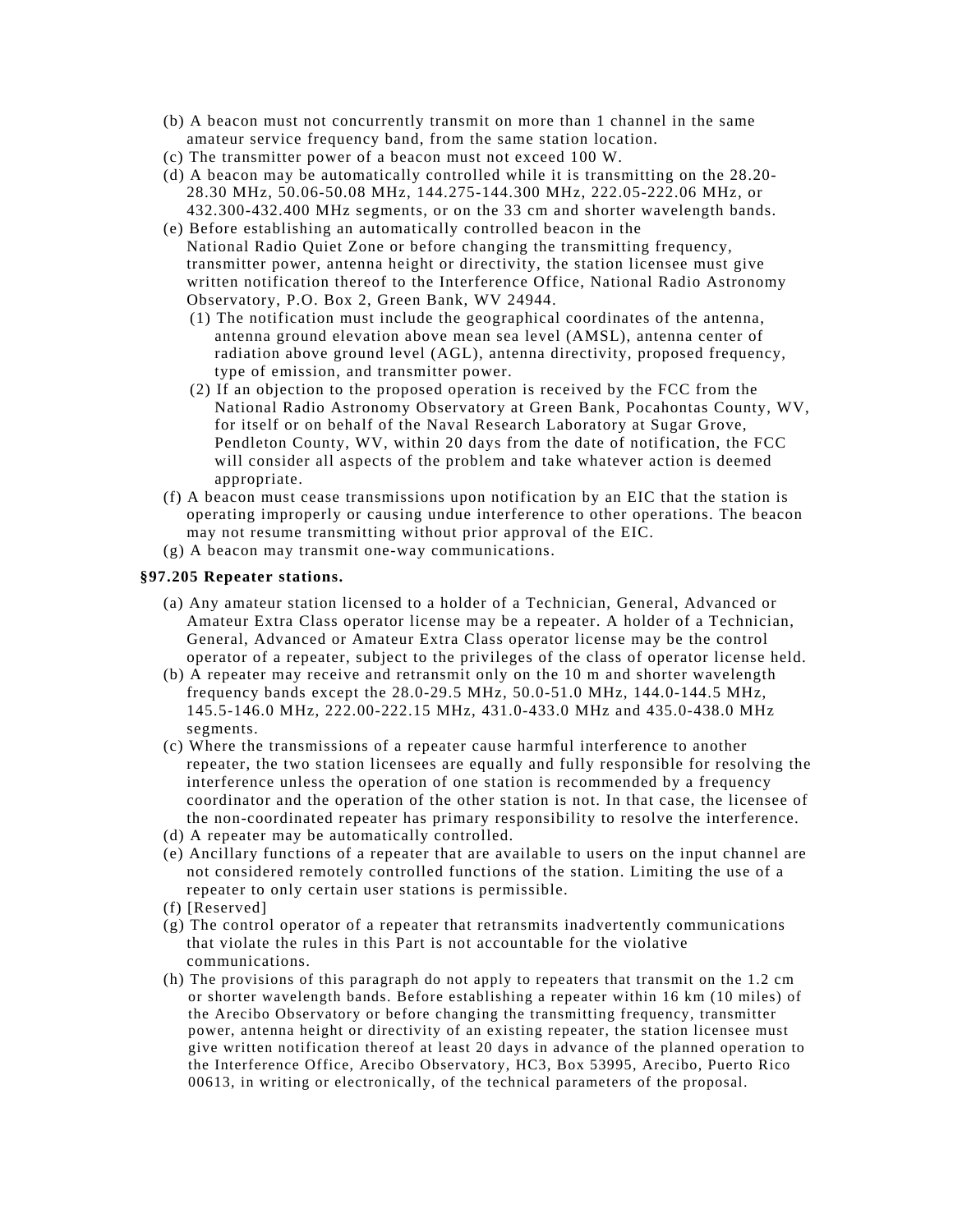Licensees who choose to transmit information electronically should e-mail to prcz@naic.edu.

- (1) The notification shall state the geographical coordinates of the antenna (NAD-83 datum), antenna height above mean sea level (AMSL), antenna center of radiation above ground level (AGL), antenna directivity and gain, proposed frequency and FCC Rule Part, type of emission, effective radiated power, and whether the proposed use is itinerant. Licensees may wish to consult interference guidelines provided by Cornell University.
- (2) If an objection to the proposed operation is received by the FCC from the Arecibo Observatory, Arecibo, Puerto Rico, within 20 days from the date of notification, the FCC will consider all aspects of the problem and take whatever action is deemed appropriate. The licensee will be required to make reasonable efforts in order to resolve or mitigate any potential interference problem with the Arecibo Observatory.

#### **§97.207 Space station.**

- (a) Any amateur station may be a space station. A holder of any class operator license may be the control operator of a space station, subject to the privileges of the class of operator license held by the control operator.
- (b) A space station must be capable of effecting a cessation of transmissions by telecommand whenever such cessation is ordered by the FCC.
- (c) The following frequency bands and segments are authorized to space stations: (1) The 17 m, 15 m, 12 m and 10 m bands, 6 mm, 4 mm, 2 mm and 1 mm bands; and
	- (2) The 7.0-7.1 MHz, 14.00-14.25 MHz, 144-146 MHz, 435-438 MHz, 1260-1270 MHz and 2400- 2450 MHz, 3.40-3.41 GHz, 5.83-5.85 GHz, 10.45-10.50 GHz and 24.00-24.05 GHz segments.
- (d) A space station may automatically retransmit the radio signals of Earth stations and other space stations.
- (e) A space station may transmit one-way communications.
- (f) Space telemetry transmissions may consist of specially coded messages intended to facilitate communications or related to the function of the spacecraft.
- (g) The license grantee of each space station must make two written pre-space station notifications to the International Bureau, FCC, Washington, DC 20554. Each notification must be in accord with the provisions of Articles 11 and 13 of the Radio Regulations.
	- (1) The first notification is required no less than 27 months prior to initiating space station transmissions and must specify the information required by Appendix 4, and Resolution No. 642 of the Radio Regulations.
	- (2) The second notification is required no less than 5 months prior to initiating space station transmissions and must specify the information required by Appendix 3 and Resolution No. 642 of the Radio Regulations.
- (h) The license grantee of each space station must make a written in-space station notification to the International Bureau no later than 7 days following initiation of space station transmissions. The notification must update the information contained in the pre-space notification.
- (i) The license grantee of each space station must make a written post-space station notification to the International Bureau no later than 3 months after termination of the space station transmissions. When the termination is ordered by the FCC, notification is required no later than 24 hours after termination.

# **§97.209 Earth station.**

- (a) Any amateur station may be an Earth station. A holder of any class operator license may be the control operator of an Earth station, subject to the privileges of the class of operator license held by the control operator.
- (b) The following frequency bands and segments are authorized to Earth stations: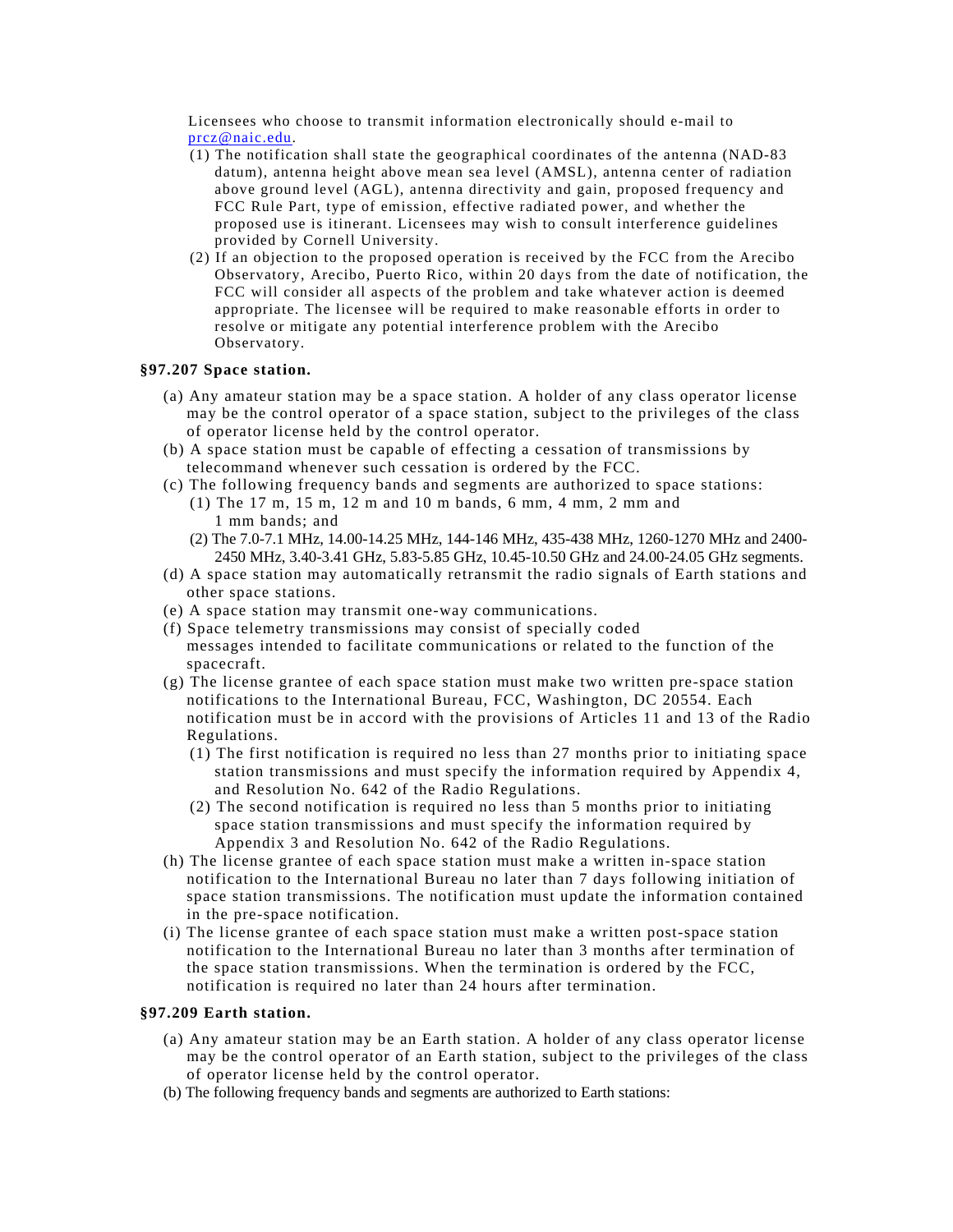- (1) The 17 m, 15 m, 12 m and 10 m bands, 6 mm, 4 mm, 2 mm and 1 mm bands; and
- (2) The 7.0-7.1 MHz, 14.00-14.25 MHz, 144-146 MHz, 435-438 MHz, 1260-1270 MHz and 2400- 2450 MHz, 3.40-3.41 GHz, 5.65-5.67 GHz, 10.45-10.50 GHz and 24.00-24.05 GHz segments.

#### **§97.211 Space telecommand station.**

- (a) Any amateur station designated by the licensee of a space station is eligible to transmit as a telecommand station for that space station, subject to the privileges of the class of operator license held by the control operator.
- (b) A telecommand station may transmit special codes intended to obscure the meaning of telecommand messages to the station in space operation.
- (c) The following frequency bands and segments are authorized to telecommand stations:
	- (1) The 17 m, 15 m, 12 m and 10 m bands, 6 mm, 4 mm, 2 mm and 1 mm bands; and
	- (2) The 7.0-7.1 MHz, 14.00-14.25 MHz, 144-146 MHz, 435-438 MHz, 1260-1270 MHz and 2400- 2450 MHz, 3.40-3.41 GHz, 5.65-5.67 GHz, 10.45-10.50 GHz and 24.00-24.05 GHz segments.
- (d) A telecommand station may transmit one-way communications.

#### **§97.213 Telecommand of an amateur station.**

An amateur station on or within 50 km of the Earth's surface may be under telecommand where:

- (a) There is a radio or wireline control link between the control point and the station sufficient for the control operator to perform his/her duties. If radio, the control link must use an auxiliary station. A control link using a fiber optic cable or another telecommunication service is considered wireline.
- (b) Provisions are incorporated to limit transmission by the station to a period of no more than 3 minutes in the event of malfunction in the control link.
- (c) The station is protected against making, willfully or negligently, unauthorized transmissions.
- (d) A photocopy of the station license and a label with the name, address, and telephone number of the station licensee and at least one designated control operator is posted in a conspicuous place at the station location.

#### **§97.215 Telecommand of model craft.**

An amateur station transmitting signals to control a model craft may be operated as follows:

- (a) The station identification procedure is not required for transmissions directed only to the model craft, provided that a label indicating the station call sign and the station licensee's name and address is affixed to the station transmitter.
- (b) The control signals are not considered codes or ciphers intended to obscure the meaning of the communication.
- (c) The transmitter power must not exceed 1 W.

### **§97.217 Telemetry.**

Telemetry transmitted by an amateur station on or within 50 km of the Earth's surface is not considered to be codes or ciphers intended to obscure the meaning of communications.

# **§97.219 Message forwarding system.**

- (a) Any amateur station may participate in a message forwarding system, subject to the privileges of the class of operator license held.
- (b) For stations participating in a message forwarding system, the control operator of the station originating a message is primarily accountable for any violation of the rules in this Part contained in the message.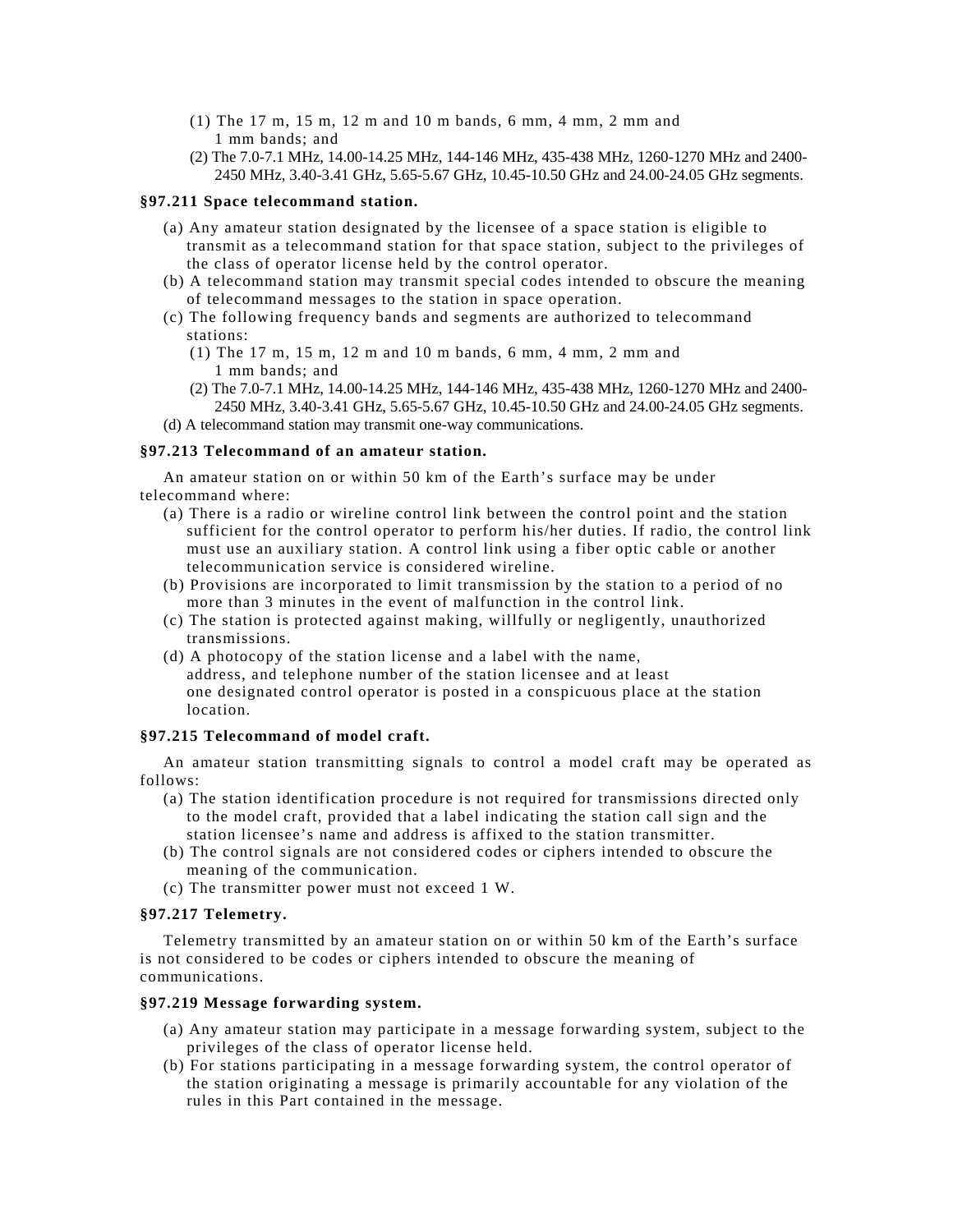- (c) Except as noted in paragraph (d) of this section, for stations participating in a message forwarding system, the control operators of forwarding stations that retransmit inadvertently communications that violate the rules in this Part are not accountable for the violative communications. They are, however, responsible for discontinuing such communications once they become aware of their presence.
- (d) For stations participating in a message forwarding system, the control operator of the first forwarding station must:
	- (1) Authenticate the identity of the station from which it accepts communication on behalf of the system; or
	- (2) Accept accountability for any violation of the rules in this Part contained in messages it retransmits to the system.

# **§97.221 Automatically controlled digital station.**

- (a) This rule section does not apply to an auxiliary station, a beacon station, a repeater station, an earth station, a space station, or a space telecommand station.
- (b) A station may be automatically controlled while transmitting a RTTY or data emission on the 6 m or shorter wavelength bands, and on the 28.120-28.189 MHz, 24.925-24.930 MHz, 21.090-21.100 MHz, 18.105-18.110 MHz, 14.0950-14.0995 MHz, 14.1005-14.112 MHz, 10.140-10.150 MHz, 7.100-7.105 MHz, or 3.620-3.635 MHz segments.
- (c) A station may be automatically controlled while transmitting a RTTY or data emission on any other frequency authorized for such emission types provided that:
	- (1) The station is responding to interrogation by a station under local or remote control; and
	- (2) No transmission from the automatically controlled station occupies a bandwidth of more than 500 Hz.

# **SUBPART D—TECHNICAL STANDARDS**

#### **§97.301 Authorized frequency bands.**

The following transmitting frequency bands are available to an amateur station located within 50 km of the Earth's surface, within the specified ITU Region, and outside any area where the amateur service is regulated by any authority other than the FCC.

- (a) For a station having a control operator who has been granted a Technician,
	- Technician Plus, General, Advanced, or Amateur Extra Class operator license or who holds a CEPT radio-amateur license or IARP of any class:

| Wavelength ITU       |                 | <b>ITU</b>      | <b>ITU</b>      | <b>Sharing</b>                             |
|----------------------|-----------------|-----------------|-----------------|--------------------------------------------|
| band                 | <b>Region 1</b> | <b>Region 2</b> | <b>Region 3</b> | requirements<br>See §97.303,<br>Paragraph: |
| <b>VHF</b>           | MHz             | MHz             | MHz             |                                            |
| 6 m                  |                 | $50 - 54$       | $50 - 54$       | (a)                                        |
| 2 <sub>m</sub>       | 144-146         | 144-148         | 144-148         | (a)                                        |
| $1.25 \; \mathrm{m}$ |                 | 219-220         |                 | (a), (e)                                   |
| $-do-$               |                 | 222-225         |                 | (a)                                        |
| <b>UHF</b>           | MHz             | MHz.            | MHz             |                                            |
| $70 \text{ cm}$      | 430-440         | 420-450         | 420-450         | (a), (b), (f)                              |
| $33 \text{ cm}$      |                 | 902-928         |                 | (a), (b), (g)                              |
| $23 \text{ cm}$      | 1240-1300       | 1240-1300       | 1240-1300       | (h), (i)                                   |
| $13 \text{ cm}$      | 2300-2310       | 2300-2310       | 2300-2310       | (a), (b), (j)                              |
| -do-                 | 2390-2450       | 2390-2450       | 2390-2450       | (a), (b), (j)                              |
| SHF                  | GHz             | GHz             | GHz             |                                            |
| $9 \text{ cm}$       |                 | $3.3 - 3.5$     | $3.3 - 3.5$     | (a), (b), (k), (l)                         |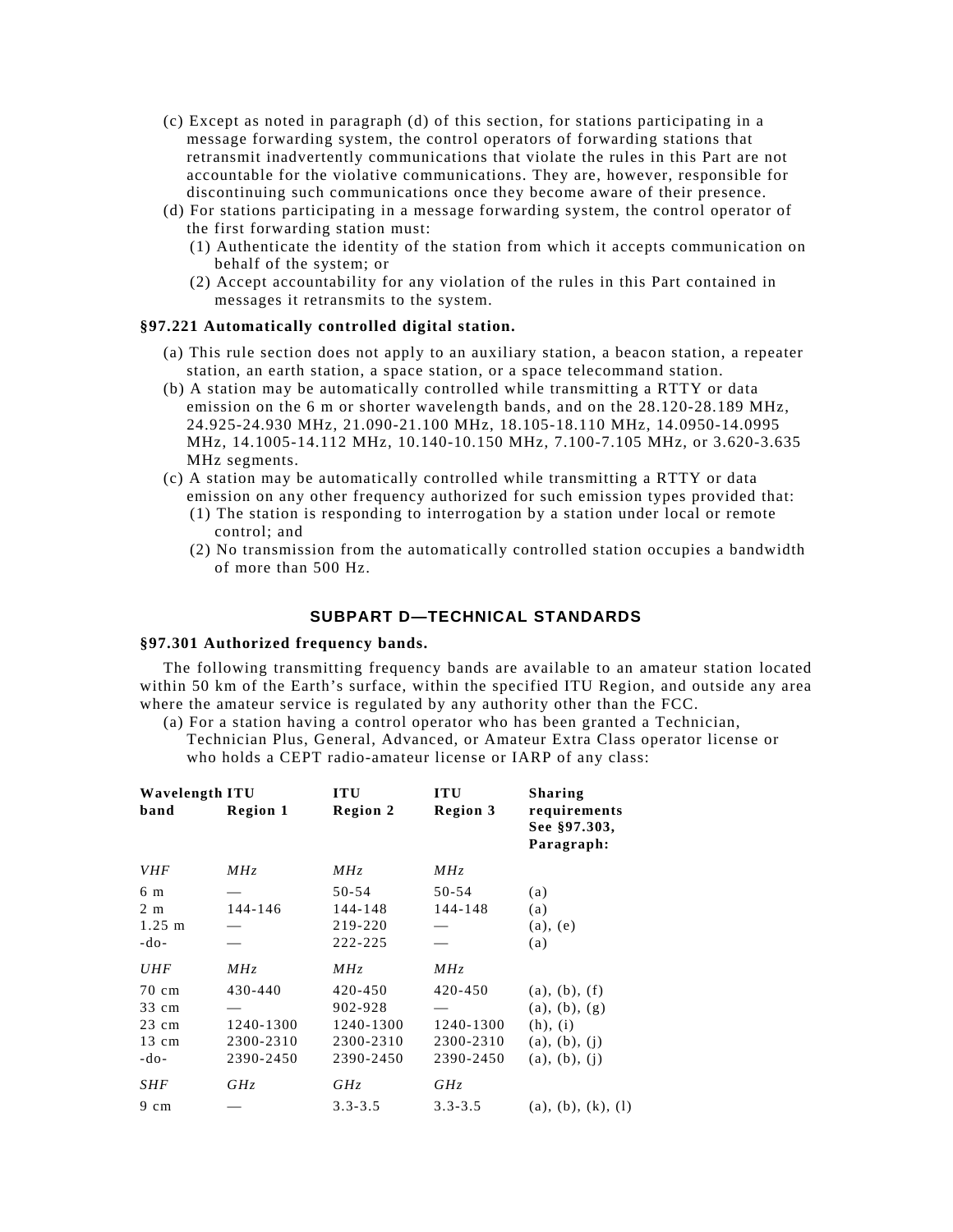| $5 \text{ cm}$   | 5.650-5.850     | 5.650-5.925                         | 5.650-5.850     | (a), (b), (m)      |
|------------------|-----------------|-------------------------------------|-----------------|--------------------|
| $3 \text{ cm}$   | $10.00 - 10.50$ | $10.00 - 10.50$                     | $10.00 - 10.50$ | (b), (c), (i), (n) |
| $1.2 \text{ cm}$ | 24.00-24.25     | 24.00-24.25                         | 24.00-24.25     | (a), (b), (h), (o) |
| <b>EHF</b>       | GHz             | GHz                                 | GHz             |                    |
| $6 \text{ mm}$   | 47.0-47.2       | 47.0-47.2                           | 47.0-47.2       |                    |
| $4 \text{ mm}$   | $75.5 - 81.0$   | $75.5 - 81.0$                       | 75.5-81.0       | (b), (c), (h), (r) |
| $2.5 \text{ mm}$ | 119.98-120.02   | 119.98-120.02 119.98-120.02(k), (p) |                 |                    |
| $2 \text{ mm}$   | 142-149         | 142-149                             | 142-149         | (b), (c), (h), (k) |
| $1 \text{ mm}$   | $241 - 250$     | 241-250                             | 241-250         | (b), (c), (h), (q) |
| $\frac{1}{2}$    | above 300       | above 300                           | above 300       | (k)                |

(b) For a station having a control operator who has been granted an Amateur Extra Class operator license or who holds a CEPT radio-amateur license Class 1 license or Class 1 IARP:

| Wavelength ITU<br>band | <b>Region 1</b> | <b>ITU</b><br><b>Region 2</b> | <b>ITU</b><br><b>Region 3</b> | <b>Sharing</b><br>requirements<br>See §97.303,<br>Paragraph: |
|------------------------|-----------------|-------------------------------|-------------------------------|--------------------------------------------------------------|
| МF                     | kHz             | kHz                           | kHz                           |                                                              |
| $160$ m                | 1810-1850       | 1800-2000                     | 1800-2000                     | (a), (b), (c)                                                |
| HF                     | MHz             | MHz                           | MHz                           |                                                              |
| 80 <sub>m</sub>        | $3.50 - 3.75$   | 3.50-3.75                     | $3.50 - 3.75$                 | (a)                                                          |
| 75 m                   | 3.75-3.80       | $3.75 - 4.00$                 | $3.75 - 3.90$                 | (a)                                                          |
| 40 m                   | $7.0 - 7.1$     | $7.0 - 7.3$                   | $7.0 - 7.1$                   | (a)                                                          |
| 30 <sub>m</sub>        | $10.10 - 10.15$ | $10.10 - 10.15$               | 10.10-10.15                   | (d)                                                          |
| $20 \text{ m}$         | 14.00-14.35     | 14.00-14.35                   | 14.00-14.35                   |                                                              |
| $17 \text{ m}$         | 18.068-18.168   | 18.068-18.168 18.068-18.168   |                               |                                                              |
| $15 \text{ m}$         | 21.00-21.45     | 21.00-21.45                   | 21.00-21.45                   |                                                              |
| $12 \text{ m}$         | 24.89-24.99     | 24.89-24.99                   | 24.89-24.99                   |                                                              |
| $10 \text{ m}$         | 28.0-29.7       | 28.0-29.7                     | 28.0-29.7                     |                                                              |

(c) For a station having a control operator who has been granted an operator license of Advanced Class:

| Wavelength ITU  |                 | <b>ITU</b>                      | <b>ITU</b>      | Sharing                                    |
|-----------------|-----------------|---------------------------------|-----------------|--------------------------------------------|
| band            | <b>Region 1</b> | <b>Region 2</b>                 | <b>Region 3</b> | requirements<br>See §97.303,<br>Paragraph: |
| МF              | kHz             | kHz                             | kHz             |                                            |
| $160 \text{ m}$ | 1810-1850       | 1800-2000                       | 1800-2000       | (a), (b), (c)                              |
| HF              | MHz             | MHz                             | MHz             |                                            |
| 80 <sub>m</sub> | $3.525 - 3.750$ | $3.525 - 3.750$                 | $3.525 - 3.750$ | (a)                                        |
| 75 m            | 3.775-3.800     | 3.775-4.000                     | 3.775-3.900     | (a)                                        |
| $40 \text{ m}$  | 7.025-7.100     | 7.025-7.300                     | $7.025 - 7.100$ | (a)                                        |
| 30 <sub>m</sub> | $10.10 - 10.15$ | $10.10 - 10.15$ $10.10 - 10.15$ |                 | (d)                                        |
| $20 \text{ m}$  | 14.025-14.150   | 14.025-14.150 14.025-14.150     |                 |                                            |
| $-do-$          | 14.175-14.350   | 14.175-14.350 14.175-14.350     |                 |                                            |
| $17 \text{ m}$  | 18.068-18.168   | 18.068-18.168 18.068-18.168     |                 |                                            |
| $15 \text{ m}$  | 21.025-21.200   | 21.025-21.200 21.025-21.200     |                 |                                            |
| $-do-$          | 21.225-21.450   | 21.225-21.450 21.225-21.450     |                 |                                            |
| $12 \text{ m}$  | 24.89-24.99     | 24.89-24.99 24.89-24.99         |                 |                                            |
| 10 <sub>m</sub> | $28.0 - 29.7$   | 28.0-29.7                       | 28.0-29.7       |                                            |
|                 |                 |                                 |                 |                                            |

(d) For a station having a control operator who has been granted an operator license of General Class:

| Wavelength ITU | <b>ITU</b> | <b>ITU</b> | <b>Sharing</b> |
|----------------|------------|------------|----------------|
|----------------|------------|------------|----------------|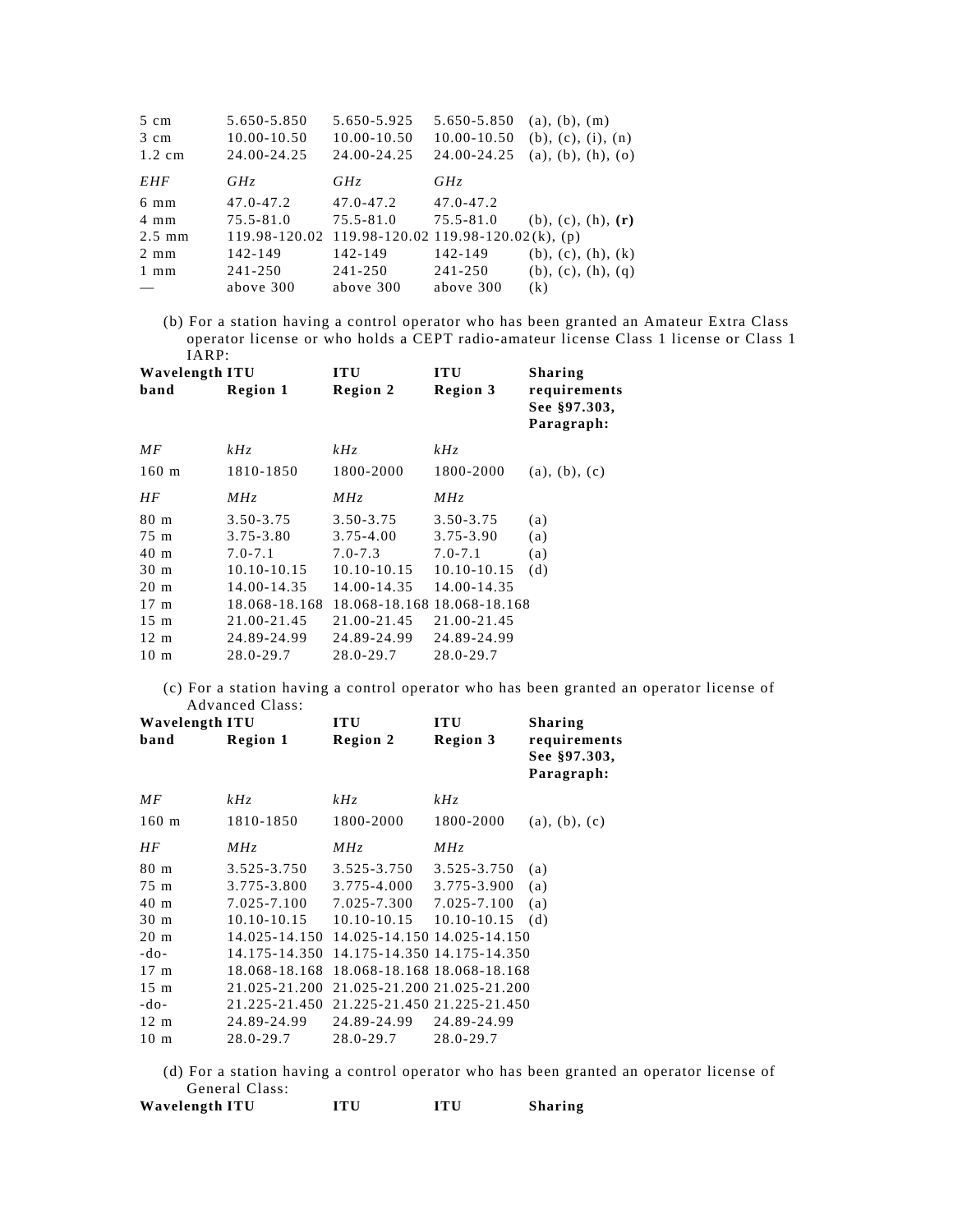| band            | <b>Region 1</b> | <b>Region 2</b>                 | <b>Region 3</b> | requirements<br>See §97.303,<br>Paragraph: |
|-----------------|-----------------|---------------------------------|-----------------|--------------------------------------------|
| МF              | kHz             | kHz                             | kHz             |                                            |
| $160$ m         | 1810-1850       | 1800-2000                       | 1800-2000       | (a), (b), (c)                              |
| HF              | MHz             | MHz                             | MHz             |                                            |
| 80 <sub>m</sub> | $3.525 - 3.750$ | 3.525-3.750                     | 3.525-3.750     | (a)                                        |
| 75 m            |                 | $3.85 - 4.00$                   | $3.85 - 3.90$   | (a)                                        |
| $40 \text{ m}$  | 7.025-7.100     | 7.025-7.150                     | 7.025-7.100     | (a)                                        |
| $-do-$          |                 | 7.225-7.300                     |                 | (a)                                        |
| 30 <sub>m</sub> | $10.10 - 10.15$ | $10.10 - 10.15$ $10.10 - 10.15$ |                 | (d)                                        |
| $20 \text{ m}$  | 14.025-14.150   | 14.025-14.150 14.025-14.150     |                 |                                            |
| $-do-$          | 14.225-14.350   | 14.225-14.350 14.225-14.350     |                 |                                            |
| $17 \text{ m}$  | 18.068-18.168   | 18.068-18.168 18.068-18.168     |                 |                                            |
| $15 \text{ m}$  | 21.025-21.200   | 21.025-21.200 21.025-21.200     |                 |                                            |
| $-do-$          | 21.30-21.45     | 21.30-21.45 21.30-21.45         |                 |                                            |
| $12 \text{ m}$  | 24.89-24.99     | 24.89-24.99 24.89-24.99         |                 |                                            |
| 10 <sub>m</sub> | $28.0 - 29.7$   | 28.0-29.7                       | 28.0-29.7       |                                            |

(e) For a station having a control operator who has been granted an operator license of Novice Class or Technician Class and who has received credit for proficiency in telegraphy in accordance with the international requirements.

| Wavelength ITU       |                           | <b>ITU</b>                                     | <b>ITU</b>      | <b>Sharing</b>                             |
|----------------------|---------------------------|------------------------------------------------|-----------------|--------------------------------------------|
| band                 | <b>Region 1</b>           | <b>Region 2</b>                                | <b>Region 3</b> | requirements<br>See §97.303,<br>Paragraph: |
| <b>HF</b>            | $\mathbf{M} \mathbf{H}$ z | MHz                                            | MHz             |                                            |
| 80 <sub>m</sub>      | 3.675-3.725               | 3.675-3.725                                    | 3.675-3.725     | (a)                                        |
| $40 \text{ m}$       | 7.050-7.075               | 7.10-7.15                                      | 7.050-7.075     | (a)                                        |
| $15 \text{ m}$       | 21.10-21.20               | 21.10-21.20                                    | 21.10-21.20     |                                            |
| 10 <sub>m</sub>      | 28.10-28.50               | 28.10-28.50                                    | 28.10-28.50     |                                            |
| <b>VHF</b>           | MHz                       | $\boldsymbol{M} \boldsymbol{H} \boldsymbol{z}$ | MHz             |                                            |
| $1.25 \; \mathrm{m}$ |                           | 222-225                                        |                 | (a)                                        |
| <b>UHF</b>           | MHz                       | $\boldsymbol{M} \boldsymbol{H} \boldsymbol{z}$ | MHz             |                                            |
| $23 \text{ cm}$      | 1270-1295                 | 1270-1295                                      | 1270-1295       | $(h)$ (i)                                  |

#### **§97.303 Frequency sharing requirements.**

The following is a summary of the frequency sharing requirements that apply to amateur station transmissions on the frequency bands specified in §97.301 of this Part. (For each ITU Region, each frequency band allocated to the amateur service is designated as either a secondary service or a primary service. A station in a secondary service must not cause harmful interference to, and must accept interference from, stations in a primary service. See §2.105 and §2.106 of the FCC Rules, *United States Table of Frequency Allocations* for complete requirements.)

- (a) Where, in adjacent ITU Regions or Subregions, a band of frequencies is allocated to different services of the same category, the basic principle is the equality of right to operate. The stations of each service in one region must operate so as not to cause harmful interference to services in the other Regions or Subregions. (See ITU *Radio Regulations*, No. 346 (Geneva, 1979).)
- (b) No amateur station transmitting in the 1900-2000 kHz segment, the 70 cm band, the 33 cm band, the 13 cm band, the 9 cm band, the 5 cm band, the 3 cm band, the 24.05-24.25 GHz segment, **the 77.0-77.5 GHz segment, the 78-81 GHz segment**, the 144-149 GHz segment and the 241-248 GHz segment shall cause harmful interference to, nor is protected from interference due to the operation of, the Government radiolocation service.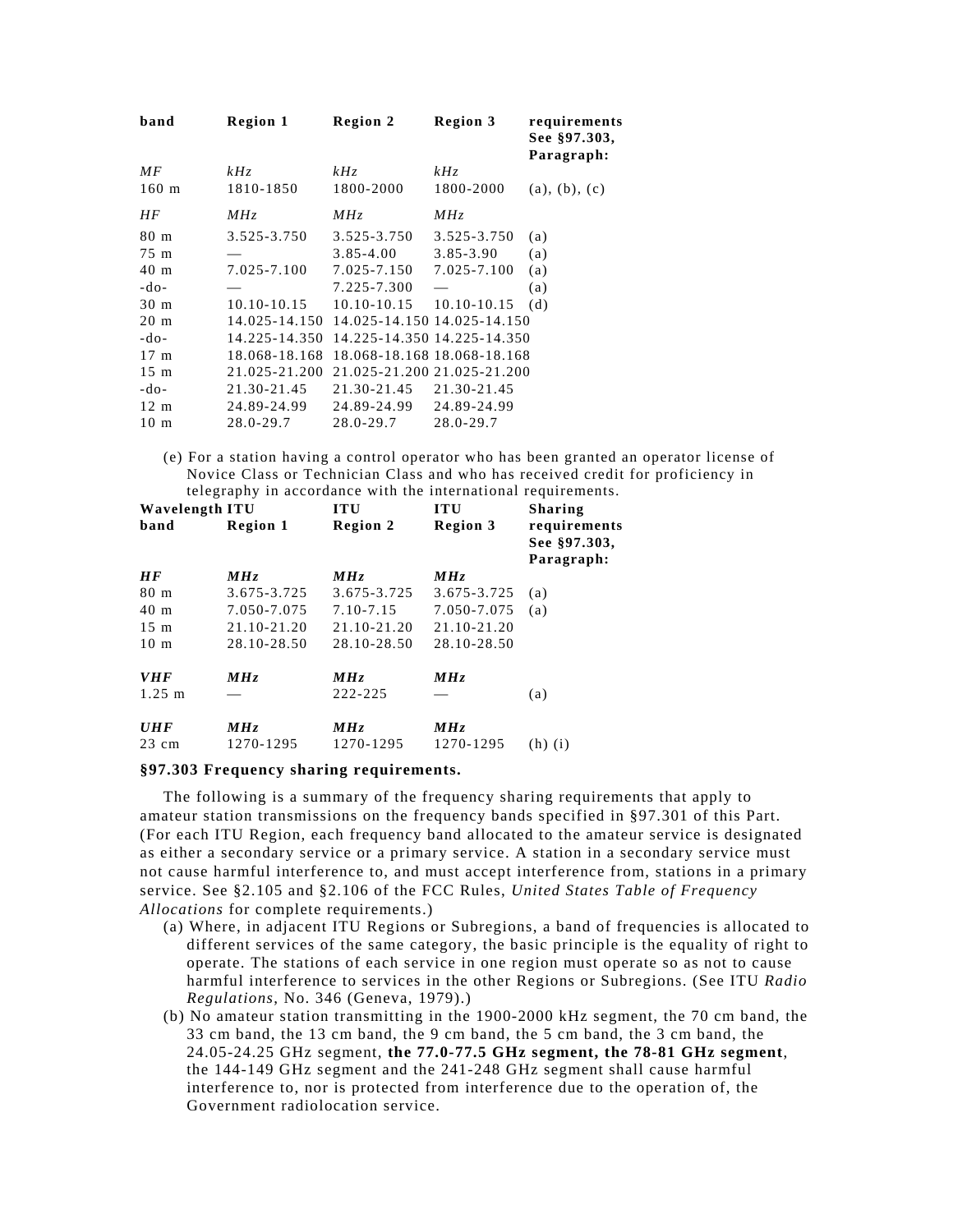- (c) No amateur station transmitting in the 1900-2000 kHz segment, the 3 cm band, **the 77.0-77.5 GHz segment, the 78-81 GHz segment**, the 144-149 GHz segment and the 241-248 GHz segment shall cause harmful interference to, nor is protected from interference due to the operation of, stations in the non-Government radiolocation service.
- (d) No amateur station transmitting in the 30 meter band shall cause harmful interference to stations authorized by other nations in the fixed service. The licensee of the amateur station must make all necessary adjustments, including termination of transmissions, if harmful interference is caused.
- (e) In the 1.25 m band:
	- (1) Use of the 219-220 MHz segment is limited to amateur stations participating, as forwarding stations, in point-to-point fixed digital message forwarding systems, including intercity packet backbone networks. It is not available for other purposes.
	- (2) No amateur station transmitting in the 219-220 MHz segment shall cause harmful interference to, nor is protected from interference due to operation of Automated Maritime Telecommunications Systems (AMTS), television broadcasting on channels 11 and 13, Interactive Video and Data Service systems, Land Mobile Services systems, or any other service having a primary allocation in or adjacent to the band.
	- (3) No amateur station may transmit in the 219-220 MHz segment unless the licensee has given written notification of the station's specific geographic location for such transmissions in order to be incorporated into a data base that has been made available to the public. The notification must be given at least 30 days prior to making such transmissions. The notification must be given to:

*The American Radio Relay League 225 Main Street Newington, CT 06111-1494* 

(4) No amateur station may transmit in the 219-220 MHz segment from a location that is within 640 km of an AMTS Coast Station that uses frequencies in the 217-218/219-220 MHz AMTS bands unless the amateur station licensee has given written notification of the station's specific geographic location for such transmissions to the AMTS licensee. The notification must be given at least 30 days prior to making such transmissions. The location of AMTS Coast Stations using the 217-218/219-220 MHz channels may be obtained from either:

> *The American Radio Relay League 225 Main Street Newington, CT 06111-1494*

 *or* 

*Interactive Systems, Inc. Suite 1103 1601 North Kent Street Arlington, VA 22209 Fax: (703) 812-8275 Phone: (703) 812-8270* 

(5) No amateur station may transmit in the 219-220 MHz segment from a location that is within 80 km of an AMTS Coast Station that uses frequencies in the 217- 218/219-220 MHz AMTS bands unless that amateur station licensee holds written approval from that AMTS licensee. The location of AMTS Coast Stations using the 217-218/219-220 MHz channels may be obtained as noted in paragraph (e)(4) of this section.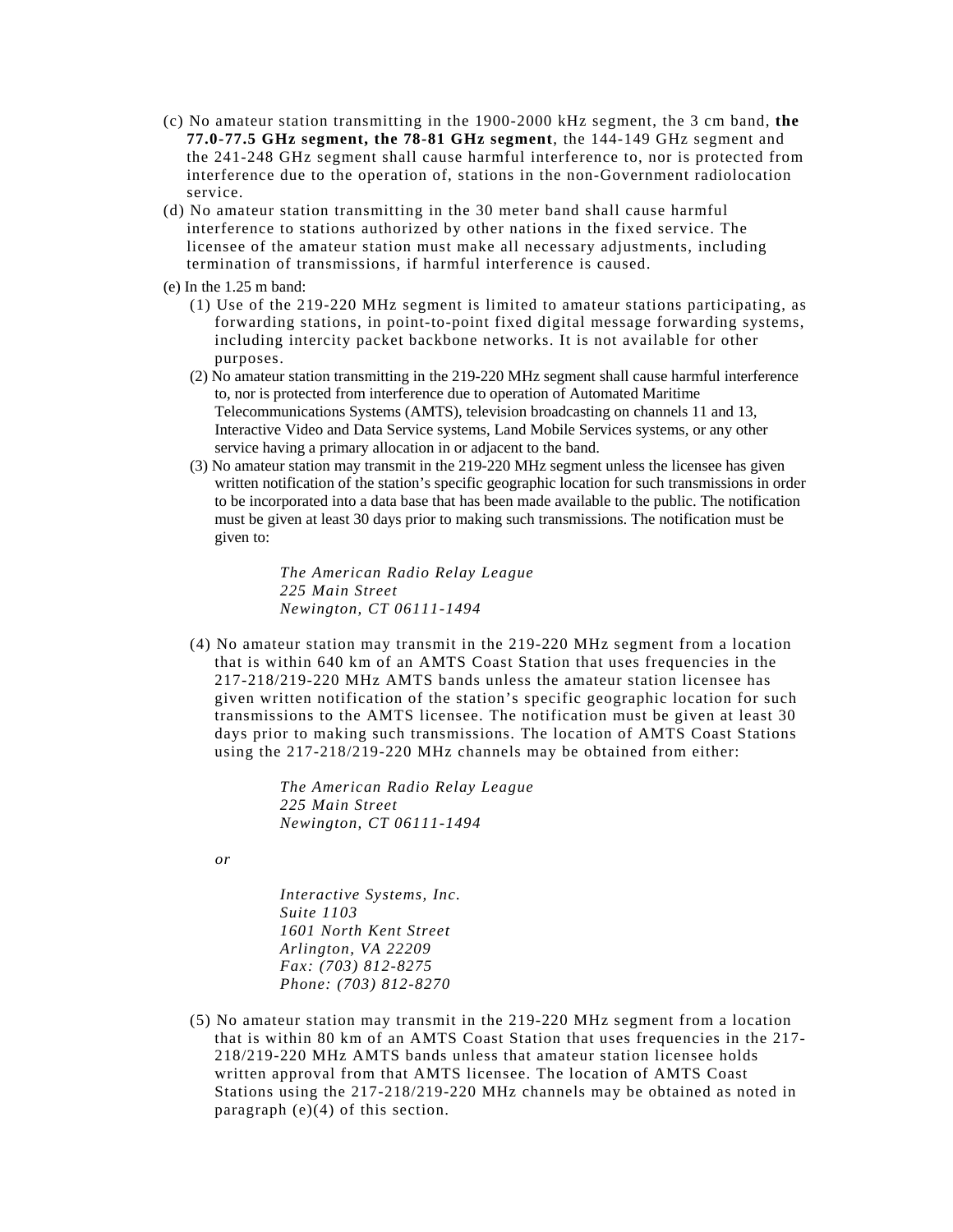#### (f) In the 70 cm band:

- (1) No amateur station shall transmit from north of Line A in the 420-430 MHz segment.
- (2) The 420-430 MHz segment is allocated to the amateur service in the United States on a secondary basis, and is allocated in the fixed and mobile (except aeronautical mobile) services in the International Table of allocations on a primary basis. No amateur station transmitting in this band shall cause harmful interference to, nor is protected from interference due to the operation of, stations authorized by other nations in the fixed and mobile (except aeronautical mobile) services.
- (3) The 430-440 MHz segment is allocated to the amateur service on a secondary basis in ITU Regions 2 and 3. No amateur station transmitting in this band in ITU Regions 2 and 3 shall cause harmful interference to, nor is protected from interference due to the operation of, stations authorized by other nations in the radiolocation service. In ITU Region 1, the 430-440 MHz segment is allocated to the amateur service on a co-primary basis with the radiolocation service. As between these two services in this band in ITU Region 1, the basic principle that applies is the equality of right to operate. Amateur stations authorized by the United States and radiolocation stations authorized by other nations in ITU Region 1 shall operate so as not to cause harmful interference to each other.
- (4) No amateur station transmitting in the 449.75-450.25 MHz segment shall cause interference to, nor is protected from interference due to the operation of stations in, the space operation service and the space research service or Government or non-Government stations for space telecommand.
- (g) In the 33 cm band:
	- (1) No amateur station shall transmit from within the States of Colorado and Wyoming, bounded on the south by latitude 39° N, on the north by latitude 42° N, on the east by longitude  $105^{\circ}$  W, and on the west by longitude  $108^{\circ}$  W.<sup>1</sup> This band is allocated on a secondary basis to the amateur service subject to not causing harmful interference to, and not receiving protection from any interference due to the operation of, industrial, scientific and medical devices, automatic vehicle monitoring systems or Government stations authorized in this band.
	- (2) No amateur station shall transmit from those portions of the States of Texas and New Mexico bounded on the south by latitude 31° 41' N, on the north by latitude 34° 30' N, on the east by longitude 104° 11' W, and on the west by longitude 107° 30' W.
- (h) No amateur station transmitting in the 23 cm band, the 3 cm band, the 24.05-24.25 GHz segment, **the 77.0-77.5 GHz segment, the 78-81 GHz segment**, the 144-149 GHz segment and the 241-248 GHz segment shall cause harmful interference to, nor is protected from interference due to the operation of, stations authorized by other nations in the radiolocation service.
- (i) In the 1240-1260 MHz segment, no amateur station shall cause harmful interference to, nor is protected from interference due to the operation of, stations in the radionavigation-satellite service, the aeronautical radio-navigation service, or the radiolocation service.
- (j) In the 13 cm band:
	- (1) The amateur service is allocated on a secondary basis in all ITU Regions. In ITU Region 1, no amateur station shall cause harmful interference to, and is not protected from interference due to the operation of, stations authorized by other nations in the fixed and mobile services. In ITU Regions 2 and 3, no amateur station shall cause harmful interference to, and shall not be protected from interference due to the operation of, stations authorized by other nations in the fixed, mobile and radiolocation services.
	- (2) In the United States:
		- (i) The 2300-2305 MHz segment is allocated to the amateur service on a secondary basis. (Currently the 2300-2305 MHz segment is not allocated to any service on a primary basis.);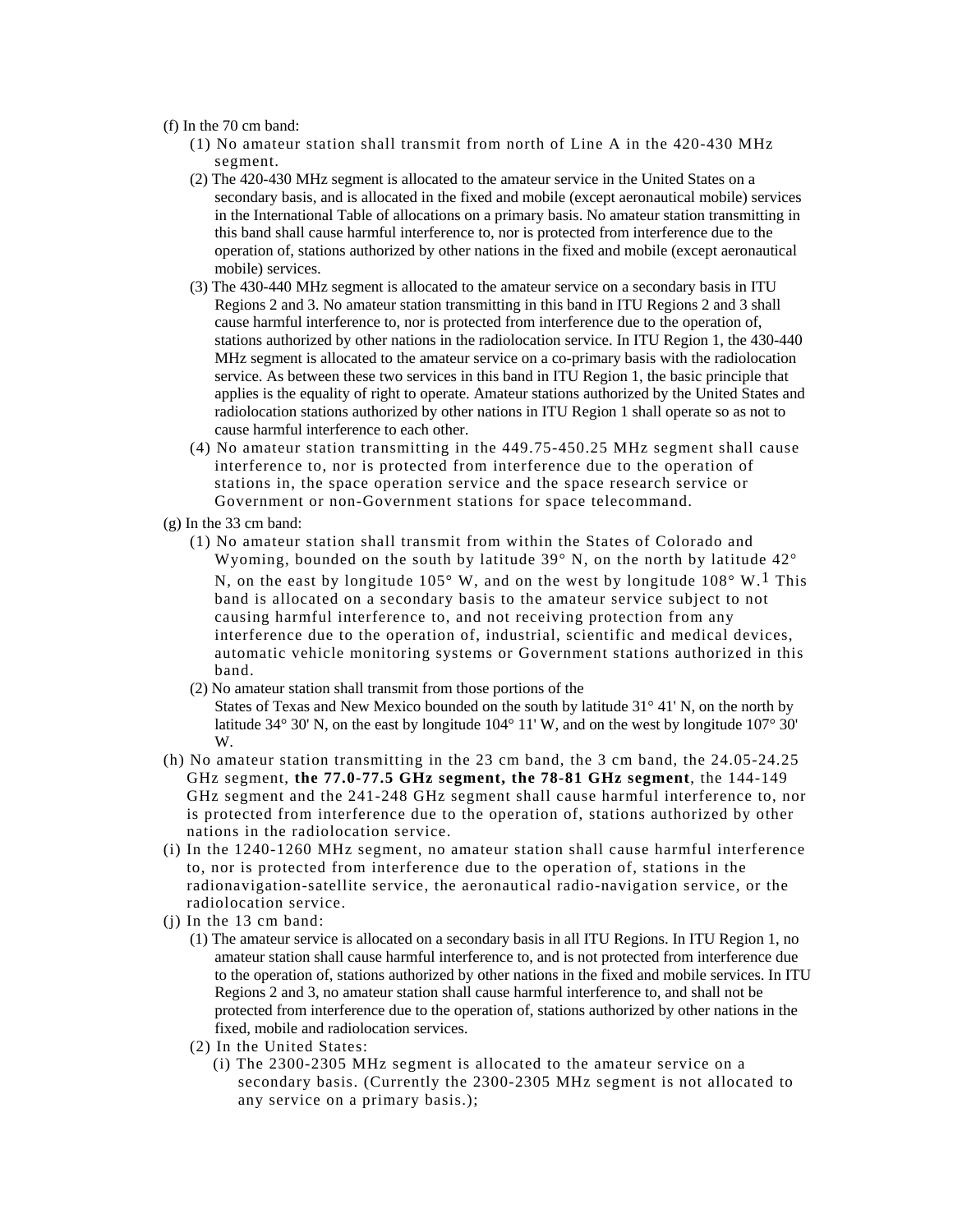- (ii) The 2305-2310 MHz segment is allocated to the amateur service on a secondary basis to the fixed, mobile, and radiolocation services;
- **(iii) The 2390-2417 MHz segment is allocated to the amateur service on a primary basis, and amateur stations operating within the 2400-2417 MHz segment must accept harmful interference that may be caused by the proper operation of industrial, scientific and medical devices operating within the band.**
- **(iv) The 2417-2450 MHz segment is allocated to the amateur service on a co-secondary basis with the Federal Government radiolocation service. Amateur stations operating within the 2417-2450 MHz segment must accept harmful interference that may be caused by the proper operation of industrial, scientific and medical devices operating within the band.**
- (k) No amateur station transmitting in the 3.332-3.339 GHz and 3.3458-3525 GHz segments, the 2.5 mm band, the 144.68-144.98 GHz, 145.45-145.75 GHz and 146.82-147.12 GHz segments and the 343-348 GHz segment shall cause harmful interference to stations in

the radio astronomy service. No amateur station transmitting in the 300-302 GHz, 324-326 GHz, 345-347 GHz, 363-365 GHz and 379-381 GHz segments shall cause harmful interference to stations in the space research service (passive) or Earth exploration-satellite service (passive).

(l) In the 9 cm band:

(1) In ITU Regions 2 and 3, the band is allocated to the amateur service on a secondary basis.

- (2) In the United States, the band is allocated to the amateur service on a cosecondary basis with the non-Government radiolocation service.
- (3) In the 3.3-3.4 GHz segment, no amateur station shall cause harmful interference to, nor is protected from interference due to the operation of, stations authorized by other nations in the fixed and fixed-satellite service.
- (4) In the 3.4-3.5 GHz segment, no amateur station shall cause harmful interference to, nor is protected from interference due to the operation of, stations authorized by other nations in the fixed and fixed-satellite service.
- (m) In the 5 cm band:
	- (1) In the 5.650-5.725 GHz segment, the amateur service is allocated in all ITU Regions on a co-secondary basis with the space research (deep space) service.
	- (2) In the 5.725-5.850 GHz segment, the amateur service is allocated in all ITU Regions on a secondary basis. No amateur station shall cause harmful interference to, nor is protected from interference due to the operation of, stations authorized by other nations in the fixed-satellite service in ITU Region 1.
	- (3) No amateur station transmitting in the 5.725-5.875 GHz segment is protected from interference due to the operation of industrial, scientific and medical devices operating on 5.8 GHz.
	- (4) In the 5.650-5.850 GHz segment, no amateur station shall cause harmful interference to, nor is protected from interference due to the operation of, stations authorized by other nations in the radiolocation service.
	- (5) In the 5.850-5.925 GHz segment, the amateur service is allocated in ITU Region 2 on a cosecondary basis with the radiolocation service. In the United States, the segment is allocated to the amateur service on a secondary basis to the non-Government fixed-satellite service. No amateur station shall cause harmful interference to, nor is protected from interference due to the operation of, stations authorized by other nations in the fixed, fixed-satellite and mobile services. No amateur station shall cause harmful interference to, nor is protected from interference due to the operation of, stations in the non-Government fixed-satellite service.
- (n) In the 3 cm band:
	- (1) In the United States, the 3 cm band is allocated to the amateur service on a cosecondary basis with the non-government radiolocation service.
	- (2) In the 10.00-10.45 GHz segment in ITU Regions 1 and 3, no amateur station shall cause interference to, nor is protected from interference due to the operation of, stations authorized by other nations in the fixed and mobile services.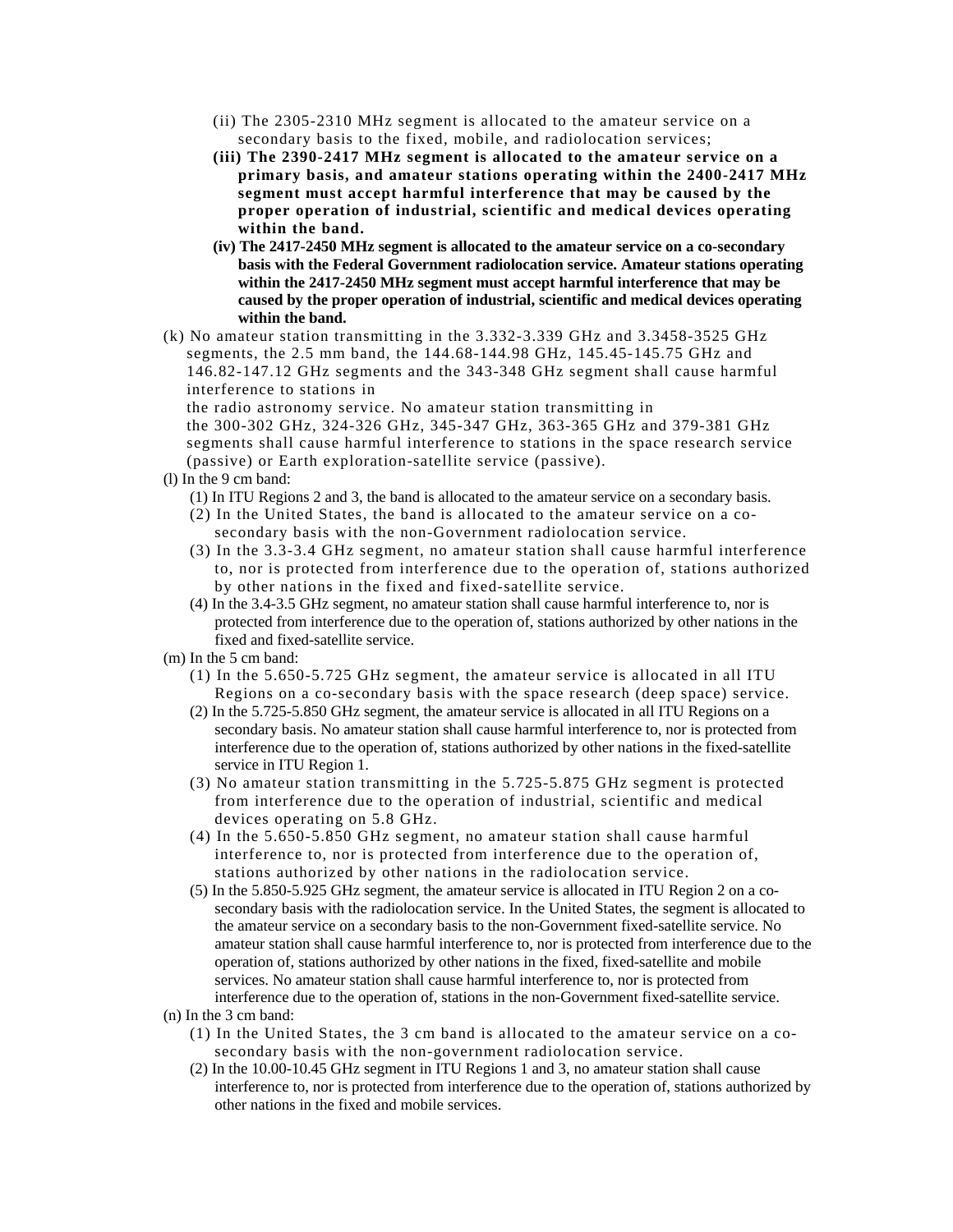- (o) No amateur station transmitting in the 1.2 cm band is protected from interference due to the operation of industrial, scientific and medical devices on 24.125 GHz. In the United States, the 24.05-24.25 GHz segment is allocated to the amateur service on a co-secondary basis with the non-government radiolocation and Government and non-government Earth exploration-satellite (active) services.
- (p) The 2.5 mm band is allocated to the amateur service on a secondary basis. No amateur station transmitting in this band shall cause harmful interference to, nor is protected from interference due to the operation of, stations in the fixed, intersatellite and mobile services.
- (q) No amateur station transmitting in the 244-246 GHz segment of the 1 mm band is protected from interference due to the operation of industrial, scientific and medical devices on 245 GHz.
- **(r) In the 4 mm band:**
- **(1) Authorization of the 76-77 GHz segment of the 4 mm band for amateur station transmissions is suspended until such time that the Commission may determine that amateur station transmissions in this segment will not cause a safety threat to vehicle radar systems operating in this segment.**
- **(2) In places where the amateur service is regulated by the FCC, the 77.5-78 GHz segment is allocated to the amateur service and the amateur-satellite service on a co-primary basis with radiolocation services.**
- **(s) An amateur station having an operator holding a General,**

**Advanced or Amateur Extra Class license may only transmit single sideband, suppressed carrier, (emission type 2K8J3E) upper sideband on the channels 5332 kHz, 5348 kHz, 5368 kHz, 5373 kHz and 5405 kHz. Amateur stations shall ensure that their transmission occupies only the 2.8 kHz centered around each of these frequencies. Transmissions shall not exceed an effective radiated power (e.r.p.) of 50 W PEP. For the purpose of computing e.r.p. the transmitter PEP will be multiplied with the antenna gain relative to a dipole or equivalent calculation in decibels. A half wave dipole antenna will be presumed to have a gain of 0 dBd. Licenses using other antennas must maintain in their records either the manufacturer data on the antenna gain or calculations of the antenna gain. No amateur station may cause harmful interference to stations authorized in the mobile and fixed services; nor is any amateur station protected from interference due** 

**to the operation of any such station.** 

### **§97.305 Authorized emission types.**

- (a) An amateur station may transmit a CW emission on any frequency authorized to the control operator.
- (b) A station may transmit a test emission on any frequency authorized to the control operator for brief periods for experimental purposes, except that no pulse modulation emission may be transmitted on any frequency where pulse is not specifically authorized and no SS modulation emission may be transmitted on any frequency where SS is not specifically authorized.
- (c) A station may transmit the following emission types on the frequencies indicated, as authorized to the control operator, subject to the standards specified in §97.307(f) of this part.

| <b>Wavelength Frequencies</b><br>band |             | <b>Emission Types</b><br>Authorized | <b>Standards</b><br>See §97.307(f),<br>paragraph: |
|---------------------------------------|-------------|-------------------------------------|---------------------------------------------------|
| MF:                                   |             |                                     |                                                   |
| $160 \text{ m}$                       | Entire band | RTTY, data                          | (3)                                               |
| $-do-$                                | $-dO$       | Phone, image                        | (1), (2)                                          |
| HF:                                   |             |                                     |                                                   |
| 80 <sub>m</sub>                       | Entire band | RTTY, data                          | (3), (9)                                          |
| 75 m                                  | Entire band | Phone, image                        | (1), (2)                                          |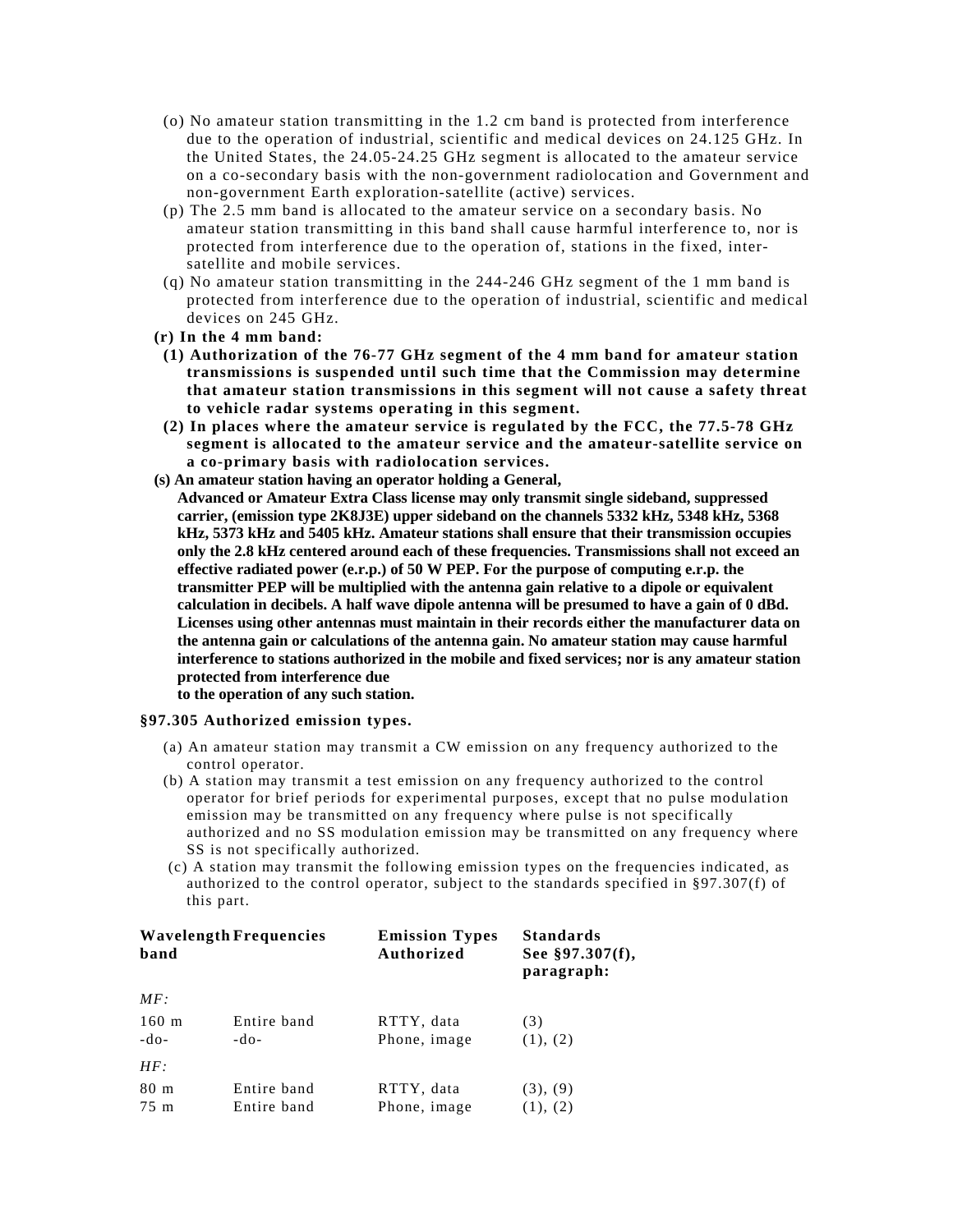| 40 m             | 7.000-7.100 MHz                | RTTY, data                                                | (3), (9)            |
|------------------|--------------------------------|-----------------------------------------------------------|---------------------|
| $-do-$           | 7.075-7.100 MHz                | Phone, image                                              | (1), (2), (9), (11) |
| $-do-$           | 7.100-7.150 MHz                | RTTY, data                                                | (3), (9)            |
| $-do-$           | 7.150-7.300 MHz                | Phone, image                                              | (1), (2)            |
| 30 m             | Entire band                    | RTTY, data                                                | (3)                 |
| 20 <sub>m</sub>  | 14.00-14.15 MHz                | RTTY, data                                                | (3)                 |
| $-do-$           | 14.15-14.35 MHz                | Phone, image                                              | (1), (2)            |
| 17 <sub>m</sub>  | 18.068-18.110 MHz RTTY, data   |                                                           | (3)                 |
| $-do-$           | 18.110-18.168 MHz Phone, image |                                                           | (1), (2)            |
| 15 <sub>m</sub>  | 21.0-21.2 MHz                  | RTTY, data                                                | (3), (9)            |
| $-do-$           | 21.20-21.45 MHz                | Phone, image                                              | (1), (2)            |
| $12 \text{ m}$   | 24.89-24.93 MHz                | RTTY, data                                                | (3)                 |
| $-do-$           | 24.93-24.99 MHz                | Phone, image                                              | (1), (2)            |
| 10 <sub>m</sub>  | 28.0-28.3 MHz                  | RTTY, data                                                | (4)                 |
| $-do-$           | 28.3-28.5 MHz                  | Phone, image                                              | (1), (2), (10)      |
| $-do-$           | 28.5-29.0 MHz                  | Phone, image                                              | (1), (2)            |
| $-do-$           | 29.0-29.7MHz                   | Phone, image                                              | (2)                 |
|                  |                                |                                                           |                     |
| VHF:             |                                |                                                           |                     |
| 6 m              | 50.1-51.0 MHz                  | RTTY, data                                                | (5)                 |
| $-do-$           | $-do-$                         | $MCW$ , phone, image $(2)$                                |                     |
| $-do-$           | 51.0-54.0 MHz                  | RTTY, data, test                                          | (5), (8)            |
| $-do-$           | $-do-$                         | $MCW$ , phone, image $(2)$                                |                     |
| 2 <sub>m</sub>   | 144.1-148.0 MHz                | RTTY, data, test                                          | (5), (8)            |
| $-do-$           | $-do-$                         | $MCW$ , phone, image $(2)$                                |                     |
| $1.25$ m         | 219-220 MHz                    | Data                                                      | (13)                |
| $-do-$           | 222-225 MHz                    | MCW, phone, image                                         |                     |
|                  |                                | RTTY, data, test                                          | (2), (6), (8)       |
| UHF:             |                                |                                                           |                     |
| 70 cm            | Entire band                    | MCW, phone, image,                                        |                     |
|                  |                                | RTTY, data, SS, test $(6)$ , $(8)$                        |                     |
| 33 cm            | Entire band                    | MCW, phone, image,                                        |                     |
|                  |                                | RTTY, data, SS, test,                                     |                     |
|                  |                                | pulse                                                     | (7), (8), (12)      |
|                  |                                |                                                           |                     |
|                  |                                |                                                           |                     |
| 23 cm            | Entire band                    | MCW, phone, image,                                        |                     |
| 13 cm            | Entire band                    | RTTY, data, SS, test (7), (8), (12)<br>MCW, phone, image, |                     |
|                  |                                | RTTY, data, SS,                                           |                     |
|                  |                                | test, pulse                                               | (7), (8), (12)      |
|                  |                                |                                                           |                     |
| SHF:             |                                |                                                           |                     |
| $9 \text{ cm}$   | Entire band                    | MCW, phone, image,                                        |                     |
|                  |                                | RTTY, data, SS,                                           |                     |
|                  |                                | test, pulse                                               | (7), (8), (12)      |
| $5 \text{ cm}$   | Entire band                    | MCW, phone, image,                                        |                     |
|                  |                                | RTTY, data, SS,                                           |                     |
|                  | Entire band                    | test, pulse                                               | (7), (8), (12)      |
| 3 cm             |                                | MCW, phone, image,                                        |                     |
| $1.2 \text{ cm}$ | Entire band                    | RTTY, data, SS, test (7), (8), (12)                       |                     |
|                  |                                | MCW, phone, image,<br>RTTY, data, SS,                     |                     |
|                  |                                | test, pulse                                               | (7), (8), (12)      |
|                  |                                |                                                           |                     |
| EHF:             |                                |                                                           |                     |
| $6 \text{ mm}$   | Entire band                    | MCW, phone, image,                                        |                     |
|                  |                                | RTTY, data, SS,<br>test, pulse                            | (7), (8), (12)      |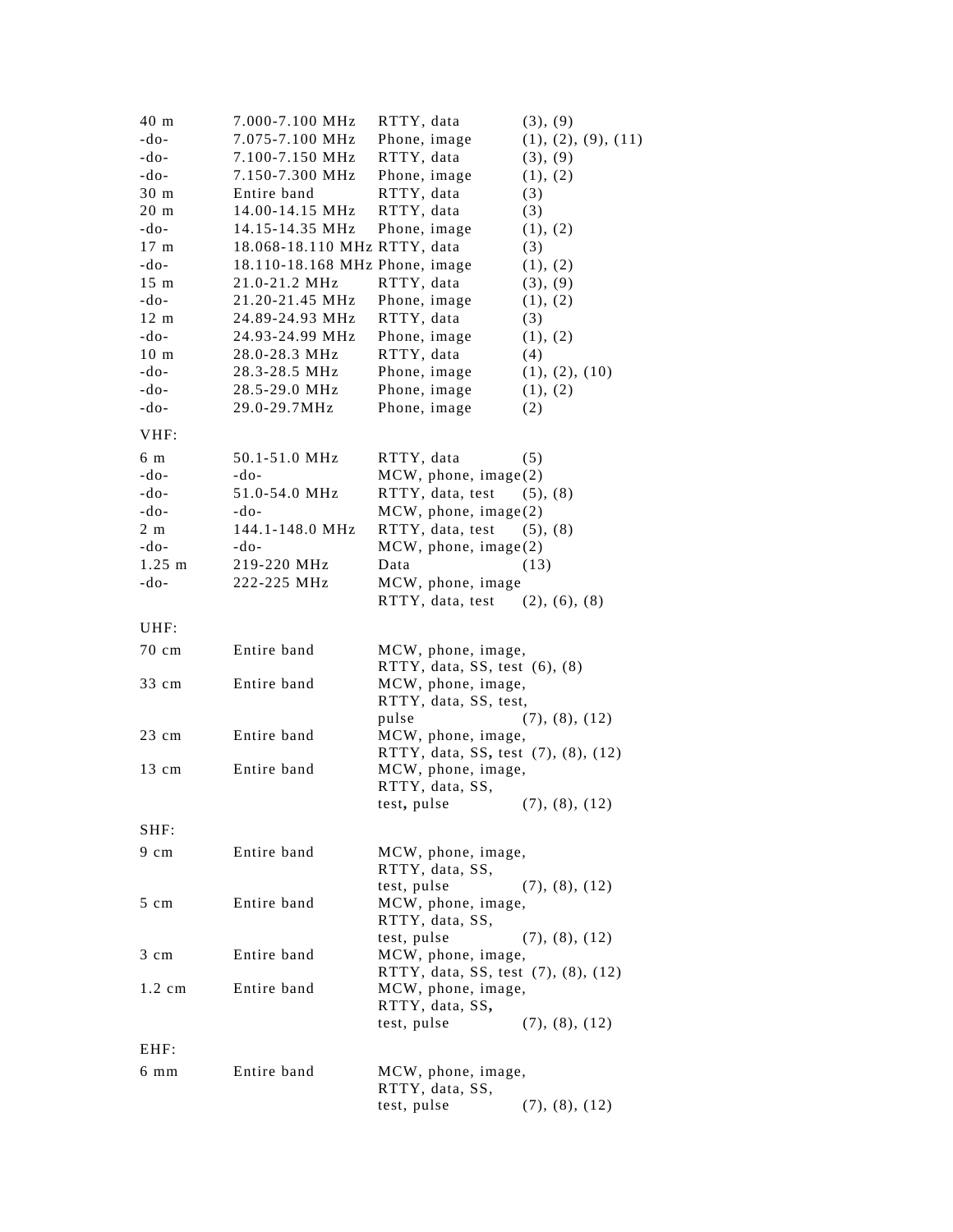| 4 mm             | Entire band   | MCW, phone, image,<br>RTTY, data, SS, |                |
|------------------|---------------|---------------------------------------|----------------|
|                  |               | test, pulse                           | (7), (8), (12) |
| $2.5 \text{ mm}$ | Entire band   | MCW, phone, image,                    |                |
|                  |               | RTTY, data, SS,                       |                |
|                  |               | test, pulse                           | (7), (8), (12) |
| $2 \text{ mm}$   | Entire band   | MCW, phone, image,                    |                |
|                  |               | RTTY, data, SS,                       |                |
|                  |               | test, pulse                           | (7), (8), (12) |
| 1 mm             | Entire band   | MCW, phone, image,                    |                |
|                  |               | RTTY, data, SS.                       |                |
|                  |               | test, pulse                           | (7), (8), (12) |
|                  | Above 300 GHz | MCW, phone, image,                    |                |
|                  |               | RTTY, data, SS,                       |                |
|                  |               | test, pulse                           | (7), (8), (12) |

#### **§97.307 Emission standards.**

- (a) No amateur station transmission shall occupy more bandwidth than necessary for the information rate and emission type being transmitted, in accordance with good amateur practice.
- (b) Emissions resulting from modulation must be confined to the band or segment available to the control operator. Emissions outside the necessary bandwidth must not cause splatter or keyclick interference to operations on adjacent frequencies.
- (c) All spurious emissions from a station transmitter must be reduced to the greatest extent practicable. If any spurious emission, including chassis or power line radiation, causes harmful interference to the reception of another radio station, the licensee of the interfering amateur station is required to take steps to eliminate the interference, in accordance with good engineering practice.
- **(d) For transmitters installed after January 1, 2003, the mean power of any spurious emission from a station transmitter or external RF amplifier transmitting on a frequency below 30 MHz must be at least 43 dB below the mean power of the fundamental emission. For transmissions installed on or before January 1, 2003, the mean power of any spurious emission from a station transmitter or external RF power amplifier transmitting on a frequency below 30 MHz must not exceed 50 mW and must be at least 40 dB below the mean power of the fundamental emission. For a transmitter of mean power less than 5W installed on or before January 1, 2003, the attenuation must be at least 30 dB. A transmitter built before April 15, 1977, or first marketed before January 1, 1978, is exempt from this requirement.**
- (e) The mean power of any spurious emission from a station transmitter or external RF power amplifier transmitting on a frequency between 30-225 MHz must be at least 60 dB below the mean power of the fundamental. For a transmitter having a mean power of 25 W or less, the mean power of any spurious emission supplied to the antenna transmission line must not exceed  $25 \mu W$  and must be at least 40 dB below the mean power of the fundamental emission, but need not be reduced below the power of 10 µW. A transmitter built before April 15, 1977, or first marketed before January 1, 1978, is exempt from this requirement.
- (f) The following standards and limitations apply to transmissions on the frequencies specified in §97.305(c) of this Part.
	- (1) No angle-modulated emission may have a modulation index greater than 1 at the highest modulation frequency.
	- (2) No non-phone emission shall exceed the bandwidth of a communications quality phone emission of the same modulation type. The total bandwidth of an independent sideband emission (having B as the first symbol), or a multiplexed image and phone emission, shall not exceed that of a communications quality A3E emission.
	- (3) Only a RTTY or data emission using a specified digital code listed in §97.309(a) of this Part may be transmitted. The symbol rate must not exceed 300 bauds, or for frequency-shift keying, the frequency shift between mark and space must not exceed 1 kHz.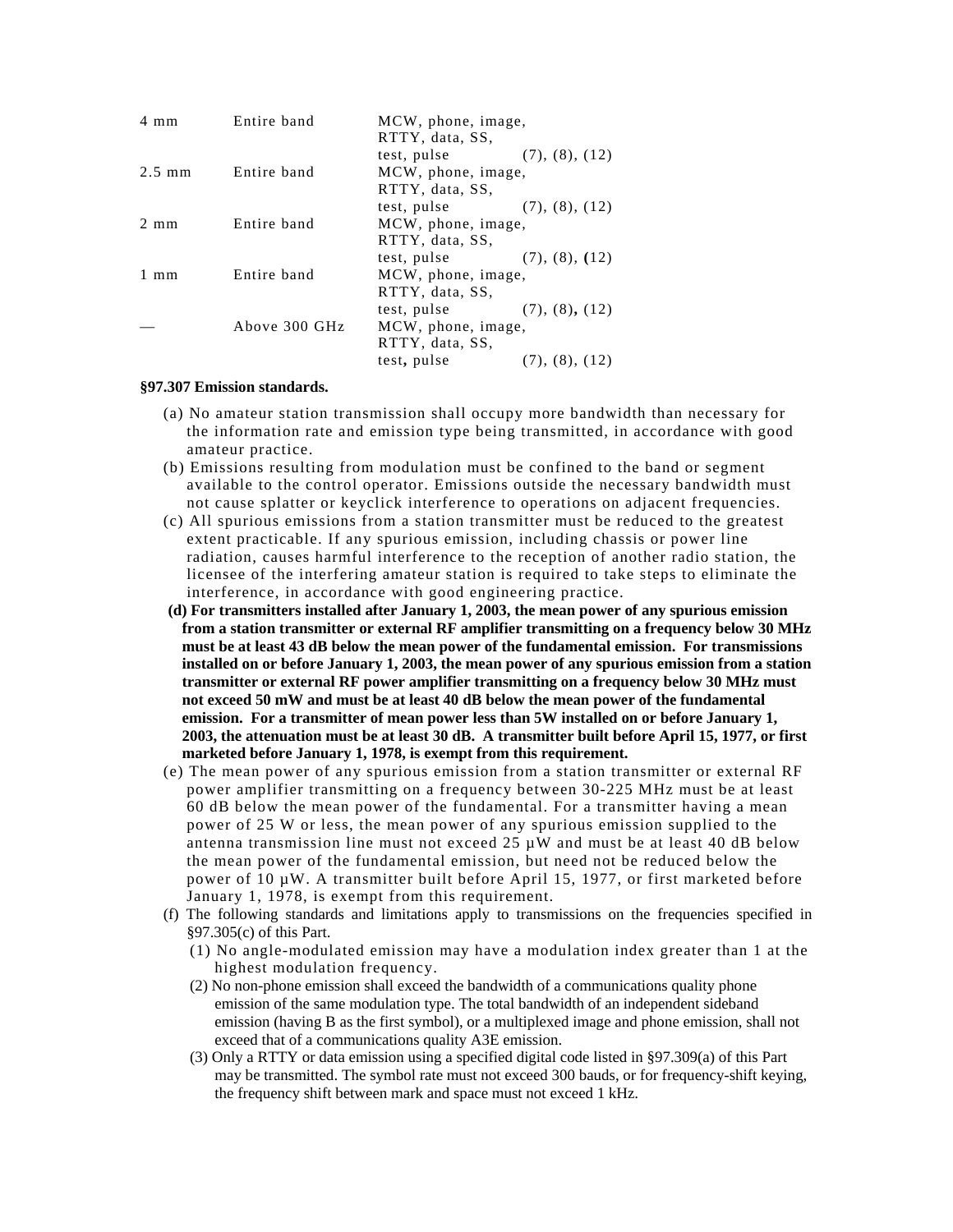- (4) Only a RTTY or data emission using a specified digital code listed in  $§97.309(a)$  of this Part may be transmitted. The symbol rate must not exceed 1200 bauds. For frequency-shift keying, the frequency shift between mark and space must not exceed 1 kHz.
- (5) A RTTY, data or multiplexed emission using a specified digital code listed in §97.309(a) of this Part may be transmitted. The symbol rate must not exceed 19.6 kilobauds. A RTTY, data or multiplexed emission using an unspecified digital code under the limitations listed in §97.309(b) of this Part also may be transmitted. The authorized bandwidth is 20 kHz.
- (6) A RTTY, data or multiplexed emission using a specified digital code listed in §97.309(a) of this Part may be transmitted. The symbol rate must not exceed 56 kilobauds. A RTTY, data or multiplexed emission using an unspecified digital code under the limitations listed in §97.309(b) of this Part also may be transmitted. The authorized bandwidth is 100 kHz.
- (7) A RTTY, data or multiplexed emission using a specified digital code listed in §97.309(a) of this Part or an unspecified digital code under the limitations listed in §97.309(b) of this Part may be transmitted.
- $(8)$  A RTTY or data emission having designators with A, B, C, D, E, F, G, H, J or R as the first symbol; 1, 2, 7 or 9 as the second symbol; and D or W as the third symbol is also authorized.
- (9) A station having a control operator holding a Novice or Technician Class operator license may only transmit a CW emission using the international Morse code.
- (10) A station having a control operator holding a Novice Class operator license or a Technician Class operator license and who has received credit for proficiency in telegraphy in accordance with the international requirements may only transmit a CW emission using the international Morse code or phone emissions J3E and R3E.
- (11) Phone and image emissions may be transmitted only by stations located in ITU Regions 1 and 3, and by stations located within ITU Region 2 that are west of 130° West longitude or south of 20° North latitude.
- (12) Emission F8E may be transmitted.
- (13) A data emission using an unspecified digital code under the limitations listed in § 97.309(b) of this Part also may be transmitted. The authorized bandwidth is 100 kHz.

## **§97.309 RTTY and data emission codes.**

- (a) Where authorized by §97.305(c) and 97.307(f) of this Part, an amateur station may transmit a RTTY or data emission using the following specified digital codes:
	- (1) The 5-unit, start-stop, International Telegraph Alphabet No. 2, code defined in International Telegraph and Telephone Consultative Committee Recommendation F.1, Division C (commonly known as Baudot).
	- (2) The 7-unit code, specified in International Radio Consultative Committee Recommendation CCIR 476-2 (1978), 476-3 (1982), 476-4 (1986) or 625 (1986) (commonly known as AMTOR).
	- (3) The 7-unit code defined in American National Standards Institute X3.4-1977 or International Alphabet No. 5 defined in International Telegraph and Telephone Consultative Committee Recommendation T.50 or in International Organization for Standardization, International Standard ISO 646 (1983), and extensions as provided for in CCITT Recommendation T.61 (Malaga-Torremolinos, 1984) (commonly known as ASCII).
	- (4) An amateur station transmitting a RTTY or data emission using a digital code specified in this paragraph may use any technique whose technical characteristics have been documented publicly, such as CLOVER, G-TOR, or PacTOR, for the purpose of facilitating communications.
- (b) Where authorized by §§97.305(c) and 97.307(f) of this Part, a station may transmit a RTTY or data emission using an unspecified digital code, except to a station in a country with which the United States does not have an agreement permitting the code to be used. RTTY and data emissions using unspecified digital codes must not be transmitted for the purpose of obscuring the meaning of any communication.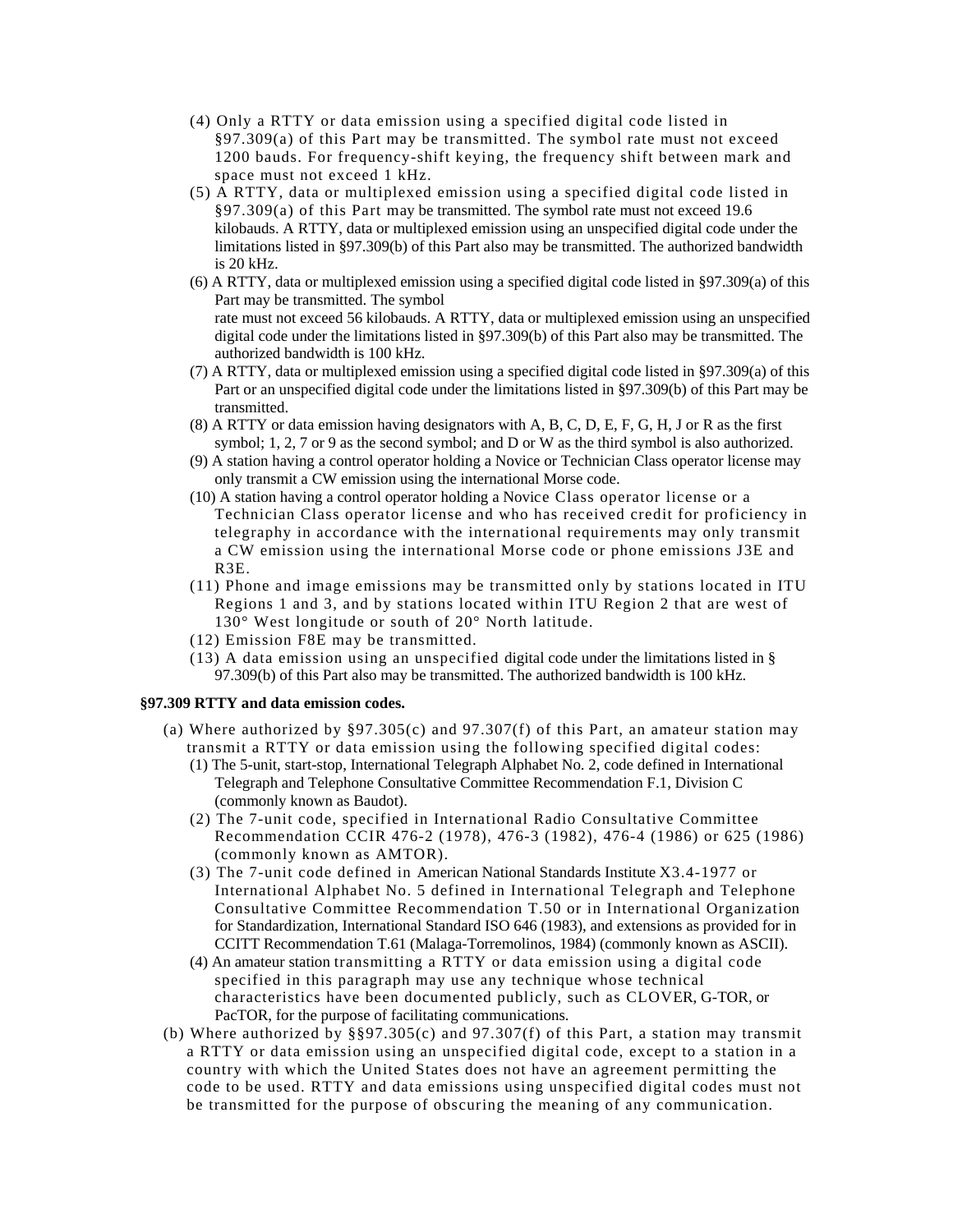When deemed necessary by an EIC to assure compliance with the FCC Rules, a station must:

- (1) Cease the transmission using the unspecified digital code;
- (2) Restrict transmissions of any digital code to the extent instructed;
- (3) Maintain a record, convertible to the original information, of all digital communications transmitted.

#### **§97.311 SS emission types.**

- (a) SS emission transmissions by an amateur station are authorized only for communications between points within areas where the amateur service is regulated by the FCC and between an area where the amateur service is regulated by the FCC and an amateur station in another country that permits such communications. SS emission transmissions must not be used for the purpose of obscuring the meaning of any communication.
- (b) A station transmitting SS emissions must not cause harmful interference to stations employing other authorized emissions, and must accept all interference caused by stations employing other authorized emissions.
- (c) When deemed necessary by a District Director to assure compliance with this Part, a station licensee must:
	- (1) Cease SS emission transmissions;
	- (2) Restrict SS emission transmissions to the extent instructed; and
	- (3) Maintain a record, convertible to the original information (voice, text, image, etc.) of all spread spectrum communications transmitted.
- (d) The transmitter power must not exceed 100 W under any circumstances. If more than 1 W is used, automatic transmitter control shall limit output power to that which is required for the communication. This shall be determined by the use of the ratio, measured at the receiver, of the received energy per user data bit (Eb) to the sum of the received power spectral densities of noise (N0) and co-channel interference (I0). Average transmitter power over 1 W shall be automatically adjusted to maintain an  $Eb/(N0 + I0)$  ratio of no more than 23 dB at the intended receiver.

#### **§97.313 Transmitter power standards.**

- (a) An amateur station must use the minimum transmitter power necessary to carry out the desired communications.
- (b) No station may transmit with a transmitter power exceeding 1.5 kW PEP.
- (c) No station may transmit with a transmitter power exceeding 200 W PEP on:
	- (1) The 3.675-3.725 MHz, 7.10-7.15 MHz, 10.10-10.15 MHz and 21.1-21.2 MHz segments;
	- (2) The 28.1-28.5 MHz segment when the control operator is a Novice Class operator or a Technician Class operator who has received credit for proficiency in telegraphy in accordance with the international requirements; or
	- (3) The 7.050-7.075 MHz segment when the station is within ITU Regions 1 or 3.
- (d) No station may transmit with a transmitter power exceeding 25 W PEP on the VHF 1.25 m band when the control operator is a Novice operator.
- (e) No station may transmit with a transmitter power exceeding 5 W PEP on the UHF 23 cm band when the control operator is a Novice operator.
- **(f) No station may transmit with a transmitter power exceeding 50 W PEP on the UHF 70 cm band from an area specified in footnote US7 to § 2.106 of Part 2, unless expressly authorized by the FCC after mutual agreement, on a case-by-case basis, between the District Director of the applicable field facility and the military area frequency coordinator at the applicable military base. An Earth station or telecommand station, however, may transmit on the 435- 438 MHz segment with a maximum of 611 W effective radiated power (1 kW equivalent isotropically radiated power) without the authorization otherwise required. The transmitting antenna elevation angle between the lower half-power (–3 dB relative to the peak or antenna bore sight) point and the horizon must always be greater than 10°.**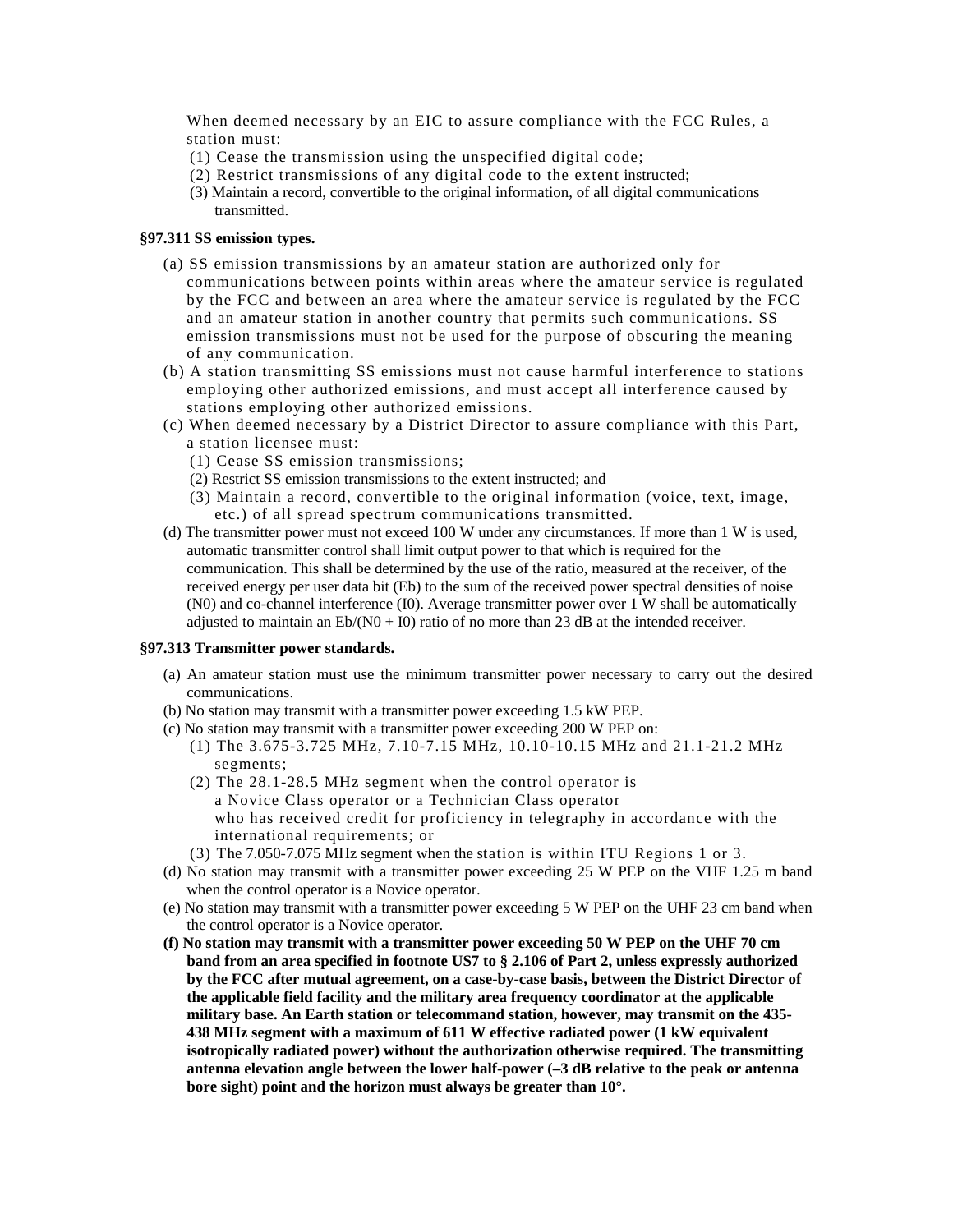- (g) No station may transmit with a transmitter power exceeding 50 W PEP on the 33 cm band from within 241 km of the boundaries of the White Sands Missile Range. Its boundaries are those portions of Texas and New Mexico bounded on the south by latitude 31° 41' North, on the east by longitude 104 $^{\circ}$  11' West, on the north by latitude 34 $^{\circ}$  30' North, and on the west by longitude 107 $^{\circ}$ 30' West.
- (h) No station may transmit with a transmitter power exceeding 50 W PEP on the 219-220 MHz segment of the 1.25 m band.

#### **§97.315 Certification of external RF power amplifiers.**

- (a) No more than 1 unit of 1 model of an external RF power amplifier capable of operation below 144 MHz may be constructed or modified during any calendar year by an amateur operator for use at a station without a grant of certification. No amplifier capable of operation below 144 MHz may be constructed or modified by a non-amateur operator without a grant of certification from the FCC.
- (b) Any external RF power amplifier or external RF power amplifier kit (see §2.815 of the FCC Rules), manufactured, imported or modified for use in a station or attached at any station must be certificated for use in the amateur service in accordance with Subpart J of Part 2 of the FCC Rules. This requirement does not apply if one or more of the following conditions are met:
	- (1) The amplifier is not capable of operation on frequencies below 144 MHz. For the purpose of this part, an amplifier will be deemed to be incapable of operation below 144 MHz if it is not capable of being easily modified to increase its amplification characteristics below 120 MHz and either:
		- (i) The mean output power of the amplifier decreases, as frequency decreases from 144 MHz, to a point where 0 dB or less gain is exhibited at 120 MHz; or
		- (ii) The amplifier is not capable of amplifying signals below 120 MHz even for brief periods without sustaining permanent damage to its amplification circuitry.
	- (2) The amplifier was manufactured before April 28, 1978, and has been issued a marketing waiver by the FCC, or the amplifier was purchased before April 28, 1978, by an amateur operator for use at that amateur operator's station.
	- (3) The amplifier was:
		- (i) Constructed by the licensee, not from an external RF power amplifier kit, for use at the licensee's station; or
		- (ii) Modified by the licensee for use at the licensee's station.
	- (4) The amplifier is sold by an amateur operator to another amateur operator or to a dealer.
	- (5) The amplifier is purchased in used condition by an equipment dealer from an amateur operator and the amplifier is further sold to another amateur operator for use at that operator's station.
- (c) Any external RF power amplifier appearing in the Commission's database as certificated for use in the amateur service may be marketed for use in the amateur service.

## **§97.317 Standards for certification of external RF power amplifiers.**

- (a) To receive a grant of certification, the amplifier must satisfy the spurious emission standards of §97.307(d) or (e) of this Part, as applicable, when the amplifier is:
	- (1) Operated at its full output power;
	- (2) Placed in the "standby" or "off" positions, but still connected to the transmitter; and
	- (3) Driven with at least 50 W mean RF input power (unless higher drive level is specified).
- (b) To receive a grant of certification, the amplifier must not be capable of operation on any frequency or frequencies between 24 MHz and 35 MHz. The amplifier will be deemed incapable of such operation if it: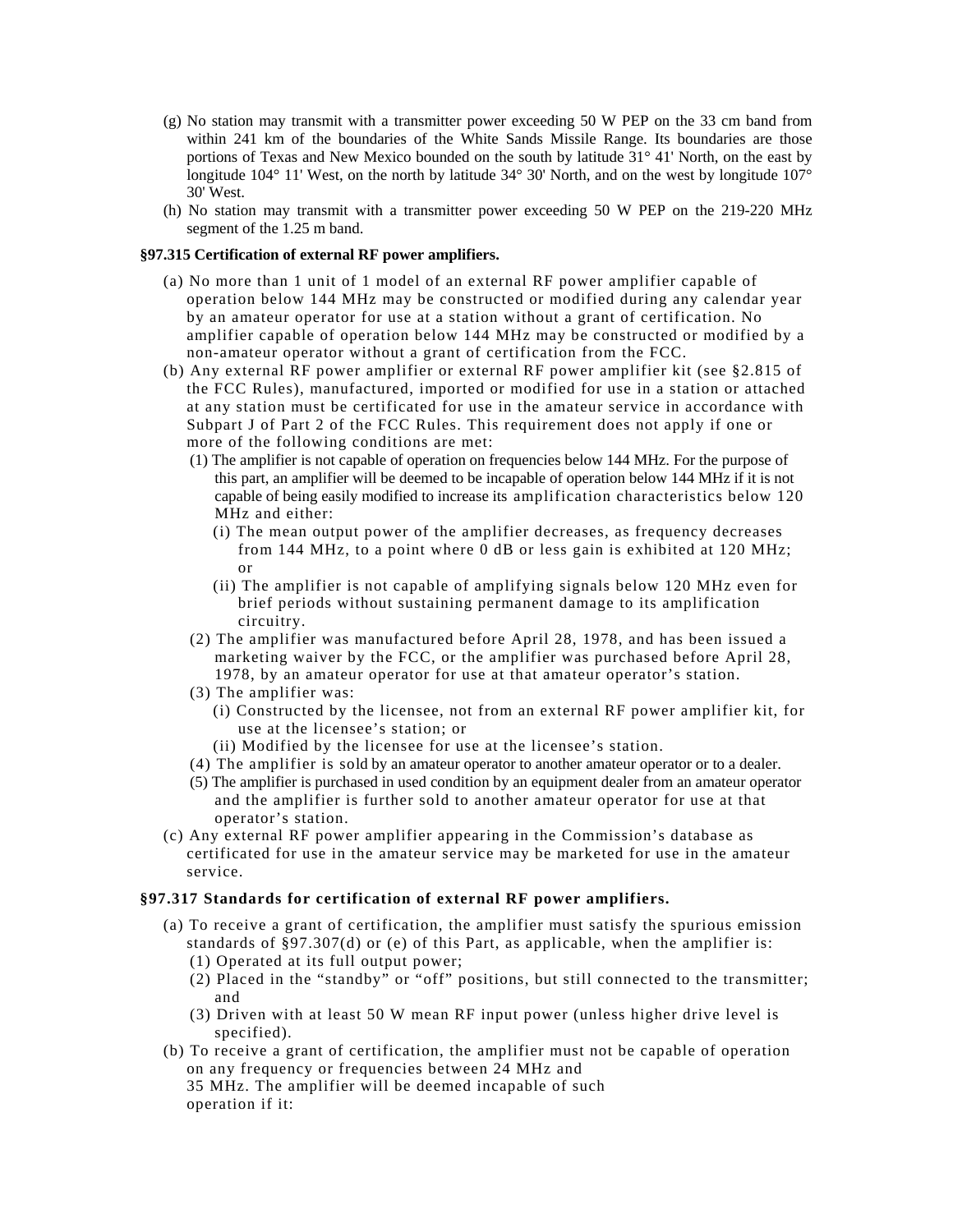- (1) Exhibits no more than 6 dB gain between 24 MHz and 26 MHz and between 28 MHz and 35 MHz. (This gain will be determined by the ratio of the input RF driving signal (mean power measurement) to the mean RF output power of the amplifier); and
- (2) Exhibits no amplification (0 dB gain) between 26 MHz and 28 MHz.
- (c) Certification may be denied when denial would prevent the use of these amplifiers in services other than the amateur service. The following features will result in dismissal or denial of an application for certification:
	- (1) Any accessible wiring which, when altered, would permit operation of the amplifier in a manner contrary to the FCC Rules;
	- (2) Circuit boards or similar circuitry to facilitate the addition of components to change the amplifier's operating characteristics in a manner contrary to the FCC Rules;
	- (3) Instructions for operation or modification of the amplifier in a manner contrary to the FCC Rules;
	- (4) Any internal or external controls or adjustments to facilitate operation of the amplifier in a manner contrary to the FCC Rules;
	- (5) Any internal RF sensing circuitry or any external switch, the purpose of which is to place the amplifier in the transmit mode;
	- (6) The incorporation of more gain in the amplifier than is necessary to operate in the amateur service; for purposes of this paragraph, the amplifier must:
		- (i) Not be capable of achieving designed output power when driven with less than 50 W mean RF input power;
		- (ii) Not be capable of amplifying the input RF driving signal by more than 15 dB, unless the amplifier has a designed transmitter power of less than 1.5 kW (in such a case, gain must be reduced by the same number of dB as the transmitter power relationship to 1.5 kW; This gain limitation is determined by the ratio of the input RF driving signal to the RF output power of the amplifier where both signals are expressed in peak envelope power or mean power);
		- (iii) Not exhibit more gain than permitted by paragraph  $(c)(6)(ii)$  of this Section when driven by an RF input signal of less than 50 W mean power; and
		- (iv) Be capable of sustained operation at its designed power level.
	- (7) Any attenuation in the input of the amplifier which, when removed or modified, would permit the amplifier to function at its designed transmitter power when driven by an RF frequency input signal of less than 50 W mean power; or
	- (8) Any other features designed to facilitate operation in a telecommunication service other than the Amateur Radio Services, such as the Citizens Band (CB) Radio Service.

# **SUBPART E—PROVIDING EMERGENCY COMMUNICATIONS**

#### **§97.401 Operation during a disaster.**

- (a) When normal communication systems are overloaded, damaged or disrupted because a disaster has occurred, or is likely to occur, in an area where the amateur service is regulated by the FCC, an amateur station may make transmissions necessary to meet essential communication needs and facilitate relief actions.
- (b) When a disaster disrupts normal communication systems in a particular area, the FCC may declare a temporary state of communication emergency. The declaration will set forth any special conditions and special rules to be observed by stations during the communication emergency. A request for a declaration of a temporary state of emergency should be directed to the EIC in the area concerned.
- (c) A station in, or within 92.6 km of, Alaska may transmit emissions J3E and R3E on the channel at 5.1675 MHz for emergency communications. The channel must be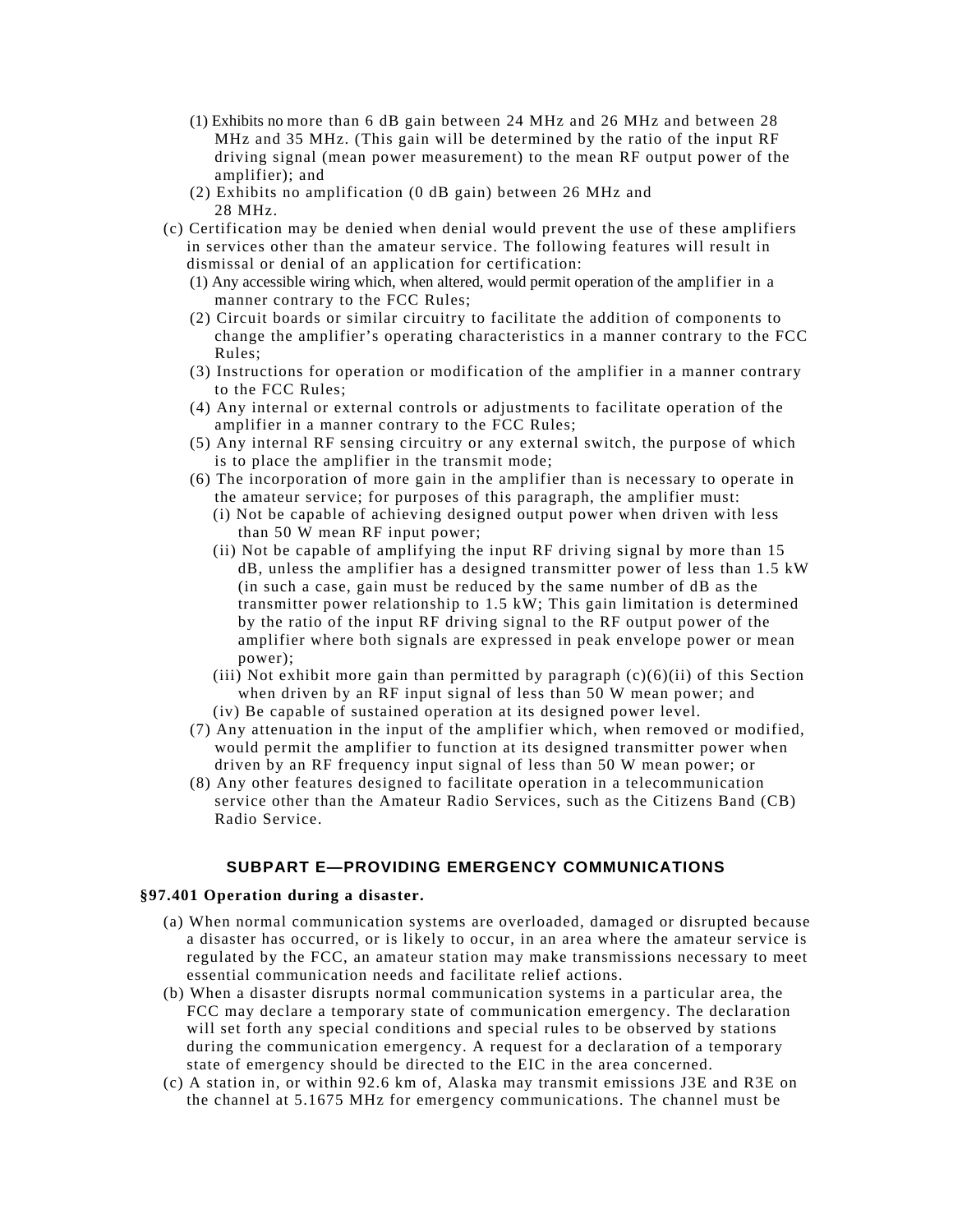shared with stations licensed in the Alaska-private fixed service. The transmitter power must not exceed 150 W.

# **§97.403 Safety of life and protection of property.**

No provision of these rules prevents the use by an amateur station of any means of radiocommunication at its disposal to provide essential communication needs in connection with the immediate safety of human life and immediate protection of property when normal communication systems are not available.

#### **§97.405 Station in distress.**

- (a) No provision of these rules prevents the use by an amateur station in distress of any means at its disposal to attract attention, make known its condition and location, and obtain assistance.
- (b) No provision of these rules prevents the use by a station, in the exceptional circumstances described in paragraph (a), of any means of radiocommunications at its disposal to assist a station in distress.

# **§97.407 Radio Amateur Civil Emergency Service (RACES).**

- (a) No station may transmit in RACES unless it is an FCC-licensed primary, club, or military recreation station and it is certified by a civil defense organization as registered with that organization, or it is an FCC-licensed RACES station. No person may be the control operator of a RACES station, or may be the control operator of an amateur station transmitting in RACES unless that person holds a FCC-issued amateur operator license and is certified by a civil defense organization as enrolled in that organization.
- (b) The frequency bands and segments and emissions authorized to the control operator are available to stations transmitting communications in RACES on a shared basis with the amateur service. In the event of an emergency which necessitates the invoking of the President's War Emergency Powers under the provisions of Section 706 of the Communications Act of 1934, as amended, 47 U.S.C. §606, RACES stations and amateur stations participating in RACES may only transmit on the following frequency segments:
	- (1) The 1800-1825 kHz, 1975-2000 kHz, 3.50-3.55 MHz, 3.93-3.98 MHz, 3.984- 4.000 MHz, 7.079-7.125 MHz, 7.245-7.255 MHz, 10.10-10.15 MHz, 14.047- 14.053 MHz, 14.22-14.23 MHz, 14.331-14.350 MHz, 21.047-21.053 MHz, 21.228-21.267 MHz, 28.55-28.75 MHz, 29.237-29.273 MHz, 29.45-29.65 MHz, 50.35-50.75 MHz, 52-54 MHz, 144.50-145.71 MHz, 146-148 MHz, 2390-2450 MHz segments;
	- (2) The 1.25 m, 70 cm and 23 cm bands; and
	- (3) The channels at 3.997 MHz and 53.30 MHz may be used in emergency areas when required to make initial contact with a military unit and for communications with military stations on matters requiring coordination.
- (c) A RACES station may only communicate with:
	- (1) Another RACES station;
	- (2) An amateur station registered with a civil defense organization;
	- (3) A United States Government station authorized by the responsible agency to communicate with RACES stations;
	- (4) A station in a service regulated by the FCC whenever such communication is authorized by the FCC.
- (d) An amateur station registered with a civil defense organization may only communicate with:
	- (1) A RACES station licensed to the civil defense organization with which the amateur station is registered;
	- (2) The following stations upon authorization of the responsible civil defense official for the organization with which the amateur station is registered: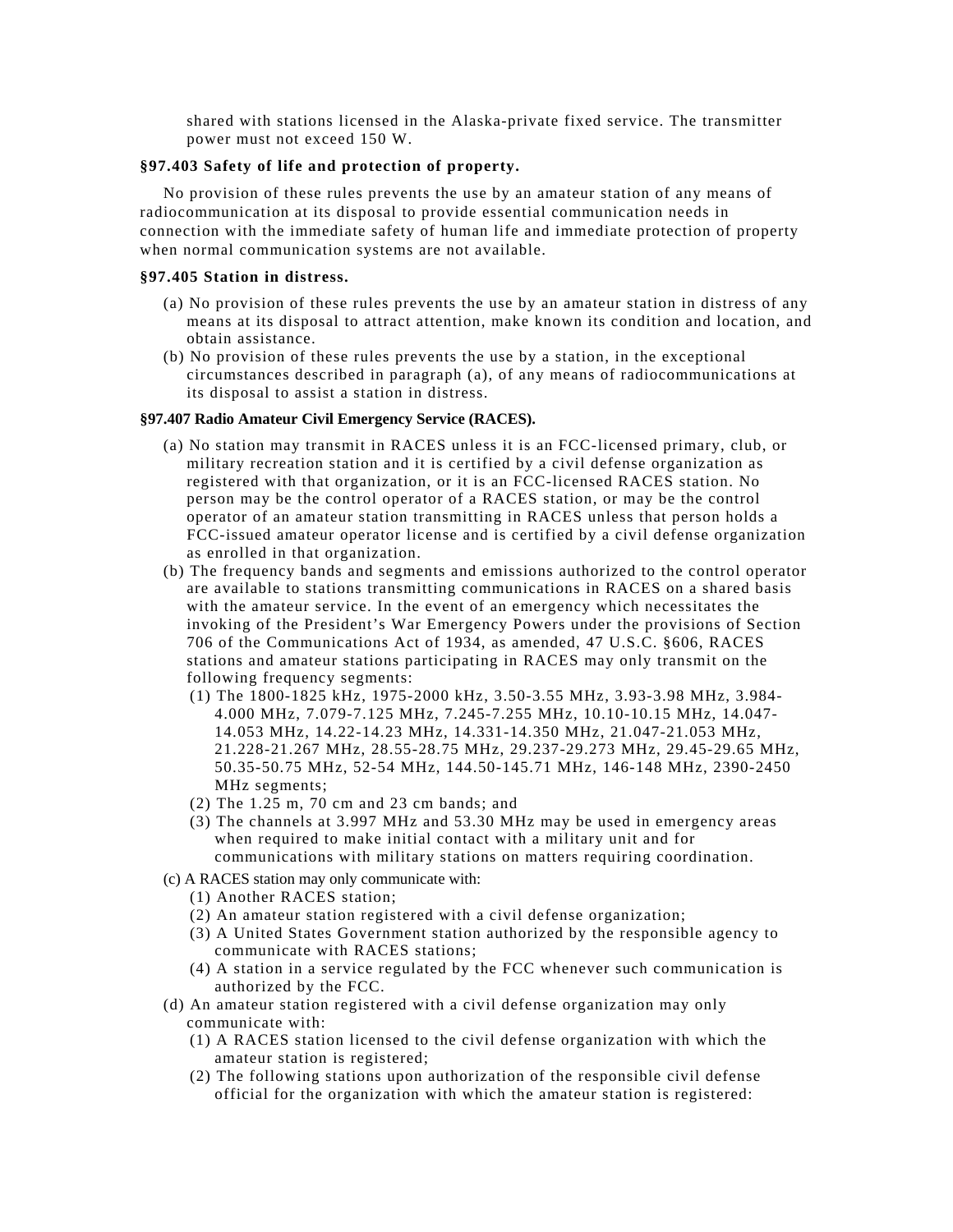- (i) A RACES station licensed to another civil defense organization;
- (ii) An amateur station registered with the same or another civil defense organization;
- (iii) A United States Government station authorized by the responsible agency to communicate with RACES stations; and
- (iv) A station in a service regulated by the FCC whenever such communication is authorized by the FCC.
- (e) All communications transmitted in RACES must be specifically authorized by the civil defense organization for the area served.
	- Only civil defense communications of the following types may be transmitted:
	- (1) Messages concerning impending or actual conditions jeopardizing the public safety, or affecting the national defense or security during periods of local, regional, or national civil emergencies;
	- (2) Messages directly concerning the immediate safety of life of individuals, the immediate protection of property, maintenance of law and order, alleviation of human suffering and need, and the combating of armed attack or sabotage;
	- (3) Messages directly concerning the accumulation and dissemination of public information or instructions to the civilian population essential to the activities of the civil defense organization or other authorized governmental or relief agencies; and
	- (4) Communications for RACES training drills and tests necessary to ensure the establishment and maintenance of orderly and efficient operation of the RACES as ordered by the responsible

civil defense organizations served. Such drills and tests may not exceed a total time of 1 hour per week. With the approval of the chief officer for emergency planning in the applicable State, Commonwealth, District or territory, however, such tests and drills may be conducted for a period not to exceed 72 hours no more than twice in any calendar year.

# **SUBPART F—QUALIFYING EXAMINATION SYSTEMS**

#### **§97.501 Qualifying for an amateur operator license.**

Each applicant must pass an examination for a new amateur operator license grant and for each change in operator class. Each applicant for the class of operator license grant specified below must pass, or otherwise receive examination credit for, the following examination elements:

- (a) Amateur Extra Class operator: Elements 1, 2, 3, and 4;
- (b) General Class operator: Elements 1, 2, and 3;
- (c) Technician Class operator: Element 2.

#### **§97.503 Element standards.**

(a) A telegraphy examination must be sufficient to prove that the examinee has the ability to send correctly by hand and to receive correctly by ear texts in the international Morse code at not less than the prescribed speed, using all the letters of the alphabet, numerals 0-9, period, comma, question mark, slant mark and prosigns AR, BT and SK.

Element 1: 5 words per minute.

- (b) A written examination must be such as to prove that the examinee possesses the operational and technical qualifications required to perform properly the duties of an amateur service licensee. Each written examination must be comprised of a question set as follows:
	- (1) Element 2: 35 questions concerning the privileges of a Technician Class operator license. The minimum passing score is 26 questions answered correctly.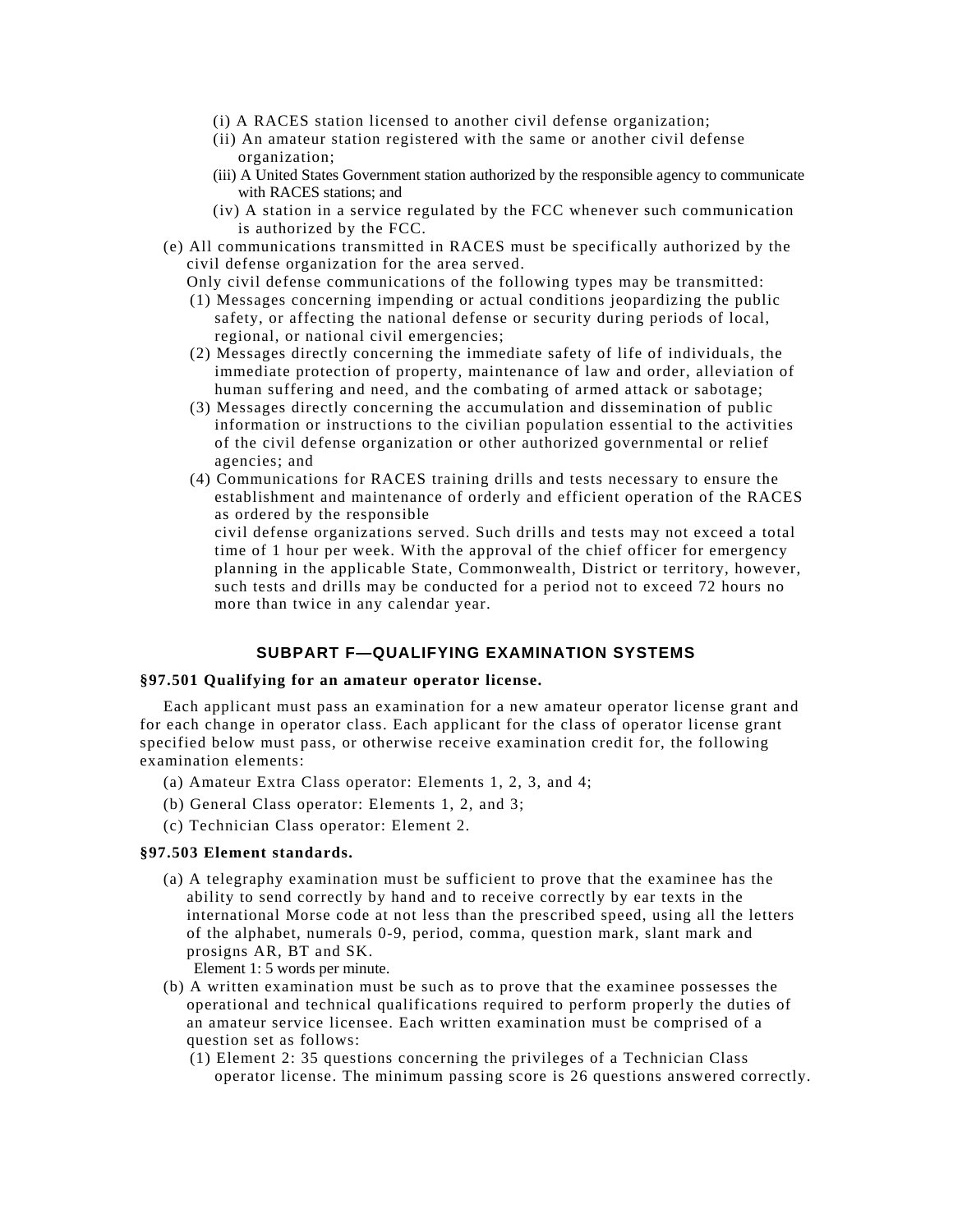- (2) Element 3: 35 questions concerning the privileges of a General Class operator license. The minimum passing score is 26 questions answered correctly.
- (3) Element 4: 50 questions concerning the privileges of an Amateur Extra Class operator license. The minimum passing score is 37 questions answered correctly.

#### **§97.505 Element credit.**

- (a) The administering VEs must give credit as specified below to an examinee holding any of the following license grants or license documents:
	- (1) An unexpired (or expired but within the grace period for renewal) FCC-granted Advanced Class operator license grant: Elements 1, 2, and 3.
	- (2) An unexpired (or expired but within the grace period for renewal) FCC-granted General Class operator license grant: Elements 1, 2, and 3.
	- (3) An unexpired (or expired but within the grace period for renewal) FCC-granted Technician Plus Class operator (including a Technician Class operator license granted before February 14, 1991) license grant: Elements 1 and 2.
	- (4) An unexpired (or expired but within the grace period for renewal) FCC-granted Technician Class operator license grant: Element 2.
	- (5) An unexpired (or expired) FCC-granted Novice Class operator license grant: Element 1.
	- (6) A CSCE: Each element the CSCE indicates the examinee passed within the previous 365 days.
	- (7) An unexpired (or expired less than 5 years) FCC-issued commercial radiotelegraph operator license or permit: Element 1.
	- (8) An expired FCC-issued Technician Class operator license document granted before March 21, 1987: Element 3.
	- (9) **An expired FCC-issued Technician Class operator license document granted before February 14, 1991: Element 1.**
- (b) No examination credit, except as herein provided, shall be allowed on the basis of holding or having held any other license grant or document.

#### **§97.507 Preparing an examination.**

- (a) Each telegraphy message and each written question set administered to an examinee must be prepared by a VE holding an Amateur Extra Class operator license. A telegraphy message or written question set may also be prepared for the following elements by a VE holding an operator license of the class indicated:
	- (1) Element 3: Advanced Class operator.

# **(2) Elements 1 and 2: Advanced or General Class operators.**

- (b) Each question set administered to an examinee must utilize questions taken from the applicable question pool.
- (c) Each telegraphy message and each written question set administered to an examinee for an amateur operator license must be prepared, or obtained from a supplier, by the administering VEs according to instructions from the coordinating VEC.
- (d) A telegraphy examination must consist of a message sent in the international Morse code at no less than the prescribed speed for a minimum of 5 minutes. The message must contain each required telegraphy character at least once. No message known to the examinee may be administered in a telegraphy examination. Each 5 letters of the alphabet must be counted as 1 word. Each numeral, punctuation mark and prosign must be counted as 2 letters of the alphabet.

#### **§97.509 Administering VE requirements.**

(a) Each examination for an amateur operator license must be administered by a team of at least 3 VEs at an examination session coordinated by a VEC. Before the session, the administering VEs or the VE session manager must ensure that a public announcement is made giving the location and time of the session. The number of examinees at the session may be limited.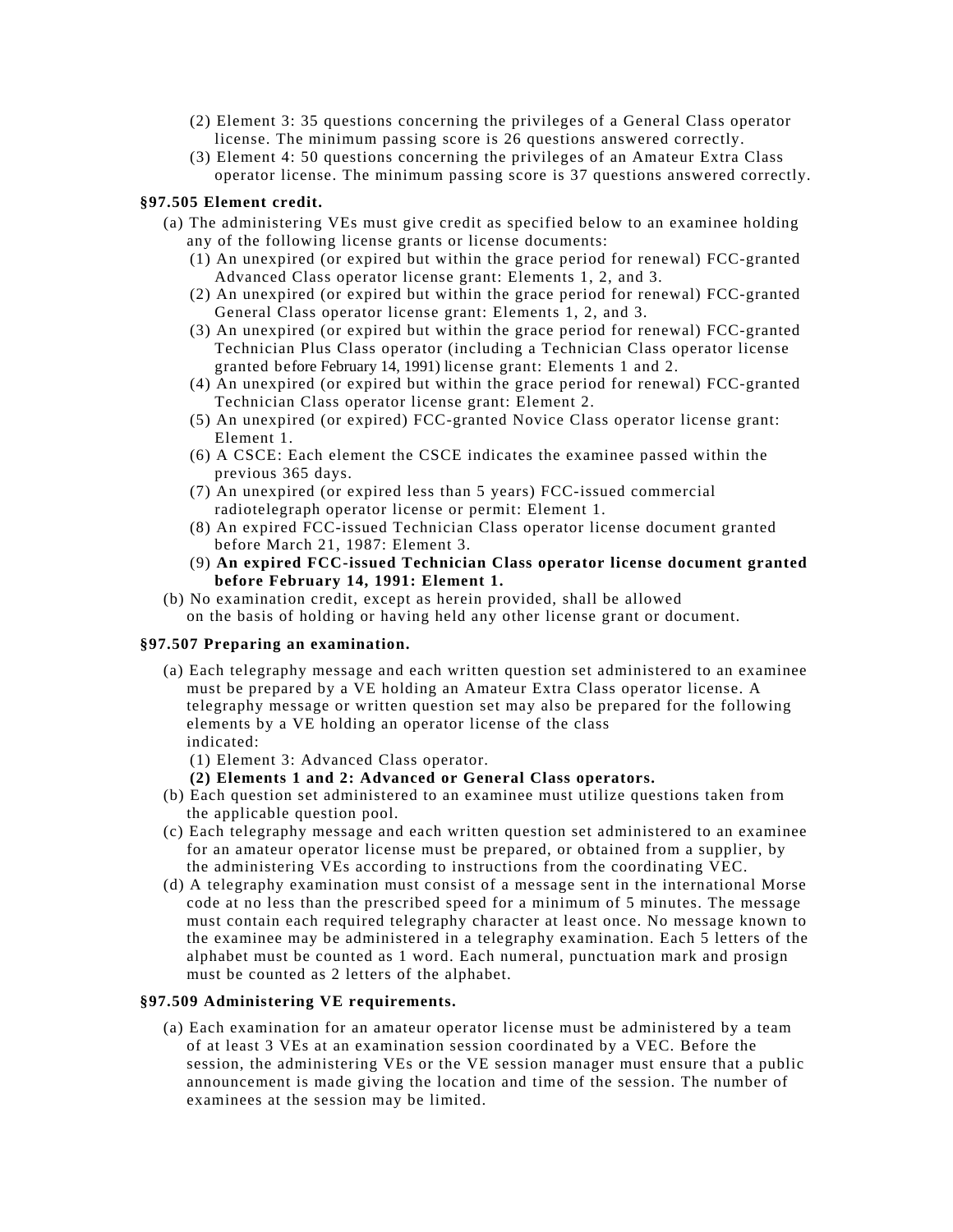#### (b) Each administering VE must:

- (1) Be accredited by the coordinating VEC;
- (2) Be at least 18 years of age;
- (3) Be a person who holds an amateur operator license of the class specified below: (i) Amateur Extra, Advanced or General Class in order to administer a Technician Class operator license examination;
	- (ii) Amateur Extra or Advanced Class in order to administer a General Class operator license examination;
	- (iii) Amateur Extra Class in order to administer an Amateur Extra Class operator license examination.
- (4) Not be a person whose grant of an amateur station license or amateur operator license has ever been revoked or suspended.
- (c) Each administering VE must be present and observing the examinee throughout the entire examination. The administering VEs are responsible for the proper conduct and necessary supervision of each examination. The administering VEs must immediately terminate the examination upon failure of the examinee to comply with their instructions.
- (d) No VE may administer an examination to his or her spouse, children, grandchildren, stepchildren, parents, grandparents, stepparents, brothers, sisters, stepbrothers, stepsisters, aunts, uncles, nieces, nephews, and in-laws.
- (e) No VE may administer or certify any examination by fraudulent means or for monetary or other consideration including reimbursement in any amount in excess of that permitted. Violation of this provision may result in the revocation of the grant of the VE's amateur station license and the suspension of the grant of the VE's amateur operator license.
- (f) No examination that has been compromised shall be administered to any examinee. Neither the same telegraphy message nor the same question set may be readministered to the same examinee.
- (g) Passing a telegraphy receiving examination is adequate proof of an examinee's ability to both send and receive telegraphy. The administering VEs, however, may also include a sending segment in a telegraphy examination.
- (h) Upon completion of each examination element, the administering VEs must immediately grade the examinee's answers. The administering VEs are responsible for determining the correctness of the examinee's answers.
- (i) When the examinee is credited for all examination elements required for the operator license sought, 3 VEs must certify that the examinee is qualified for the license grant and that the VEs have complied with these administering VE requirements. The certifying VEs are jointly and individually accountable for the proper administration of each examination element reported. The certifying VEs may delegate to other qualified VEs their authority, but not their accountability, to administer individual elements of an examination.
- (j) When the examinee does not score a passing grade on an examination element, the administering VEs must return the application document to the examinee and inform the examinee of the grade.
- (k) The administering VEs must accommodate an examinee whose physical disabilities require a special examination procedure. The administering VEs may require a physician's certification indicating the nature of the disability before determining which, if any, special procedures must be used.
- (l) The administering VEs must issue a CSCE to an examinee who scores a passing grade on an examination element.
- (m) Within 10 days of the administration of a successful examination for an amateur operator license, the administering VEs must submit the application document to the coordinating VEC.

#### **§97.511 Examinee conduct.**

Each examinee must comply with the instructions given by the administering VEs.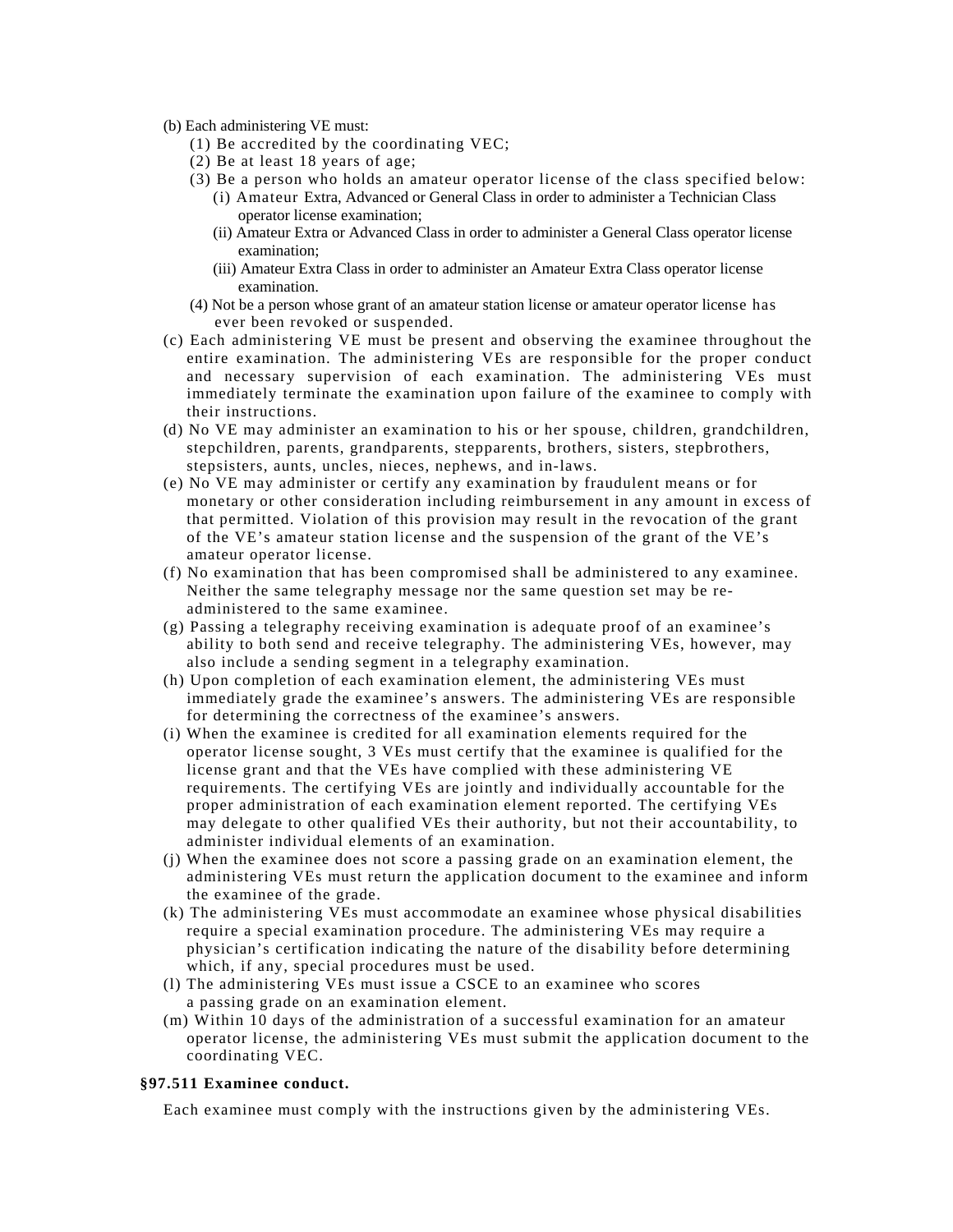#### **§97.513 VE session manager requirements.**

- (a) A VE session manager may be selected by the VE team for each examination session. The VE session manager must be accredited as a VE by the same VEC that coordinates the examination session. The VE session manager may serve concurrently as an administering VE.
- (b) The VE session manager may carry on liaison between the VE team and the coordinating VEC.
- (c) The VE session manager may organize activities at an examination session.

#### **§97.515** [Reserved]

## **§97.517** [Reserved]

#### **§97.519 Coordinating examination sessions.**

- (a) A VEC must coordinate the efforts of VEs in preparing and administering examinations.
- (b) At the completion of each examination session, the coordinating VEC must collect applicant information and tests results from the administering VEs. Within 10 days of collection, the coordinating VEC must:
	- (1) Screen collected information;
	- (2) Resolve all discrepancies and verify that the VE's certifications are properly completed; and
	- (3) For qualified examinees, forward electronically all required data to the FCC. All data forwarded must be retained for at least 15 months and must be made available to the FCC upon request.
- (c) Each VEC must make any examination records available to the FCC, upon request.
- (d) The FCC may:
	- (1) Administer any examination element itself;
	- (2) Readminister any examination element previously administered by VEs, either itself or under the supervision of a VEC or VEs designated by the FCC; or
	- (3) Cancel the operator/primary station license of any licensee who fails to appear for readministration of an examination when directed by the FCC, or who does not successfully complete any required element that is readministered. In an instance of such cancellation, the person will be granted an operator/primary station license consistent with completed examination elements that have not been invalidated by not appearing for, or by failing, the examination upon readministration.

#### **§97.521 VEC qualifications.**

No organization may serve as a VEC unless it has entered into a written agreement with the FCC. The VEC must abide by the terms of the agreement. In order to be eligible to be a VEC, the entity must:

- (a) Be an organization that exists for the purpose of furthering the amateur service;
- (b) Be capable of serving as a VEC in at least the VEC region (see Appendix 2) proposed;
- (c) Agree to coordinate examinations for any class of amateur operator license;
- (d) Agree to assure that, for any examination, every examinee qualified under these rules is registered without regard to race, sex, religion, national origin or membership (or lack thereof) in any amateur service organization.

#### **§97.523 Question pools.**

All VECs must cooperate in maintaining one question pool for each written examination element. Each question pool must contain at least 10 times the number of questions required for a single examination. Each question pool must be published and made available to the public prior to its use for making a question set. Each question on each VEC question pool must be prepared by a VE holding the required FCC-issued operator license. See §97.507(a) of this Part.

#### **§97.525 Accrediting VEs.**